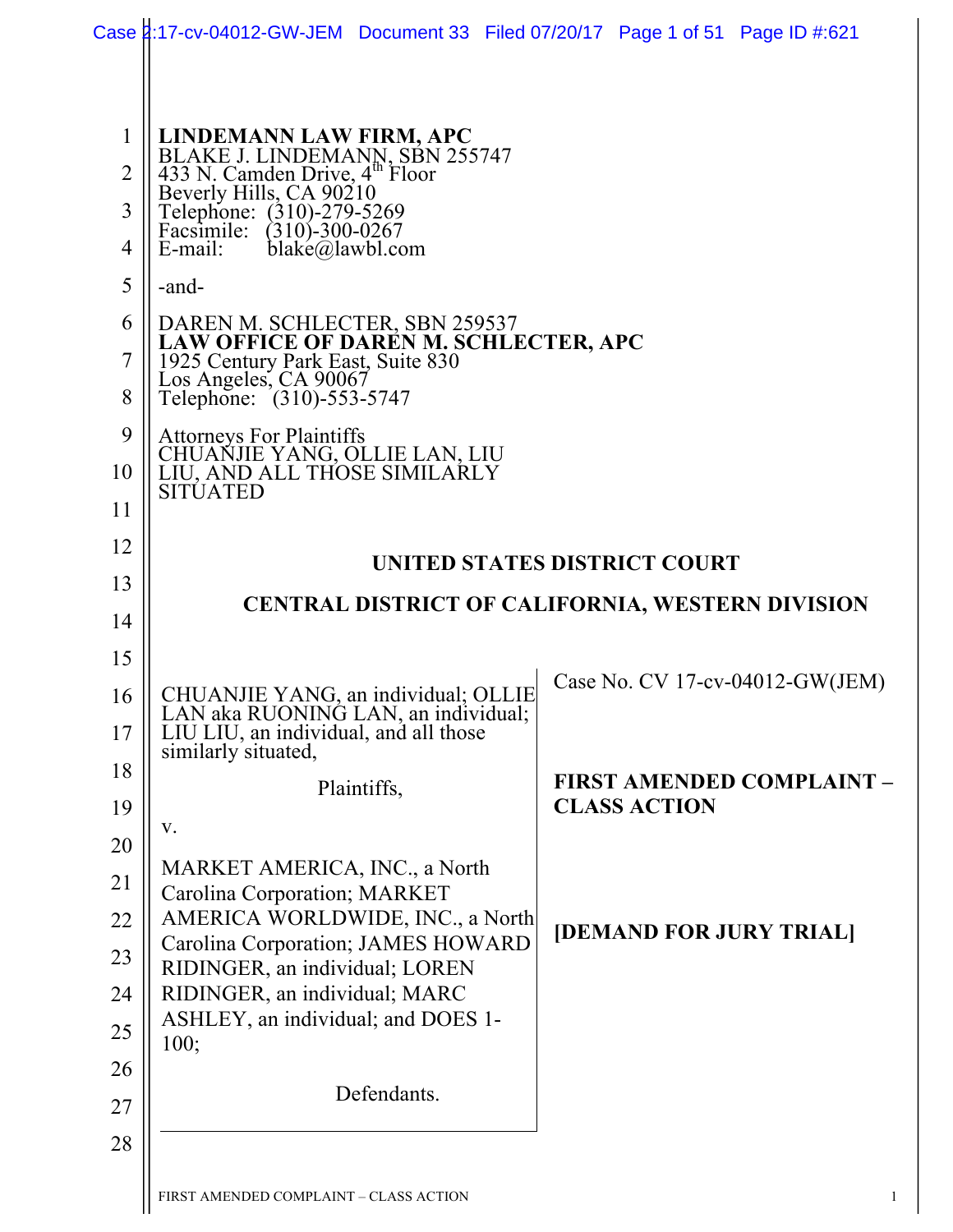### I. **INTRODUCTION TO THE CASE**

3 3 4 4 5 5 6 6 7 7 1. Market America, Inc. ("MarketAmerica") and their cohorts represented to plaintiffs Chuanjie Yang, Ollie Lan, and Liu Liu (collectively, the "Plaintiffs") that Market America provides a business opportunity "unlike any seen in history before" and that Plaintiffs could formulate their growth for future financial success through MarketAmerica. Plaintiffs and hundreds of thousands, have joined MarketAmerica and have become distributors.

8 8 9 9 10 10 11 11 12 12 13 13 2. MarketAmerica touts that by following a "two-year blueprint," any person can formulate, grow, and shape his or her growth for financial success. According to MarketAmerica, the only way to fail under MarketAmerica's business model is to quit. Meanwhile, MarketAmerica and its confederate conspirators now assert a business valuation of \$7.3 billion that they have made off the backs of millions of people in their pyramid.

14 14 15 15 16 16 17 17 18 18 3. MarketAmerica targets Chinese-American immigrants who do not have regularly available legal channels to vindicate their legal rights, and in hope of selling "wonder" products to their relatives in China. Further, these connections help MarketAmerica connect to billions of potential victims thousands of miles away.

19 19 20 20 21 21 22 22 23 23 24 24 4. Plaintiffs did not make money as promised. As with the case of hundreds of thousands of MarketAmerica distributors before and after them, the Plaintiffs failed. Plaintiffs and those similarly situated, failed even though they were committed and put in the time and effort. They failed because they were doomed from the start by a MarketAmerica marketing plan that systematically rewards recruiting Distributors over the sale of products.

25 25 26 26 27 27 5. Over 90% of MarketAmerica Distributors average net losses. No persons, except Individual Defendants and secretly placed individuals into the "representative" tiers of the company, makes any money.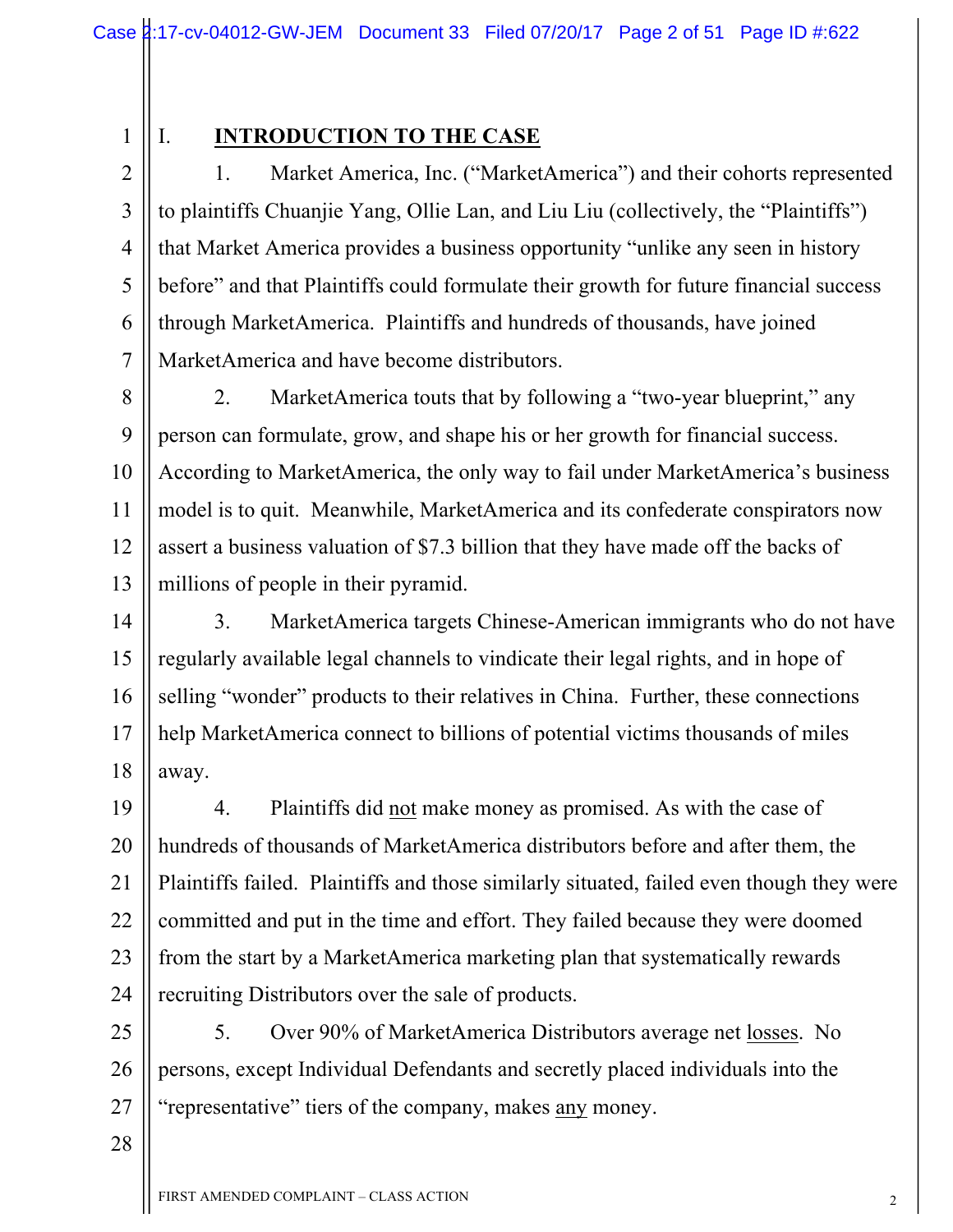1 1 2 2 3 3 6. Defendants run an illegal pyramid scheme. Defendants take money in return for the right to sell products that they do not even manufacture, and reward for recruiting other participants into the pyramid.

4 4

7. Accordingly, Plaintiffs, for themselves, all others similarly situated, and the general public, allege:

6 6

5 5

# II. **TYPE OF ACTION**

7 7 8 8 9 9 10 10 11 11 12 12 13 13 14 14 8. Plaintiffs sue for themselves and for all persons who were MarketAmerica participants from 2010 until the present under California's Endless Chain Scheme Law (California's Penal Code § 327 and California Civil Code § 1689.2), California's Unfair Competition Law (Business and Professions Code §17200 et seq.), False Advertising Law (Business and Professions Code §17500), and Racketeer Influenced and Corrupt Organizations Act, 18 U.S.C. § 1961 *et seq*. against all defendants for the operation and promotion of an inherently fraudulent endless chain scheme.

15 15

# III. **PARTIES**

16 16 17 17 9. Plaintiff Chuanjie Yang ("Yang"), is and at all relevant times, has resided in the County of Los Angeles.

18 18 19 19 10. Plaintiff Ollie Lan, aka Ruoning Lan ("Lan"), is and at all relevant times, has resided in the County of Los Angeles.

20 20 21 21 11. Plaintiff Liu Liu ("Liu") is and at all relevant times, has resided in the County of Los Angeles.

22 22

23 23

12. Market America, Inc. is a North Carolina Corporation ("MarketAmerica") that operates and manages the pyramid scheme in California.

- 24 24 25 25 13. Market America Worldwide, Inc. is a North Carolina Corporation ("Marketing") that also operates and manages the pyramid scheme in California.
- 26 26 27 27 28 28 14. Defendant James Howard Ridinger aka JR Ridinger ("JR") is a natural person. JR is the founder of MarketAmerica and Marketing, Chairman, and CEO. He is at or near the top of the pyramid operated and promoted by the Defendants,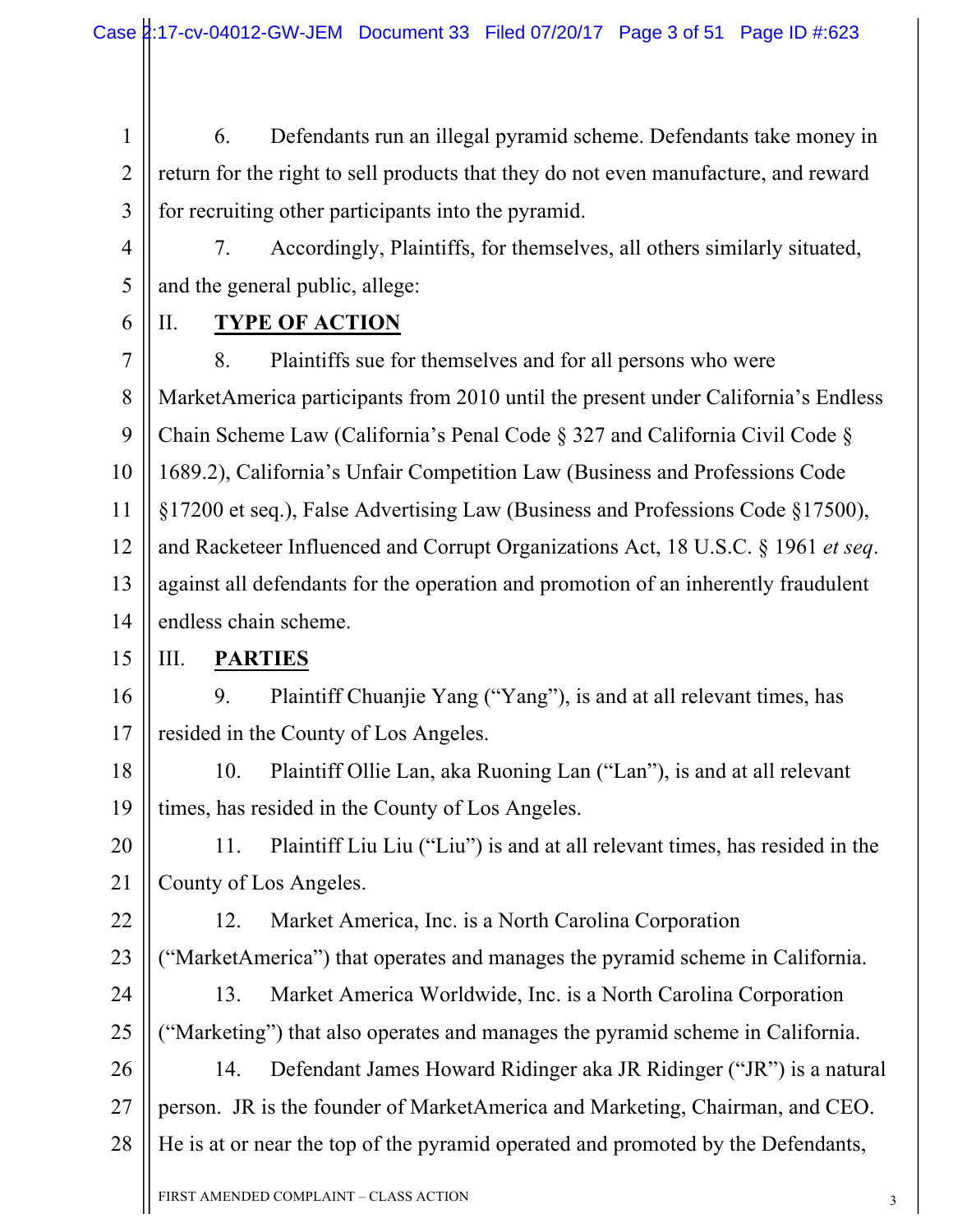and he actively participates in, promotes, and profits from MarketAmerica's pyramid scheme.

3 3 4 4 5 5 6 6 15. Defendant Loren Ridinger ("Loren") is a senior executive Vice President for MarketAmerica. She is at or near the top of the pyramid operated and promoted by the Defendants, and she actively participates in, promotes, and profits from MarketAmerica's pyramid scheme.

7 7 8 8 9 9 10 10 16. Defendant Marc Ashley ("Ashley") is the son of Loren and the President and Chief Operating Office of MarketAmerica. He is at or near the top of the pyramid operated and promoted by the Defendants, and he actively participates in, promotes, and profits from MarketAmerica's pyramid scheme.

11 11 12 12 17. JR, Loren, and Ashley are referred to hereinafter, as the "Individual Defendants."

13 13

1 1

2 2

## III. **JURISDICTION AND VENUE**

14 14 15 15 16 16 17 17 18 18 19 19 20 20 18. Jurisdiction is conferred upon this Court because Defendants do business in this judicial district, they hold themselves out and market to this jurisdiction, and they actually conduct significant transactions in this jurisdiction. Under Plaintiff's California state law claims, more than 75% of those affected in the class (and perhaps more persons) are residents of the State of California. Supplemental jurisdiction exists over the RICO causes of action and Federal Securities claim, pled in the alternative.

21 21 22 22 23 23 24 24 19. Venue is proper in this Court because a substantial part of the events or omissions giving rise to Plaintiffs' claims occurred here, a substantial part of the property that is the subject of this action is situated here, and Defendants are subject to personal jurisdiction, in this District.

25 25 26 26 27 27 28 28 20. Defendant MarketAmerica is subject to the jurisdiction of this Court. MarketAmerica has been engaged in continuous and systematic business in California. In fact, many of MarketAmerica's representative business activities originate from California.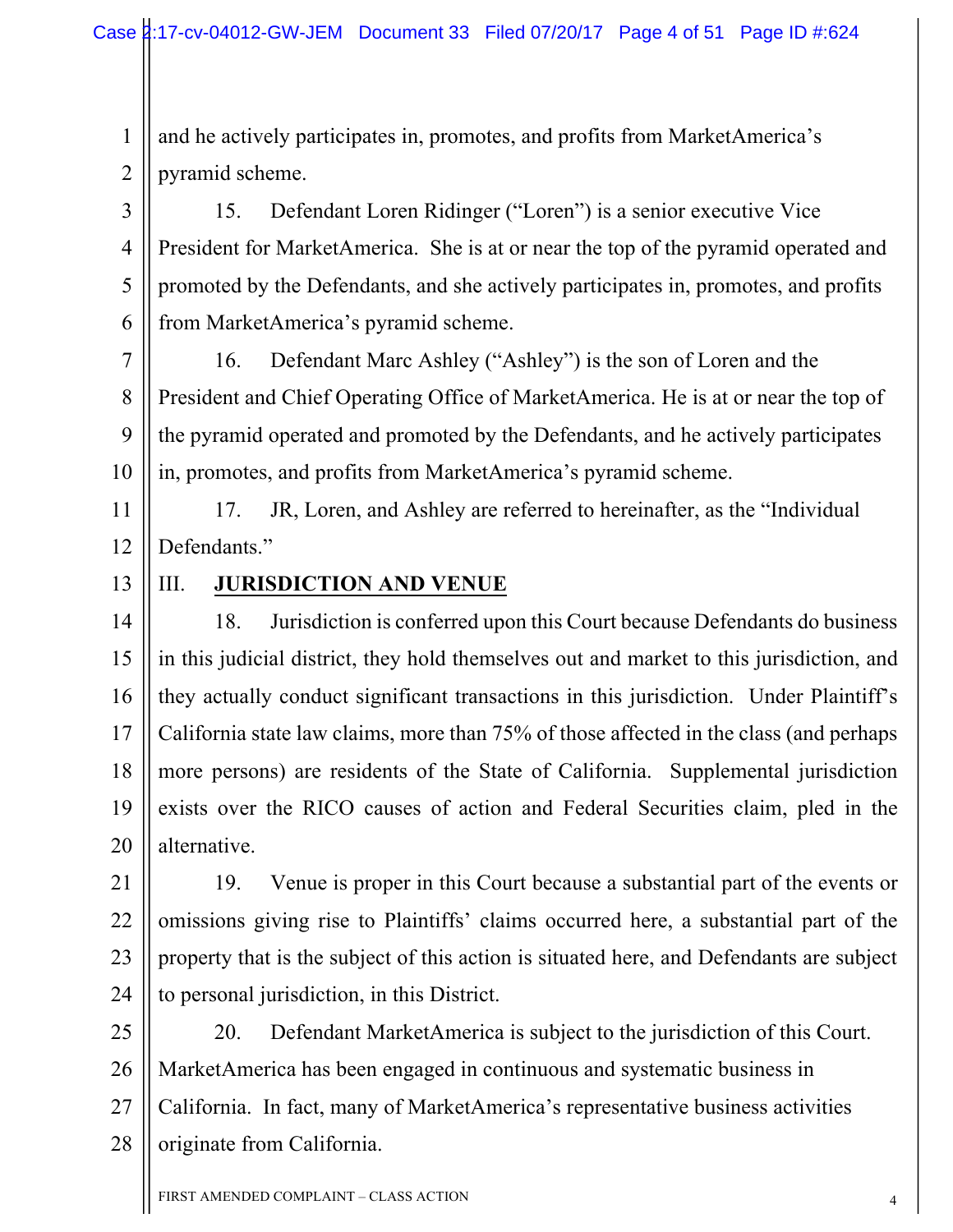3 3

4 4

5 5

6 6

7 7

8 8

21. MarketAmerica has committed tortious acts in this State.

22. Each of the Defendants named herein acted as a co-conspirator, single enterprise, joint venture, co-conspirator, or alter ego of, or for, the other Defendants with respect to the acts, omissions, violations, representations, and common course of conduct alleged herein, and ratified said conduct, aided and abetted, or is other liable. Defendants have agreements with each other, and other unnamed Director co-conspirators and have reached agreements to market and promote the MarketAmerica pyramid as alleged herein.

9 9 10 10 11 11 12 12 13 13 14 14 23. Defendants, along with unnamed Director co-conspirators, were part of the leadership team that participated with MarketAmerica, and made decisions regarding: products, services, marketing strategy, compensation plans (both public and secret), incentives, contests and other matters. In addition, Defendants and unnamed co-conspirators were directly and actively involved in decisions to develop and amend the compensation plans.

15 15 16 16 17 17 18 18 19 19 20 20 21 21 22 22 23 23 24. Plaintiffs are presently unaware of the true identities and capacities of fictitiously named Defendants designated as DOES 1 through 10, but will amend this complaint or any subsequent pleading when their identities and capacities have been ascertained according to proof. On information and belief, each and every DOE defendant is in some manner responsible for the acts and conduct of the other Defendants herein, and each DOE was, and is, responsible for the injuries, damages, and harm incurred by Plaintiffs. Each reference in this complaint to "defendant," "defendants," or a specifically named defendant, refers also to all of the named defendants and those unknown parties sued under fictitious names.

24 24

25 25 26 26 27 27 28 28 25. Plaintiffs are informed and believe, and thereon allege that, at all times relevant hereto, all of the defendants together were members of a single association, with each member exercising control over the operations of the association. Each reference in this complaint to "defendant," "defendants," or a specifically named defendant, refers also to the above-referenced unincorporated association as a jural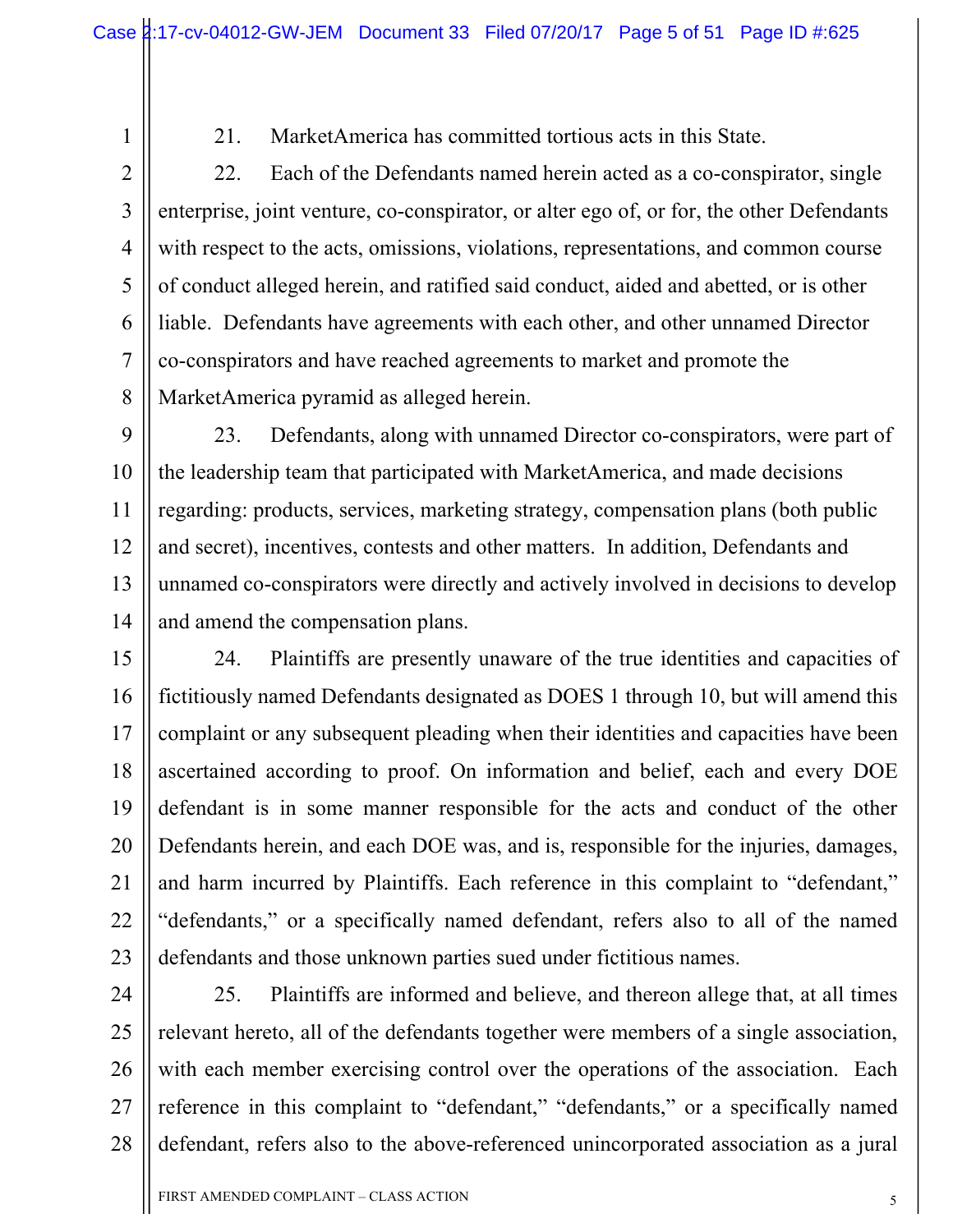entity and each defendant herein is sued in its additional capacity as an active and participating member thereof. Based upon the allegations set forth in this Complaint, fairness requires the association of defendants to be recognized as a legal entity, as the association has violated Plaintiff and Class Members' legal rights.

26. Plaintiffs are further informed and believes and thereon alleges that each and all of the acts herein alleged as to each defendant was authorized and directed by the remaining defendants, who ratified, adopted, condoned and approved said acts with full knowledge of the consequences thereof, and memorialized the authority of the agent in a writing subscribed by the principal.

10 10 11 11 12 12 27. Plaintiffs are informed and believe and thereon allege that each of the defendants herein agreed among each other to commit the unlawful acts (or acts by unlawful means) described in this Complaint.

13 13 14 14 15 15 16 16 17 17 18 18 28. The desired effect of the conspiracy was to defraud and otherwise deprive Plaintiffs and Class Members (as hereinafter defined) of their constitutionally protected rights to property, and of their rights under other laws as set forth herein. Each of the defendants herein committed an act in furtherance of the agreement. Injury was caused to the Plaintiffs and Class Members by the defendants as a consequence.

- IV. **FACTS**
- 20 20

19 19

1 1

2 2

3 3

4 4

5 5

6 6

7 7

8 8

9 9

# **A. MarketAmerica Operates A Pyramid Scheme**

21 21 22 22 23 23 24 24 25 25 26 26 29. MarketAmerica was founded in 1992 by a former Amway Distributor, and co-defendant, JR Ridinger. MarketAmerica has very little costs, nor production requirements because it does not directly manufacture its own products. Instead, MarketAmerica offers products from third party manufacturers, but requires distributors of MarketAmerica to pay monthly fees just for the opportunity to sell these third-party products, the touchstone of a pyramid scheme.

27 27 28 28 30. To sign up as a Market America distributor, an enrollee must pay a start-up fee of \$399.00 (which was even greater prior to 2013), and further, a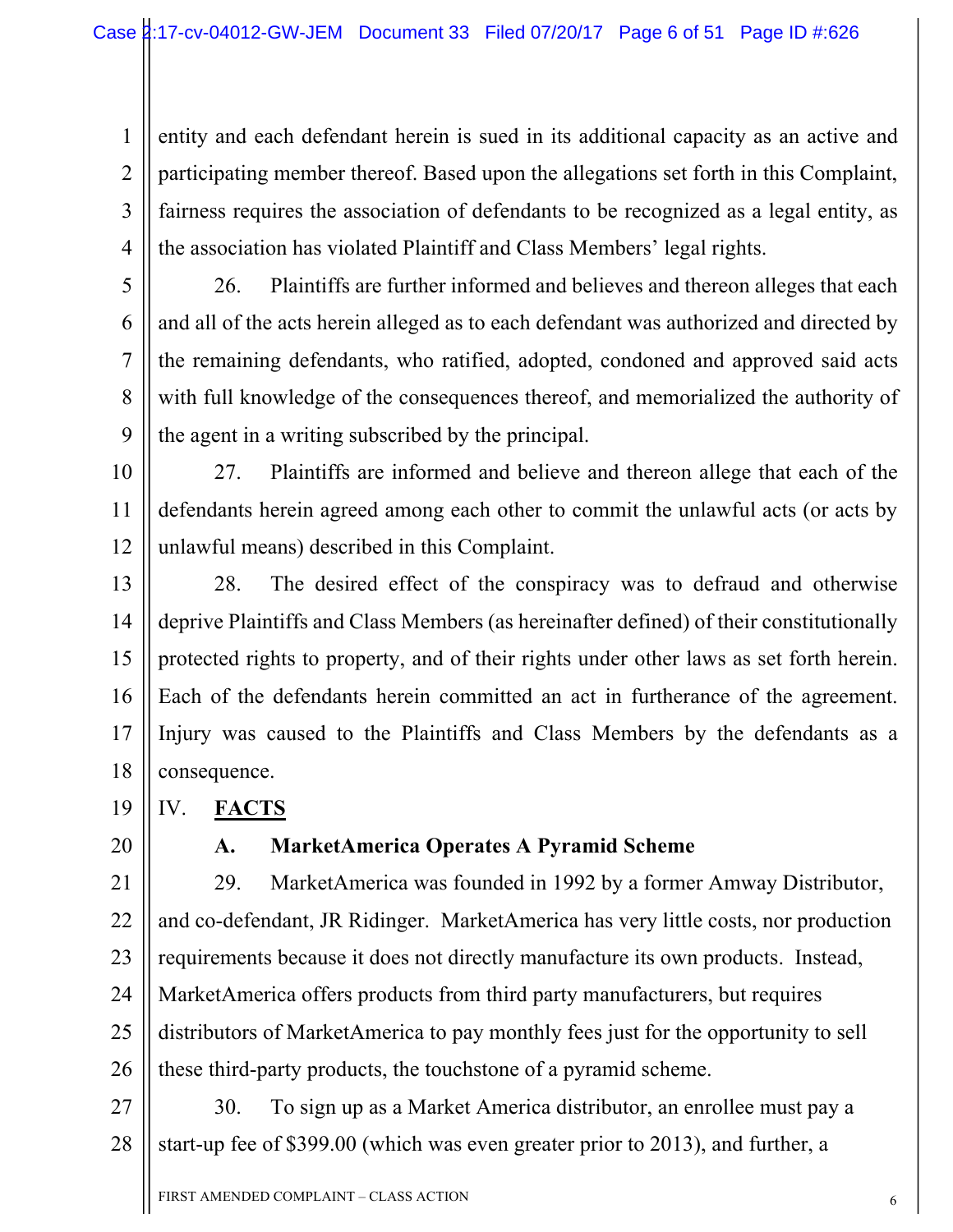1 1 2 2 3 3 4 4 5 5 distributor must pay MarketAmerica a monthly fee of \$129.00, per month. Further, an enrollee must spend between \$130-\$300 on products offered on Shop.com, per month to allegedly maintain qualifications as an enrollee. MarketAmerica also requires distributors to attend trainings, events and seminars, which cost between \$20 and \$200.

6 6 7 7 8 8 9 9 10 10 31. Ridinger describes himself as a "secular economic evangelist." JR represents that to be successful with MarketAmerica, one must build two sales distribution teams, bring in preferred customers, sell business, and sell tickets for national events, and training seminars. Further representations are made that sales requires recruiting people to build distribution teams.

11 11 12 12 13 13 32. MarketAmerica pays to an infinite level deep with the downline. In other words, for every dollar earned by a distributor for start up-fees, all those lines above the person on the pyramid receive revenues from the person being enrolled.

14 14 15 15 16 16 33. Rewards paid in the form of cash bonuses, where primarily earned for recruitment, as opposed to merchandise sales to consumers, constitute a fraudulent business model. *See F.T.C. v. BurnLounge, Inc.*, 753 F.3d 878 ( $9<sup>th</sup>$  Cir. 2014).

17 17

25 25

26 26

27 27

28 28

#### B. **How MarketAmerica Perpetuates Its Pyramid Scheme**

18 18 19 19 34. To "build a serious business, it is based on bringing two likeminded people-one on your right side, one on your left side." *See*

20 20 21 21 https://www.youtube.com/watch?v=TMSQnqK4l8A, (last visited May 27, 2017) (at 6:40).

22 22 23 23 24 24 35. As each lower level is recruited, points and commissions are rewarded to an infinite level deep, i.e. to each level of the pyramid scheme. According to MarketAmerica, "people lead to more people." (*See* Figure No. 1).

[Complaint continued on next page]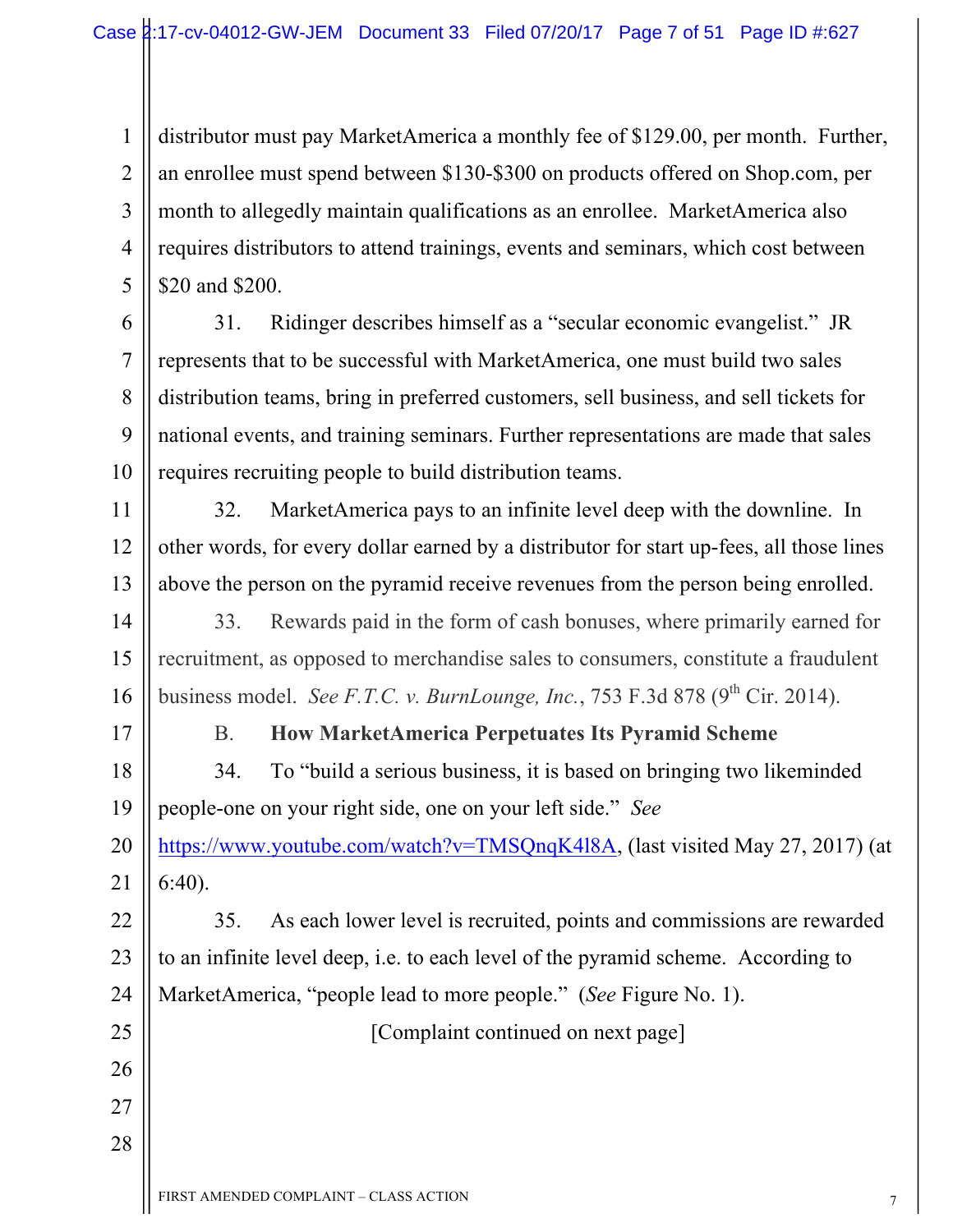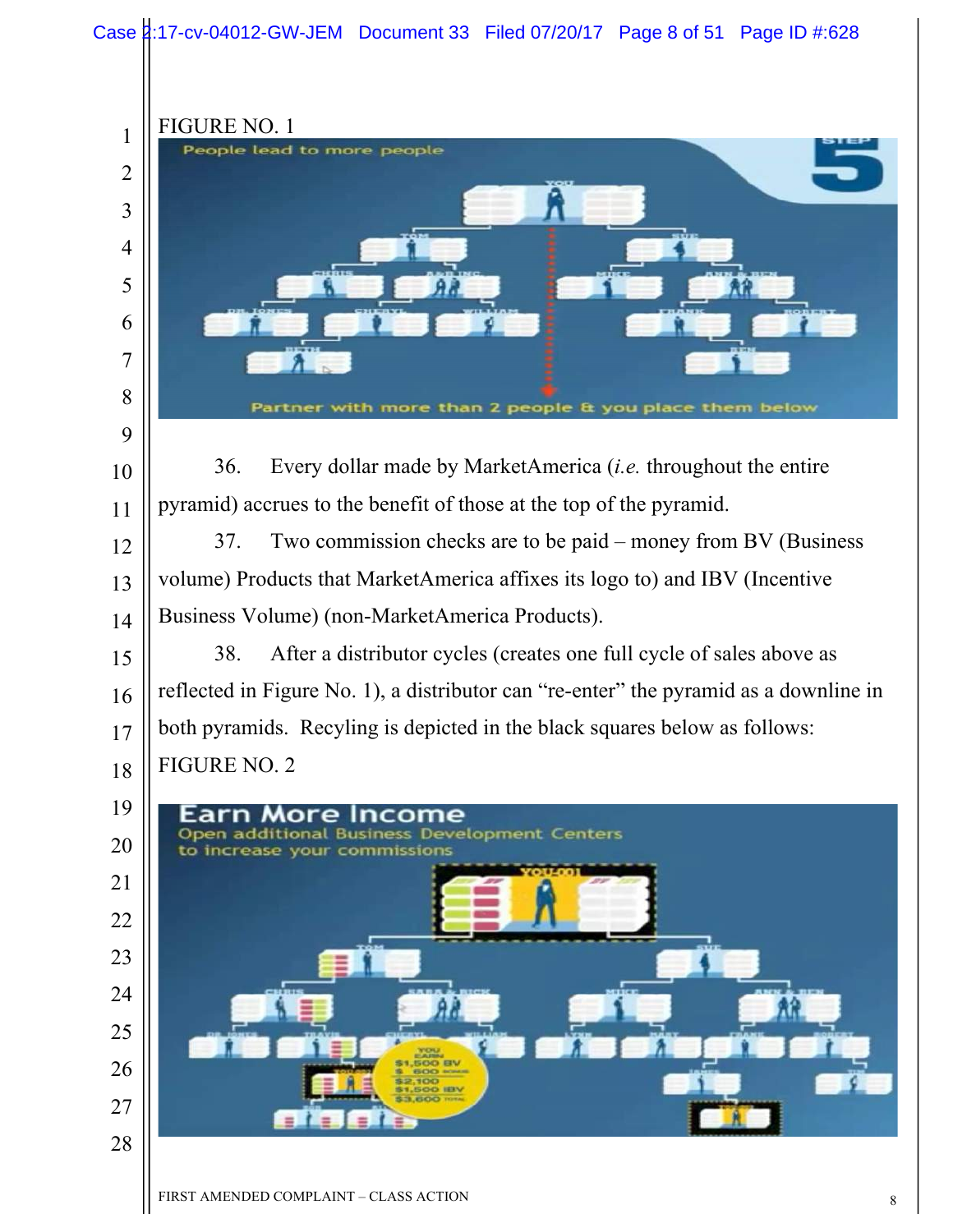1 1 2 2 3 3 4 4 39. The purpose of "re-entry" is a feeble attempt to detract from the appearance of a perpetual pyramid scheme and to squeeze out those in the lower levels of the pyramid from bonuses, points, and commissions. Re-entries in MarketAmerica are represented by those in MarketAmerica to be "unlimited."

40. Finally, if one becomes a "Master Unfranchise Owner" he or she can earn even more money (*see* Figure No. 3 below). In short, enrollees are asked to pay a large upfront fee for the speculative chance to earn another source of income. Those on the top of the pyramid will give up some of the ill-gotten profits *if* a Distributor signs up three times. According to MarketAmerica, through this process, a distributor can earn "\$561,600." Through MarketAmerica, a distributor can have at most, four front lines. In actuality, no true MarketAmerica distributor earns \$561,000, only those at the helm of the scheme, and more than 90% all enrollees earn nothing.



25 25 26 26 27 27 41. MarketAmerica claims to its victims, "don't overthink it. This is a proven system." According to representations and advertisements, MarketAmerica has taken "all the risk away."

28 28

5 5

6 6

7 7

8 8

9 9

10 10

11 11

12 12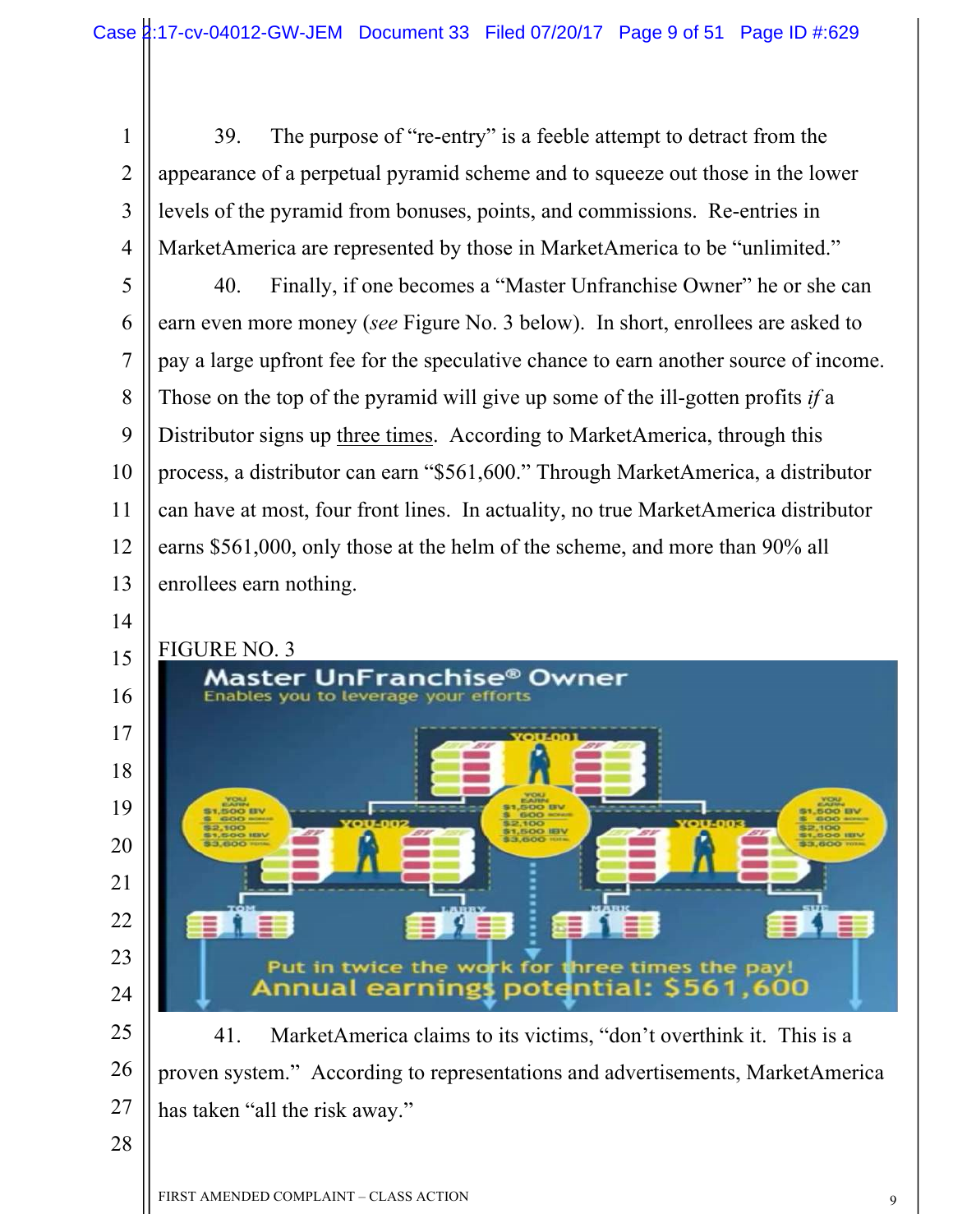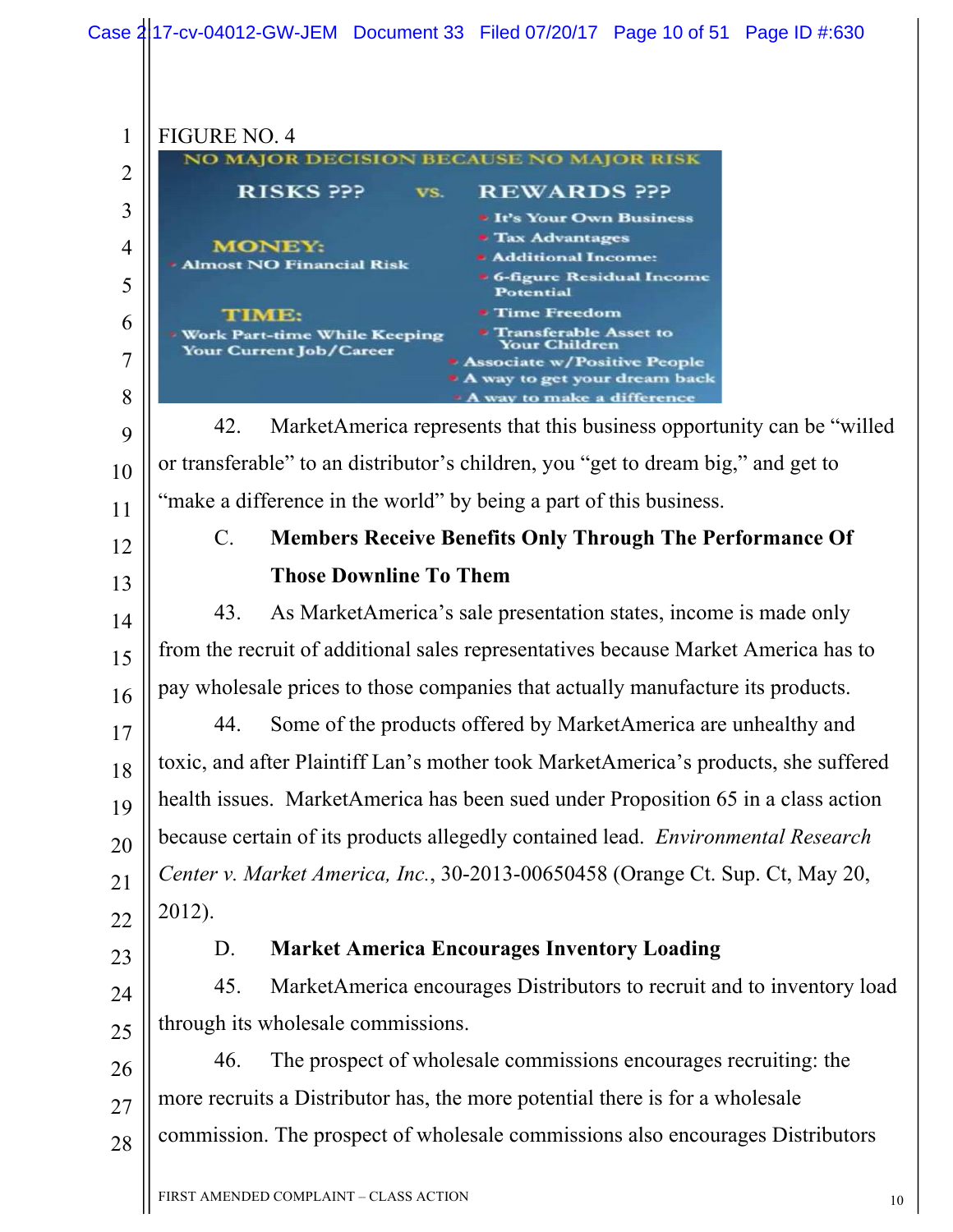1 1 2 2 3 3 to purchase product they do not otherwise need or want to increase their points so that they can be eligible for greater discounts and thus, greater wholesale commissions.

4 4 5 5 6 6 7 7 8 8 9 9 10 10 11 11 12 12 13 13 14 14 47. There are very few retail purchases made at Distributors' sites. These are MarketAmerica webpages that allow retail customers to order directly from MarketAmerica and attribute the purchase to a particular distributor (much like a customer informing the cashier at a department store which clerk helped him find the sweater he is purchasing). The customer does not receive a discount for purchasing through a particular Distributor's Microsite, so the customer has little incentive to order through the Microsite. As for the Distributors, they will want to make retail sales directly to retail customers so they can offload product that they have already purchased from MarketAmerica. In addition, for reasons described herein, few profitable retail sales are made at all, via the sites or otherwise. Thus, retail sales through a Distributor's site is not a reliable source of points.

15 15 16 16 17 17 18 18 19 19 20 20 21 21 22 22 23 23 24 24 25 25 26 26 27 27 28 28 48. The only reliable source of points for the majority of Distributors is their own purchases. Purchases for normal consumption will be insufficient to meet the thresholds required to qualify for bigger discounts. Thus, MarketAmerica's wholesale commissions financially incentivize the Distributors to inventory load to make purchases; not for the purpose of fulfilling retail demand, and not to satisfy their normal desire for nutritional supplements and health products, but rather so that they can increase their points, qualify for greater discounts, and qualify for wholesale commissions. Moreover, as discussed above, every form of compensation paid by MarketAmerica incentivizes recruiting - bringing more Distributors into the scheme. In fact, Wholesale Commissions, Overrides, and Leadership Bonuses are payable only if a Distributor has recruited new Distributors. Thus, just like a classic pyramid scheme, the MarketAmerica scheme requires participants to put money into the scheme and rewards participants who bring in new participants.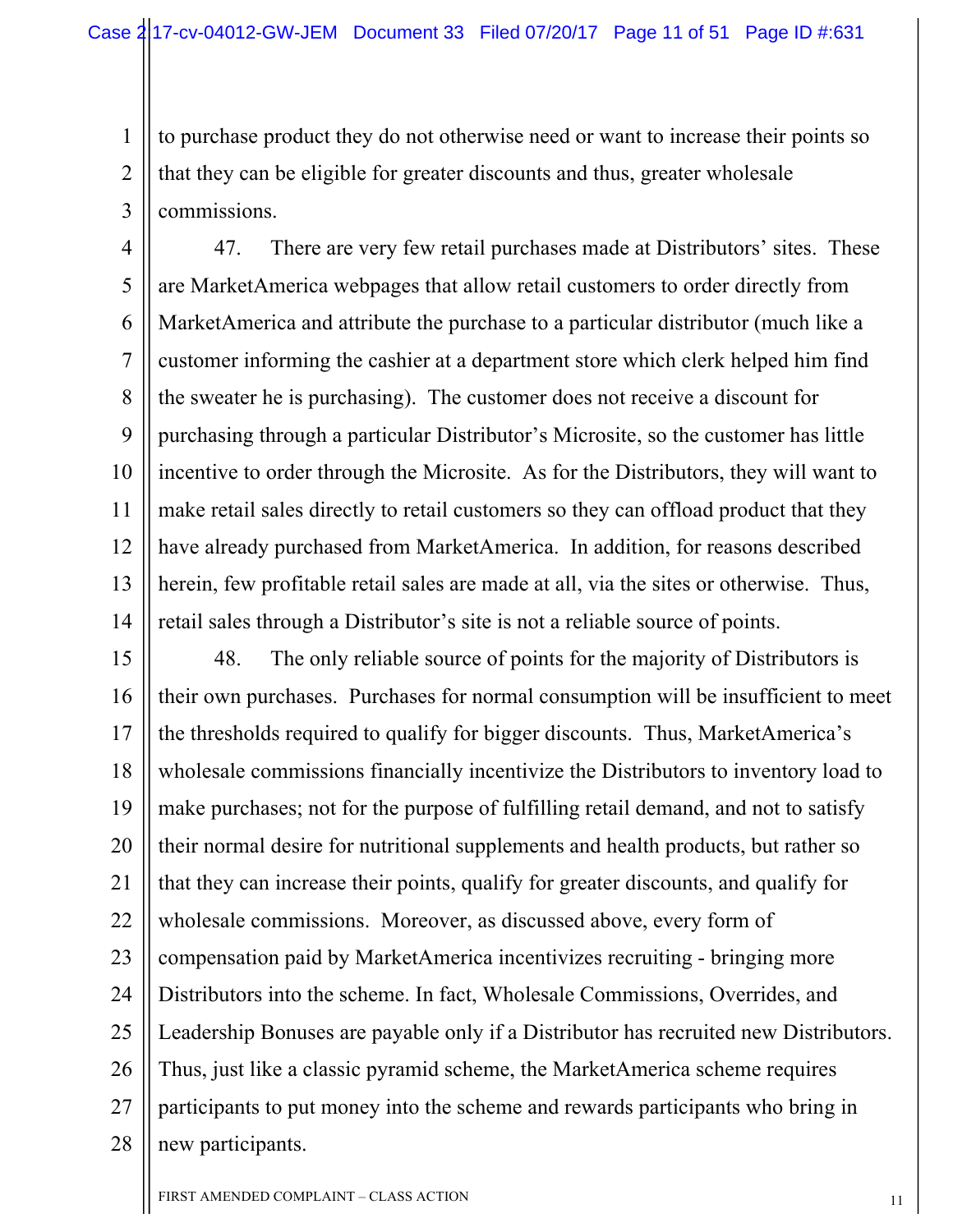2 2

3 3

4 4

5 5

6 6

1 1

# **E. Distributors Are Unable To Sell MarketAmerica Products For A Profit**

49. Distributors are unable to consistently sell MarketAmerica products for a profit for many reasons. First, the products are overpriced. Interchangeable products are available online or in brick-and-mortar stores for amounts far less than MarketAmerica's suggested retail price, and even lower than its wholesale prices.

7 7 8 8 9 9 10 10 11 11 12 12 13 13 14 14 15 15 50. Second, MarketAmerica's products themselves are available online for the wholesale price or less. That these products are sold at or below the Advisor price makes it difficult for Distributors to sell the products for a profit. MarketAmerica may have taken action to reduce resales, but the fact remains that MarketAmerica products are available below the discount prices. Moreover, many of these sales are likely made by current or former Distributors desperately trying to offload excess product at whatever price they can get, which further supports the propositions that Distributors Inventory Load and that the MarketAmerica products are overpriced.

16 16 17 17 18 18 19 19 20 20 21 21 22 22 23 23 24 24 51. Third, MarketAmerica prohibits Distributors from selling the products in the only forum for a where Distributors could reasonably expect to sell enough product to make a meaningful profit: the internet. Some examples of these prohibited websites include, but are not limited to: eBay, Amazon or Craigslist. In addition, MarketAmerica forbids its Distributors from selling MarketAmerica products at almost all brick-and-mortar establishments. MarketAmerica seeks to limit the Distributors to one-on-one situations in private locations (such as the Distributor's or a friend's home), but achieving significant, profitable retail sales by this method is extremely difficult.

25 25 26 26 27 27 28 28 52. Plaintiffs do not contend that Distributors make no retail sales at all. But Plaintiffs do allege that relatively little of the revenues received by Distributors—including both money paid them by MarketAmerica and proceeds from retail sales—comes from retail sales, and the vast majority comes from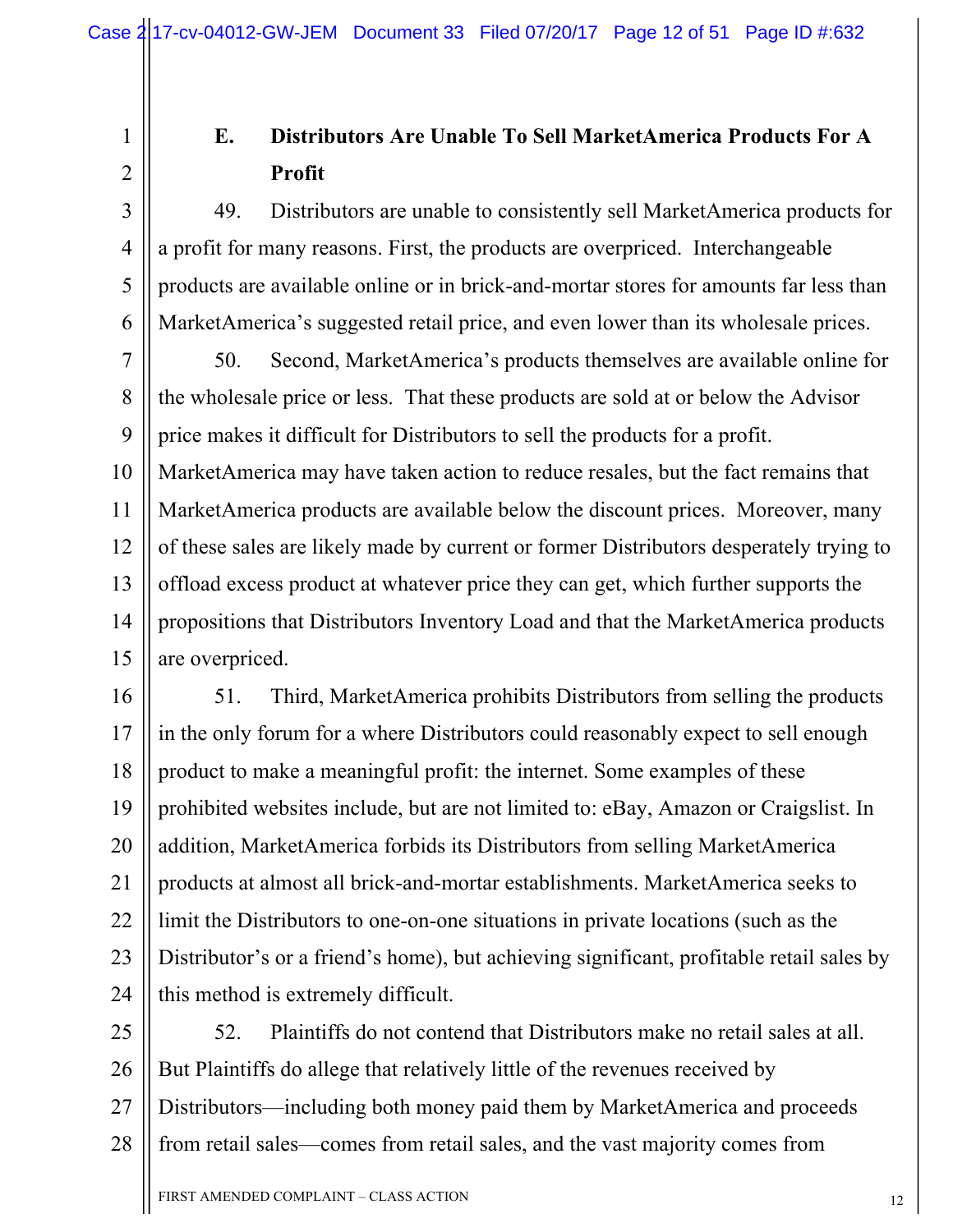1 1 2 2 Distributors' payments to MarketAmerica. Thus, the Distributors are primarily feeding off each other.

53. MarketAmerica also makes false and/or inadequate income disclosures in that in many instances, it does not disclose income of those who are distributors, or provides statements of income that are false, and/or misleading, that affirmatively represent a profitable business opportunity, when there is no profit to be made, and nearly all participants in fact, lose money.

8 8 9 9 10 10 11 11 12 12 54. Because MarketAmerica pays the executives at the top of the pyramid exorbitant incomes and because little non-Distributor money comes into the scheme to pay Distributors, the Distributors at the bottom of the pyramid must lose money. These losses are borne out by MarketAmerica's own financial disclosures and the experiences of the Plaintiffs and multiple other Distributors.

13 13

3 3

4 4

5 5

6 6

7 7

14 14

# **F. The Individual Defendants and Market America Promote the Pyramid Scheme**

15 15 16 16 17 17 18 18 19 19 55. The Individual Defendants are persons at the top of MarketAmerica's pyramid. All of the Individual Defendants achieved ranks of top executive. They are in the top 1% of Distributors who make the most lucrative bonuses. They actively participate in the MarketAmerica pyramid scheme, and they profit from the compensation plan at the expense of the vast majority of Distributors.

20 20 21 21 56. MarketAmerica and the Individual Defendants promote the pyramid scheme and make misleading claims of financial success.

22 22 23 23 24 24 25 25 26 26 27 27 57. In coordination with MarketAmerica, the Individual Defendants have flooded the internet with promotional materials designed to lure in new Distributors. MarketAmerica and Individual Defendants promote the scheme as a lawful program that, with sufficient hard work, virtually guarantees financial success. MarketAmerica and the Individual Defendants promote Market America as a reliable source of significant income.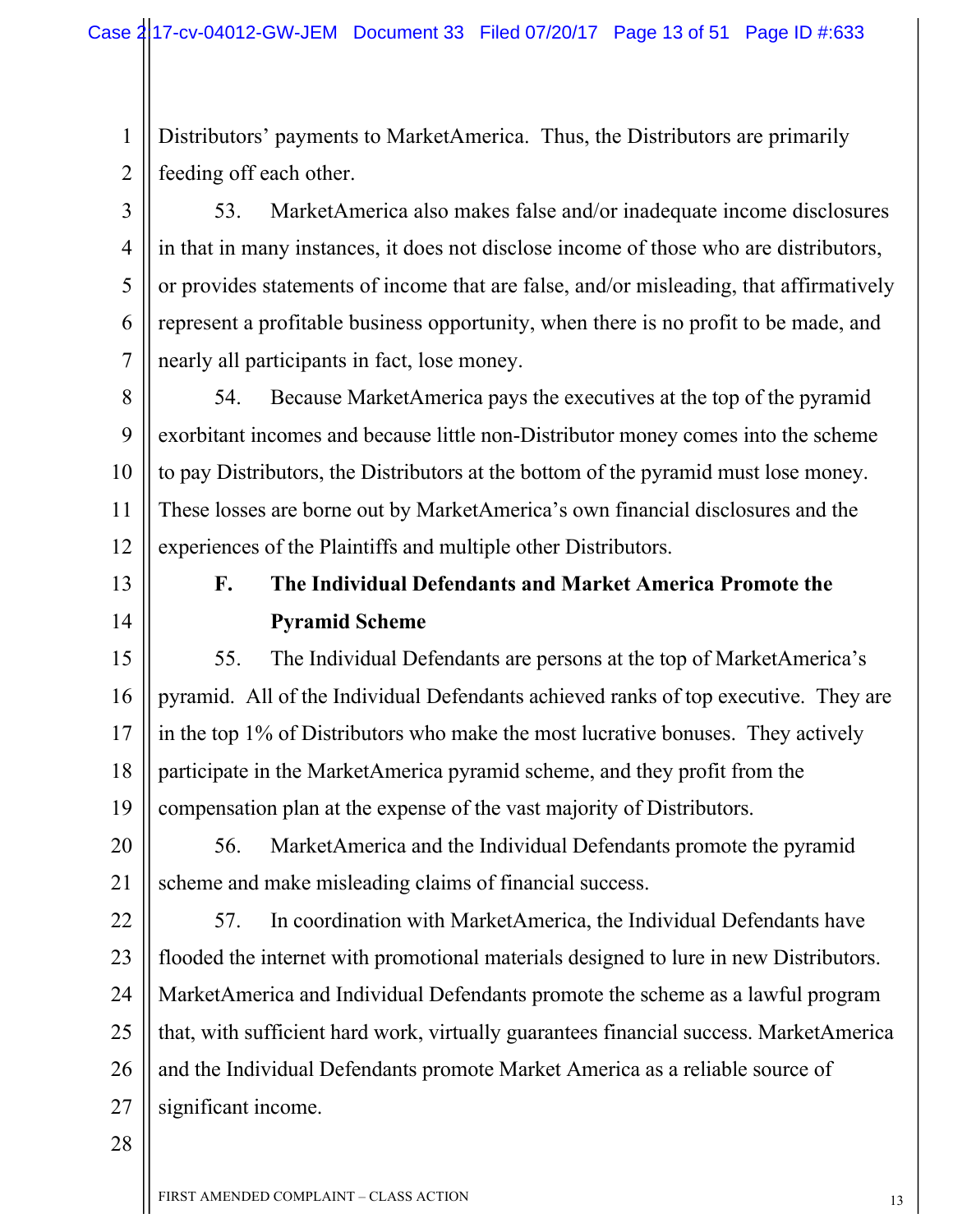1 1 2 2 3 3 4 4 5 5 58. To sell the financial- success promise, MarketAmerica and the Individual Defendants flaunt the wealth of the highest-ranked Distributors and those few insiders at the top of the pyramid, as examples of the riches that await new participants, if only they will work hard enough (i.e., tirelessly recruit new Distributors).

6 6 7 7 8 8 9 9 10 10 11 11 59. All of the Individual Defendants have produced videos and made statements via the internet knowingly promoting MarketAmerica's pyramid scheme and touting the financial rewards supposedly available to participants. Each of these statements furthered the pyramid scheme by encouraging persons to become Distributors and by encouraging Distributors to remain Distributors and pursue the MarketAmerica business opportunity.

12 12 13 13 14 14 15 15 60. The similarity of the statements made by the Individual Defendants indicates a collusive effort to promote the MarketAmerica scheme. The following paragraphs set forth just a small subset of publicly broadcast statements made by the Individual Defendants to promote the MarketAmerica "business opportunity."

61. Defendant JR Ridinger ("JR"). Defendant JR is one of the most prolific MarketAmerica promoters. Scores of videos on YouTube and other public internet platforms feature JR promoting, touting, and explaining the MarketAmerica business opportunity.

FIG. NO. 5

16 16

17 17

18 18

19 19

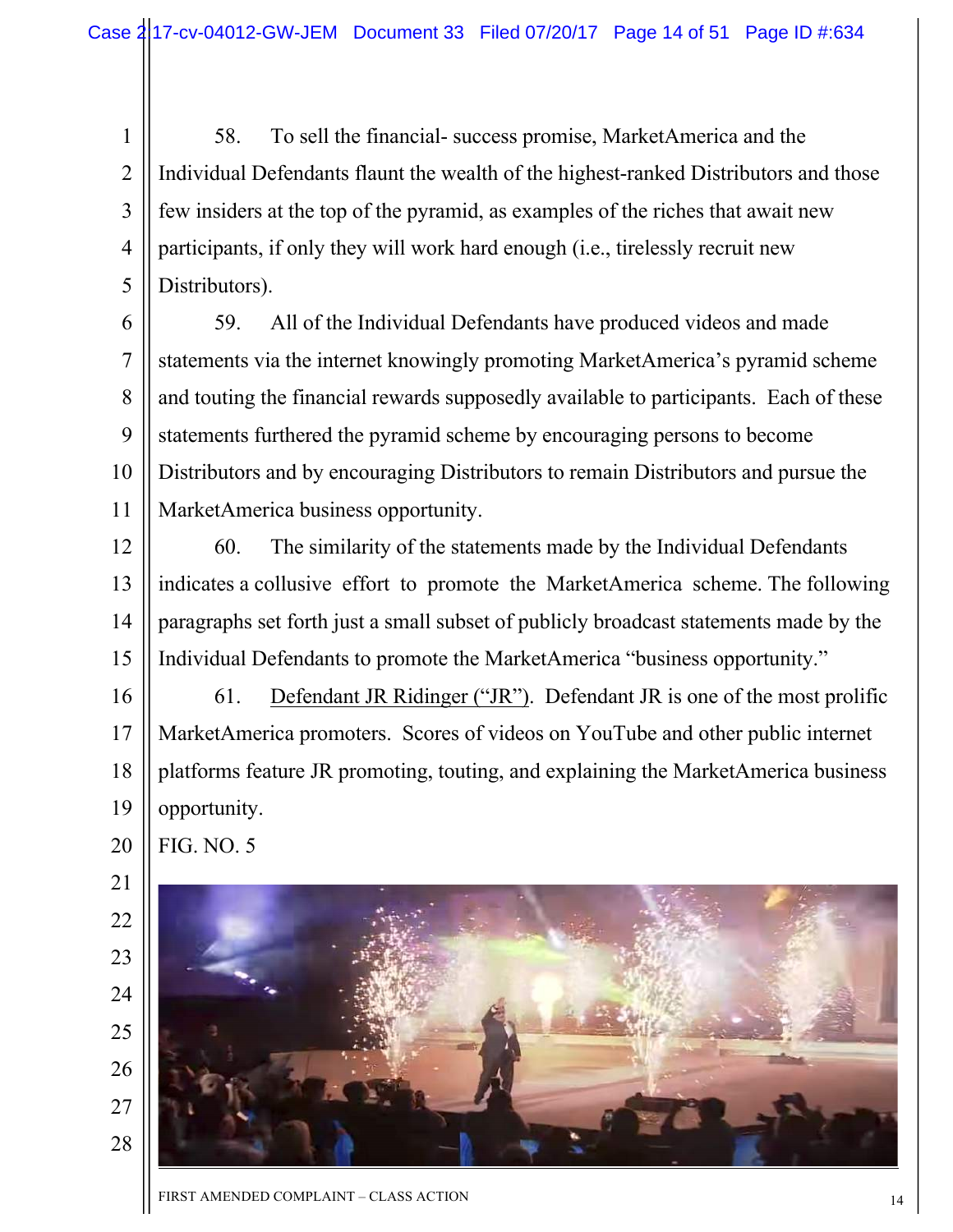1 2 3 62. As seen above, JR tries to make his introduction to victims appear like a rock and roll concert with visual spectacles including pyrotechnics, laser lights, rock music, and jumbo screens. https://www.youtube.com/watch?v=pZn5xjKpDns.

63. JR represents: "[h]ow do we build a business, we have fun and we hiss a lot." "We hiss in a lot of pots." "For those that understand no explanation is necessary." "We can sell anything."

7 8 9 10 11 64. Further, JR represents "[i]t follows wherever people connect to maximize to infinity." "One person doesn't do it, it creates swiss cheese below. In reality if one person doesn't do it, you have to get three in under them, and three in under them." "It always maximizes profit." "We are executive directors in one year. Some Chinese have done it faster. [Except unlike them] we buy tickets."



4

5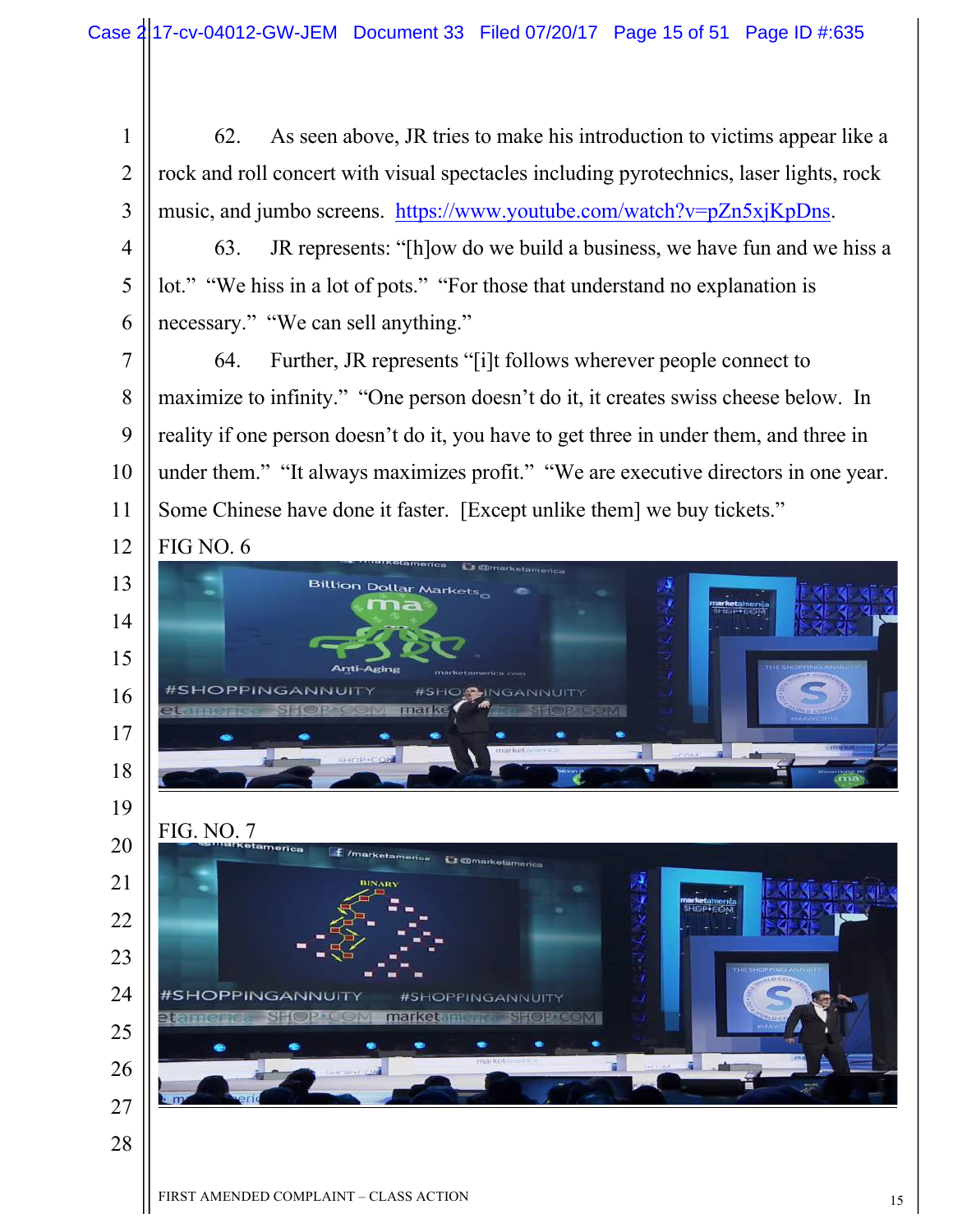1 2 3 4 5 6 7 8 9 10 65. Defendant Loren Ridinger ("Loren"). Loren represents: "[w]e build people with teams." "When you buy, you can buy from yourself." "If you can't buy from yourself…[convert spending to earning] why are you here?" Loren further represents that distributors, "[n]eed to buy a ticket here [for the next event MarketAmerica is having]." "If you don't buy it here, *you are not coming [to the next event].*" Loren demands that distributors "build from event to event," "build an empire, people power." Among other things, Loren commands to her victims that through the MarketAmerica business opportunity, one can "[b]e a lion for a day rather than being a slave for thousands of years." "We build people power," and later she claims MarketAmerica requires an - "empire of people."

11

12

13

14

15

16

17

18

19

20

21

22

23



66. Defendant Marc Ashley. Defendant Marc Ashley ("Ashley") is the COO of MarketAmerica and regularly promotes the recruiting scheme of MarketAmerica at events by discussing the recruitment scam of MarketAmerica. FIGURE NO. 9

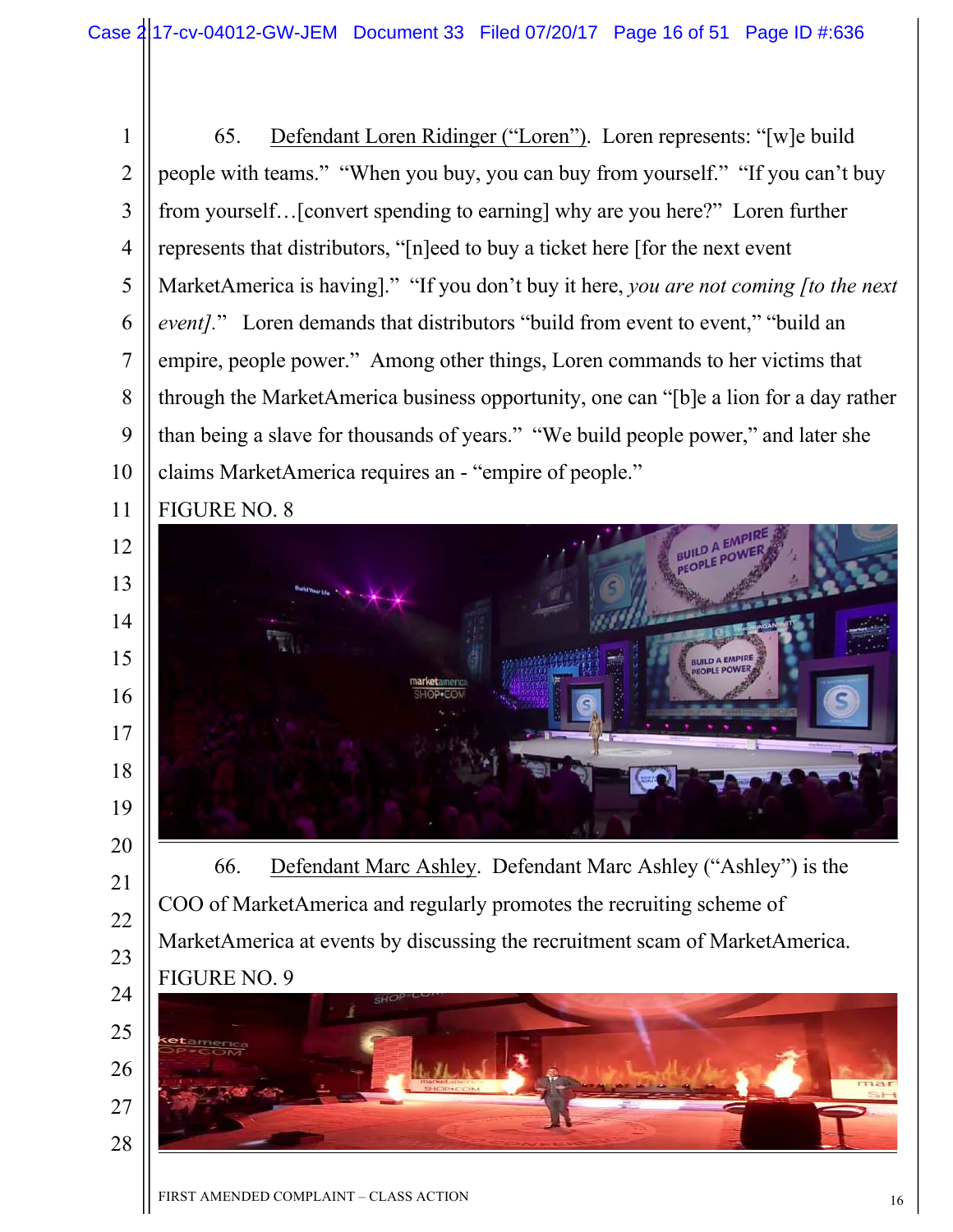

28 legitimate way to earn money (even though that representation by Market and the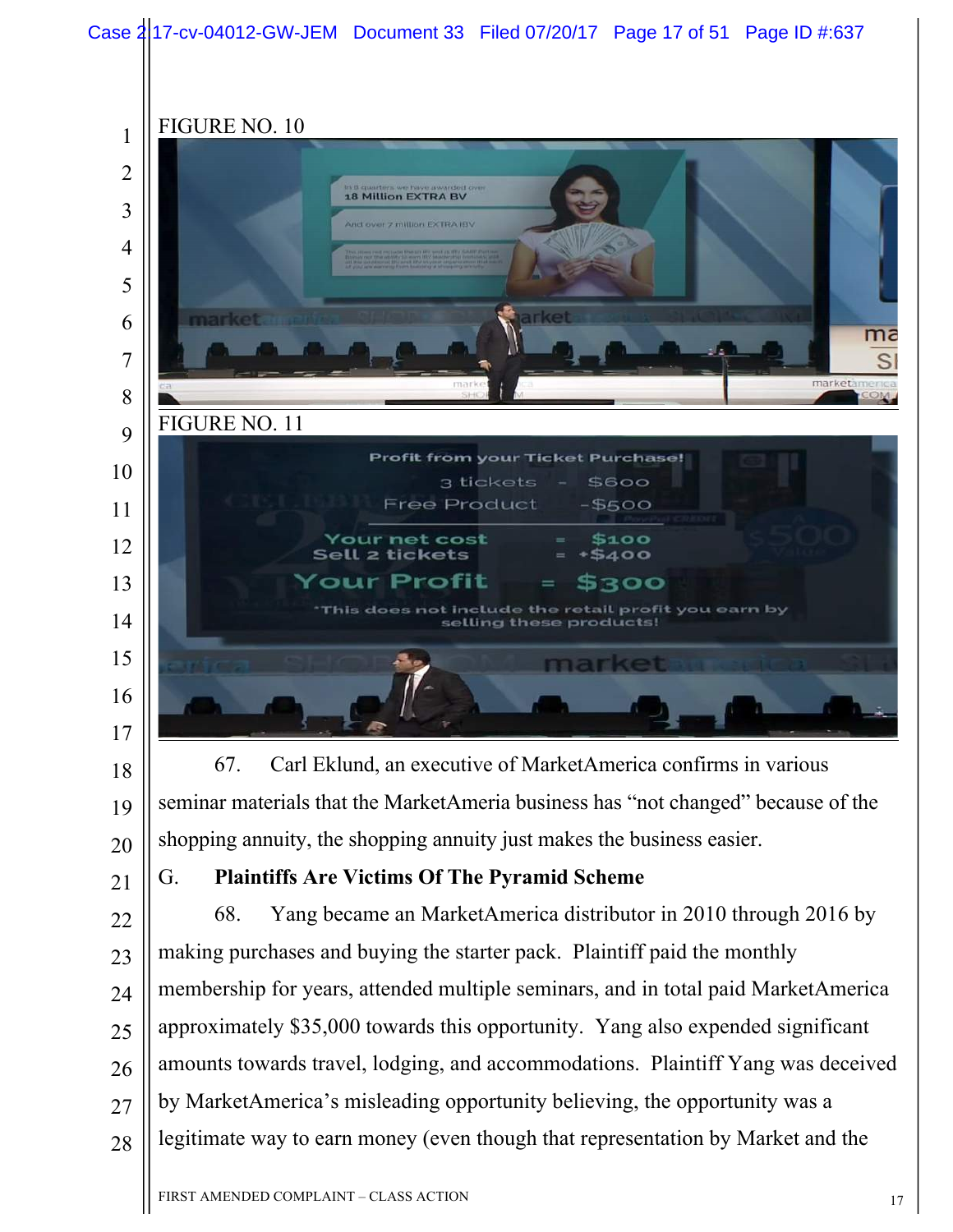1 1 2 2 3 3 4 4 5 5 6 6 7 7 8 8 9 9 10 10 11 11 12 12 13 13 14 14 15 15 16 16 Individual Defendants was false), and Plaintiff Yang did in fact lose money as a result of Defendants' unfair, unlawful, and fraudulent business practice. The endless chain account to which Yang is a party, has not been closed by market America at any time, and his claim is based on among other writings, an open account stated for monies owed and spent as reflected in the books and records, as reflected in invoices, invoices for yearly membership, bills, tickets stubs, and receipts. Through this action, Plaintiff Yang is seeking equitable/ injunctive relief in that he seeks rescission of any documents forming his participation in the endless chain which include invoices and receipts, payment on accounts stated, and the return of such amounts he was paid by virtue of being a participant in the Market America pyramid scheme. Market America continues its same business practices to this day, and is likely to continue its business practices into the future. Market America continues to market its business practices and distributorship opportunity to all 50 states. Yang did not sign the distributorship agreement in the form referred to in Figure No. 12 and did not enroll with Market America electronically, but instead signed the form presented by his upline.

17 17 18 18 19 19 20 20 21 21 22 22 23 23 24 24 25 25 26 26 27 27 28 28 69. Ollie Lan aka Ruoning Lan, is and at all relevant times, resides in the County of Los Angeles. Lan became a MarketAmerica distributor in December of 2015 through present. Lan paid monthly distributor fees for three months. Plaintiff Lan was deceived by MarketAmerica's misleading opportunity believing the opportunity was a legitimate way to earn money (even though that representation was false), and Plaintiff Lan did in fact lose money as a result of Defendants' unfair, unlawful, and fraudulent business practice. Plaintiff Lan lost approximately \$7,000 as a result of Defendants' pyramid scheme. The endless chain account to which Lan is a party, has not been closed by market America at any time, and his claim is based on among other writings, an open account stated for monies owed and spent as reflected in the books and records, as reflected in invoices, invoices for yearly membership, bills, tickets stubs, and receipts. Through this action, Plaintiff Lan is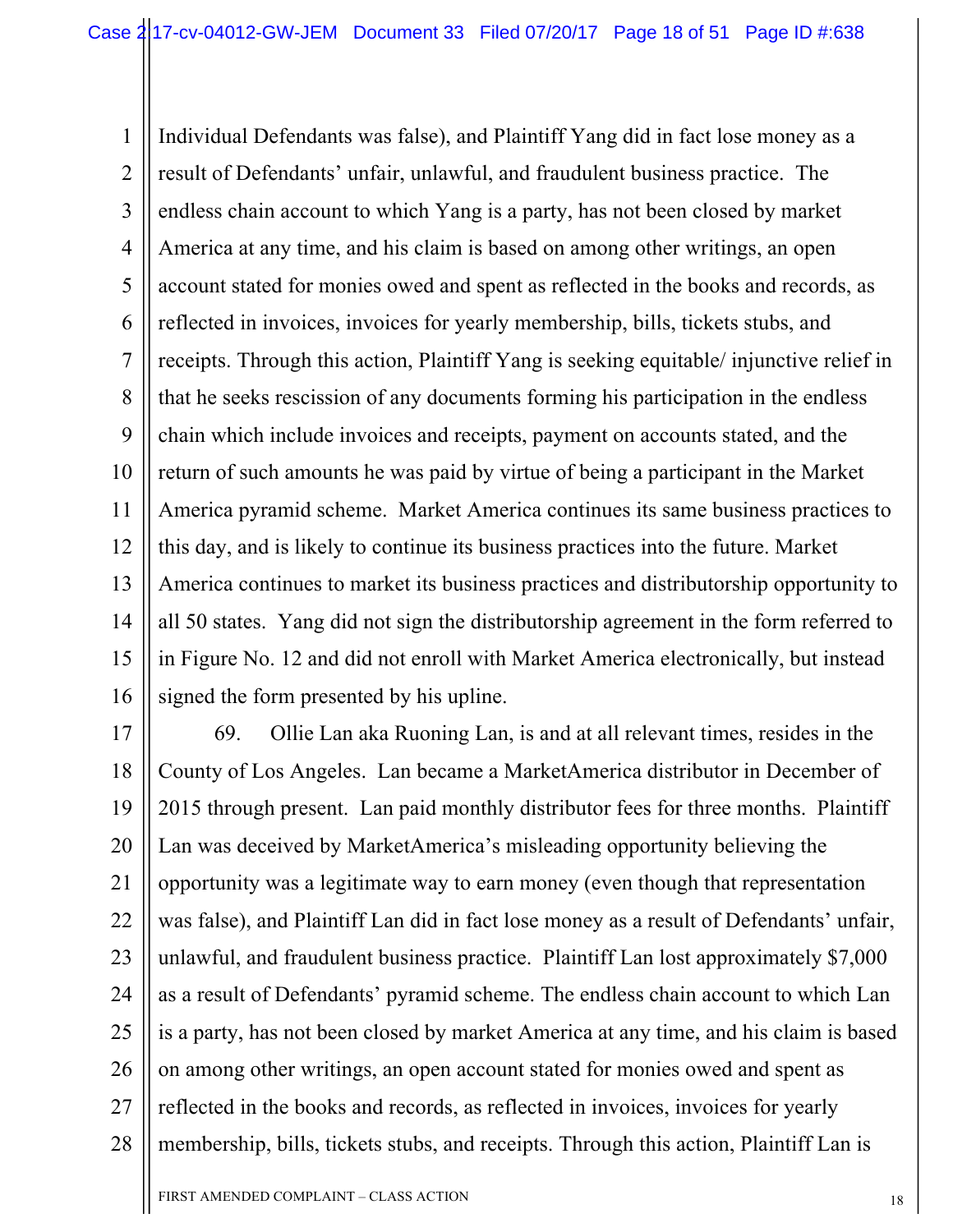1 1 2 2 3 3 4 4 5 5 6 6 7 7 seeking equitable/ injunctive relief in that he seeks rescission of any documents forming his participation in the endless chain which include invoices and receipts, payment on accounts stated, and the return of such amounts he was paid by virtue of being a participant in the Market America pyramid scheme. Market America continues its same business practices to this day, and is likely to continue its business practices into the future. Market America continues to market its business practices and distributorship opportunity to all 50 states.

8 8 9 9 10 10 11 11 12 12 13 13 14 14 15 15 16 16 17 17 18 18 19 19 20 20 21 21 22 22 23 23 24 24 25 25 70. Plaintiff Liu Liu, is and at all relevant times, resides in the County of Los Angeles. Liu became a MarketAmerica distributor in 2016 through present. Plaintiff Liu was deceived by MarketAmerica's misleading opportunity believing the opportunity was a legitimate way to earn money (even though that representation was false), and Plaintiff Liu did in fact lose money as a result of Defendants' unfair, unlawful, and fraudulent business practice. Plaintiff Liu lost approximately \$10,000 as a result of Defendants' pyramid scheme. The endless chain account to which Lan is a party, has not been closed by market America at any time, and his claim is based on among other writings, an open account stated for monies owed and spent as reflected in the books and records, as reflected in invoices, invoices for yearly membership, bills, tickets stubs, and receipts. Through this action, Plaintiff Liu is seeking equitable/ injunctive relief in that he seeks rescission of any documents forming his participation in the endless chain which include invoices and receipts, payment on accounts stated, and the return of such amounts he was paid by virtue of being a participant in the Market America pyramid scheme. Market America continues its same business practices to this day, and is likely to continue its business practices into the future. Market America continues to market its business practices and distributorship opportunity to all 50 states.

- 26 26
- 27 27

71. Plaintiffs Lan and Liu did not make any retail sales whatsoever.

- H. **Independent Distributor Application And Agreement**
- 28 28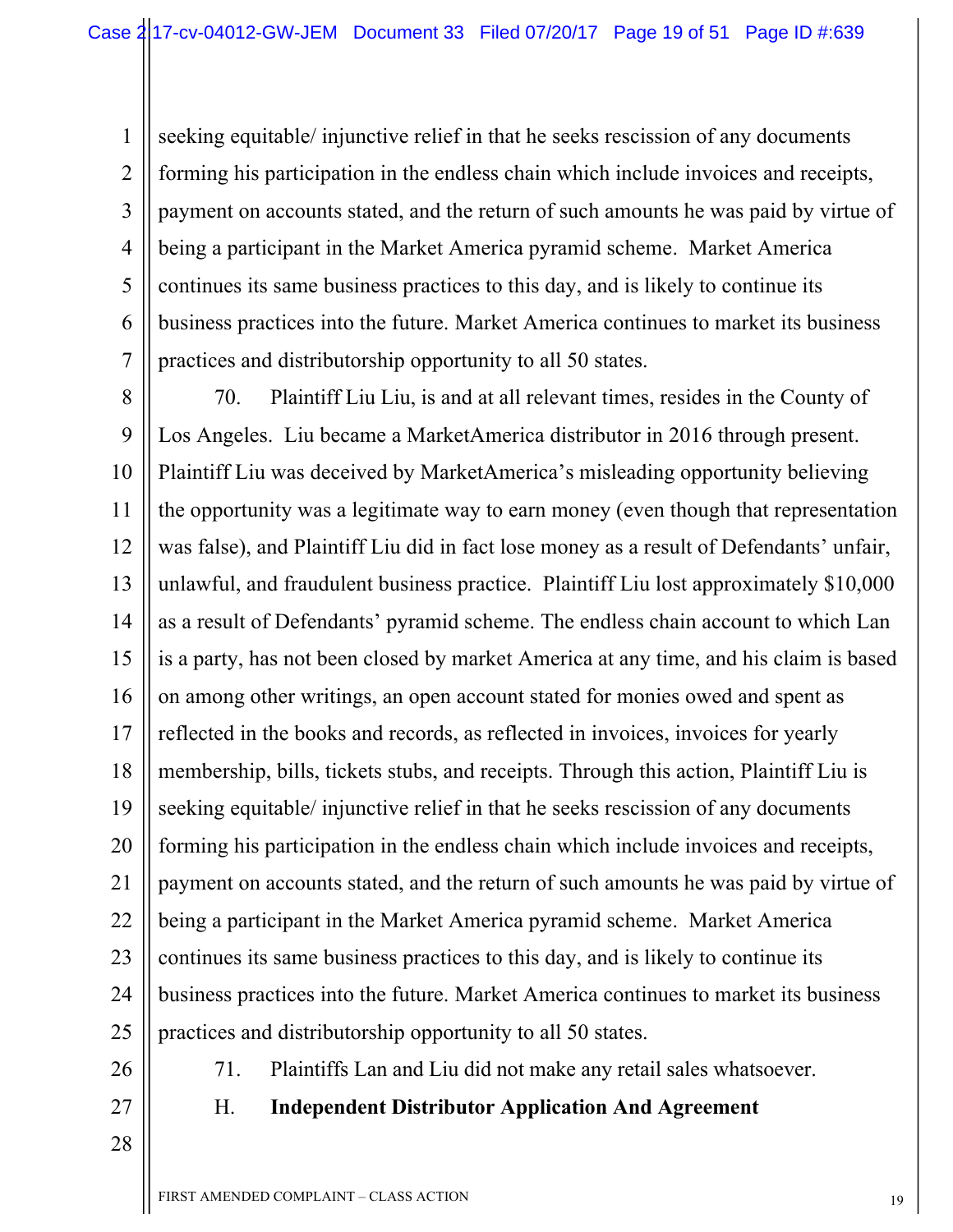1 2 3 4 5 6 7 8 72. Under controlling precedent in the Ninth Circuit, Market America cannot seek to compel arbitration in another state, here the Middle District of North Carolina. *Beauperthuy v. 24 Hour Fitness USA, Inc.*, 2012 WL 3757486, at \*5 (N.D. Cal. July 5, 2012) ("[T]he Ninth Circuit's interpretation of the [Federal Arbitration Act] . . . prohibits a district court from ordering parties to arbitrate *outside of the district* in which a motion to compel is filed.") (internal citations omitted). Market America's sole remedy is to seek to transfer the case should it seek to compel arbitration in another venue.

9 10 11 73. At some times during Market America's history, it has requested various class members to sign a one page document labeled, "Independent Distributor Application and Agreement" (the "Agreement").

12 FIGURE NO. 12

| marketamerica<br>Butti city Principali, Powerswitch, News-                                                                                                     | PF 241071<br>Phone No. - (536) (535-0040)<br>Fax No. - (536) (536-0041)                                                                                                                                                                                                              | <b>INDEPENDENT DISTRIBUTOR</b><br><b>APPLICATION AND AGREEMENT</b>                                                                                                      |
|----------------------------------------------------------------------------------------------------------------------------------------------------------------|--------------------------------------------------------------------------------------------------------------------------------------------------------------------------------------------------------------------------------------------------------------------------------------|-------------------------------------------------------------------------------------------------------------------------------------------------------------------------|
| Name of Disinbutor Paying for Approation.                                                                                                                      |                                                                                                                                                                                                                                                                                      | Playing chemicrophone and man.                                                                                                                                          |
| Phone complete at BLOCK LETTERS<br>Independent Distributor Information.                                                                                        |                                                                                                                                                                                                                                                                                      |                                                                                                                                                                         |
| mary Distributor Revial Resserty Number                                                                                                                        | Fyns am marted yng read budade ynar spasoe'n briorradau an tha hern Marted buichiach am buded as a single Disblackandig.<br>Deuch af Bat spaly - [[Brobeleas] - [[Bassen - [[[Basicots Organization (Pearl shawrents respond)<br>Market America Distributor 85 Mumber (7 cpp10004)   | <b>Prefactual Camb</b><br>- ID Nun<br>ther it spokeship                                                                                                                 |
| $\vdash$                                                                                                                                                       |                                                                                                                                                                                                                                                                                      |                                                                                                                                                                         |
| <b>Barne of Polyany Distributor</b><br>aut Narie                                                                                                               | <b>First Name</b>                                                                                                                                                                                                                                                                    |                                                                                                                                                                         |
| Nemany Disembetor's Dete of Berk<br><b>PT Grade</b>                                                                                                            |                                                                                                                                                                                                                                                                                      |                                                                                                                                                                         |
| - Cast<br><b>Mage</b><br><b>Manufacture</b><br><b>CT</b> Parrolle<br>Festered Tex 1D Municipal (V applicable)                                                  | Norrer of Escalverse Organizations' (1 sciclington)                                                                                                                                                                                                                                  |                                                                                                                                                                         |
| Training investment medic grow means provide suspe-<br>mat v                                                                                                   | at well-sites of instantial big and a fiel of all extra-looks and that DIP-in                                                                                                                                                                                                        |                                                                                                                                                                         |
| Harris Phone (                                                                                                                                                 | $r_{xx}$ 1<br><b>Basiress Phone 11</b>                                                                                                                                                                                                                                               | Mobile Phone                                                                                                                                                            |
| <b>C-reall Address</b><br>programmy Disply Board George Sponsorthy Number                                                                                      |                                                                                                                                                                                                                                                                                      |                                                                                                                                                                         |
| н<br>$\vdash$                                                                                                                                                  |                                                                                                                                                                                                                                                                                      |                                                                                                                                                                         |
| Name of Beaumiery Distributes<br>ant Name                                                                                                                      | <b>First Name</b>                                                                                                                                                                                                                                                                    |                                                                                                                                                                         |
| Primary Distributor's Home/Mattew Address                                                                                                                      |                                                                                                                                                                                                                                                                                      |                                                                                                                                                                         |
| <b>Tissul Ambass</b>                                                                                                                                           |                                                                                                                                                                                                                                                                                      |                                                                                                                                                                         |
| $\overline{C}$                                                                                                                                                 |                                                                                                                                                                                                                                                                                      | Pirate<br><b>Zip Doele</b>                                                                                                                                              |
| Primary Distributor's Shipping Address                                                                                                                         |                                                                                                                                                                                                                                                                                      |                                                                                                                                                                         |
|                                                                                                                                                                | RIFFIEL ACCIVING SPORT CRICK: ROWING AND GROVE SCONSISTING TO REGION OF MINITIAL FUNDS AT HIS CAST CONTINUES WHICH                                                                                                                                                                   |                                                                                                                                                                         |
| <b>City</b>                                                                                                                                                    |                                                                                                                                                                                                                                                                                      | Crate<br>Zip Gorie                                                                                                                                                      |
| <b>Boonsor Information</b><br>Name of Sportage                                                                                                                 |                                                                                                                                                                                                                                                                                      | Source: Clairlines: III Flurrise                                                                                                                                        |
| Piscoment Information<br>Link-to Distributor or Business Organization Name                                                                                     | Latin-ba Distintentor 83                                                                                                                                                                                                                                                             | <b>Check One</b><br><b>BEC BKL NO</b>                                                                                                                                   |
| Entry Classification (Check Drei)                                                                                                                              |                                                                                                                                                                                                                                                                                      | Cust Drew                                                                                                                                                               |
| Solos Representative just res required<br>[7] Suites Representative Little Received Ind fee required:                                                          |                                                                                                                                                                                                                                                                                      | Oddrrenting Gales Representative to Distributor (exerce) automobiliar for required.<br>[ Bistributor, Late Renawal Eurent subscription too received). Please send the - |
| <b>O Distributor</b> , Single Bostness Development Center Britis<br>Sourrent subscription fee requireds                                                        | INDOKODATION CONVENIES.                                                                                                                                                                                                                                                              | If seeing LPIADI Creatik Carel as: the Pleaser preceive as failures                                                                                                     |
| Dibleritation, Mexico Golfmanchine" Change (Supervisiony Entry): Ourrors autocription<br>tas required 14-300 BV minimum order must accompany this applications | Last four digits:                                                                                                                                                                                                                                                                    | Eap. Datelment of                                                                                                                                                       |
| CHRISTIN CONSTITUTIONS SHREVEL PHOENS                                                                                                                          | Detributor agrees (1) to comply ivm the rules of Markot America, as may be amended from time to time, including rules exacting payment of applicable reminders ent or other                                                                                                          |                                                                                                                                                                         |
|                                                                                                                                                                | statpes, 01 to notify Market Alberta of any change in address or personal bank accounts, and if to summake the others writing privilege upon demand by Market America                                                                                                                |                                                                                                                                                                         |
| Name (as it appears on oredit card)                                                                                                                            |                                                                                                                                                                                                                                                                                      |                                                                                                                                                                         |
| that are as talunded for now 30 days.                                                                                                                          | As asistanced by my signature below, I authorise Market America, Inc. In othera my oneid suid for any insufficient funds (chain or feed) and senting online of support                                                                                                               |                                                                                                                                                                         |
| Oven<br>Creat Dans Assessor For<br>4<br><b>CI Mason Carst</b>                                                                                                  |                                                                                                                                                                                                                                                                                      | Becambi Clocks<br>RAD, ENRIGHTSTAND                                                                                                                                     |
|                                                                                                                                                                | Under panelly of periury, I certify that the Goolal Security Numbertal and/or Federal Tax ID Number shown on this form are correct.                                                                                                                                                  |                                                                                                                                                                         |
|                                                                                                                                                                | i, the buyer, may carreal this transaction at any time prior to michight of the tenth business day after the date of the transaction.<br>agree to the above indicated information and I AGKHOWLEDGE THAT I NAVE READ, UNDERSTAND AND AGREE TO THE TERMS SET FORTH IN THIS AGREEMENT, |                                                                                                                                                                         |
|                                                                                                                                                                |                                                                                                                                                                                                                                                                                      | Outel                                                                                                                                                                   |
| AS EVIDENCED BY MY SKINATURE BELOW.<br>Primary Applicant is Gignature.                                                                                         |                                                                                                                                                                                                                                                                                      |                                                                                                                                                                         |
| Secondary Applicant's Eignature of application                                                                                                                 |                                                                                                                                                                                                                                                                                      |                                                                                                                                                                         |
| Opportunity Gloriatures                                                                                                                                        |                                                                                                                                                                                                                                                                                      | Outor:                                                                                                                                                                  |
| AB M.S. Mail to: P.O. Scx 33304, Greensboro, NC 37100<br>Bannial Air Delbantes Iss. 1302 Thursen Ratge Rd., Greensboro, NC 37103                               | Af spokern most sign me signented of the spokern is a Onespon, the Felmin Common must sign the spokestor. ENCLORE ENVIRERET BOVARLE TO MARKET AMERICA IF APPLICABLE.<br>MELECURES SPECIALIZED AND                                                                                    | <b>INTERNAL LIBE ONLY   Presencer Initials</b>                                                                                                                          |

25 26 27 28 74. The signature line of the Agreement, only requires a MarketAmerica distributor to "AGREE TO THE **TERMS** SET FORTH IN THIS AGREEMENT." (emphasis added). None of the "terms" in the Agreement provide for arbitration. Nowhere on the form, does Market America ask some class members to assent or sign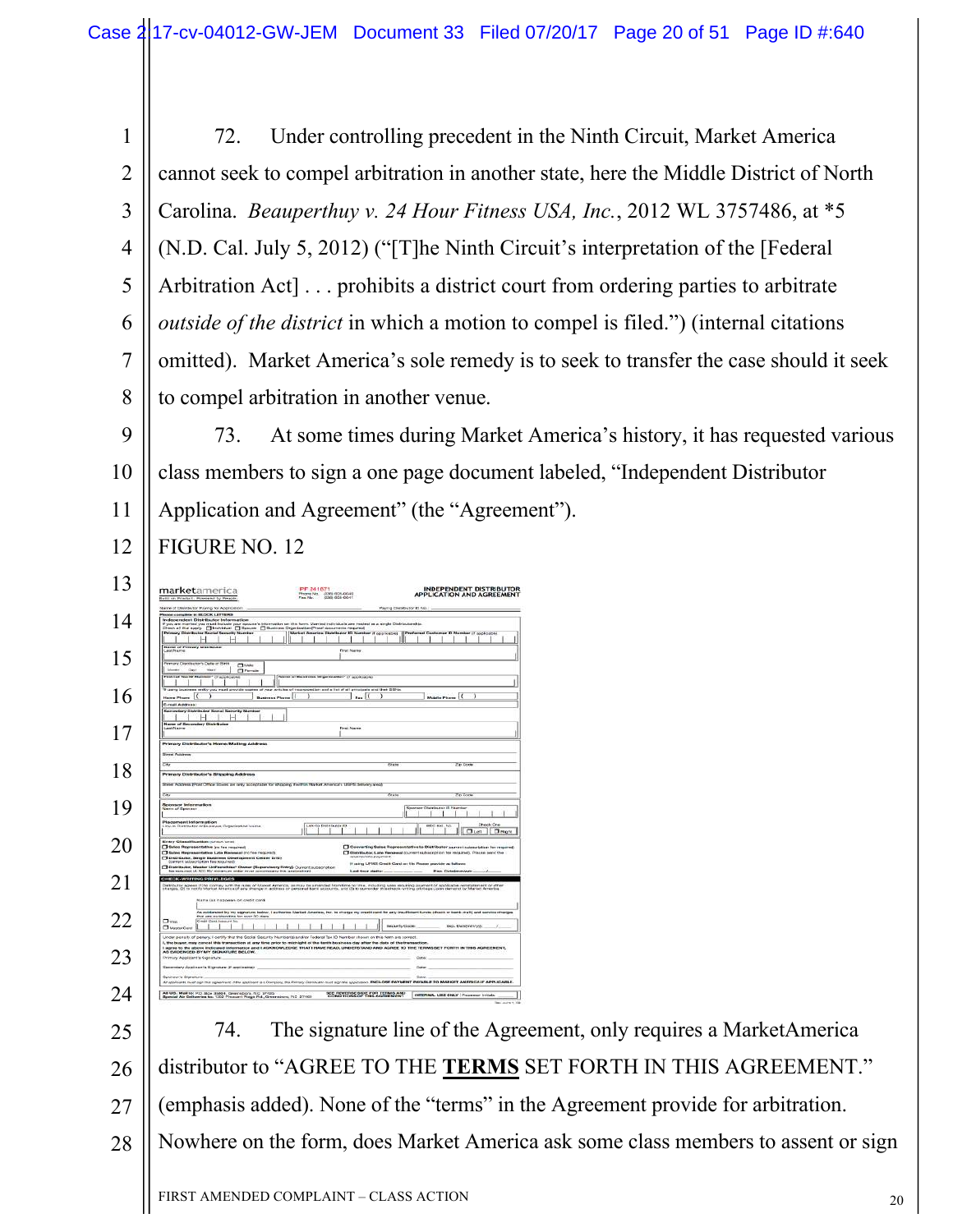|                  | Case 217-cv-04012-GW-JEM Document 33 Filed 07/20/17 Page 21 of 51 Page ID #:641                                                                                    |
|------------------|--------------------------------------------------------------------------------------------------------------------------------------------------------------------|
|                  |                                                                                                                                                                    |
| $\mathbf{1}$     | that they agree to any <i>conditions</i> . No term of the Agreement provides for arbitration,                                                                      |
| $\boldsymbol{2}$ | so no class member is bound by arbitration.                                                                                                                        |
| $\overline{3}$   | At the bottom of the form and <i>below</i> the signature box (See Figure No.<br>75.                                                                                |
| $\overline{4}$   | 12 above), next to a box labeled "INTERNAL USE ONLY," the Agreement states                                                                                         |
| 5                | "SEE REVERSE SIDE FOR TERMS AND CONDITIONS OF THIS                                                                                                                 |
| 6                | AGREEMENT." (emphasis added).                                                                                                                                      |
| $\overline{7}$   | The "conditions" on the reverse side include an arbitration provision,<br>76.                                                                                      |
| 8                | which provides as follows:                                                                                                                                         |
| 9                |                                                                                                                                                                    |
| 10               | 29. Arbitration. Any controversy or claim arising out of or relating to this<br>Agreement, or the breach thereof, shall ultimately be settled by arbitration       |
| 11               | administered by the American Arbitration Association in accordance with its                                                                                        |
| 12               | Commercial Arbitration Rules and judgment on the award rendered by the<br>arbitrators may be entered in a court of competent jurisdiction. You understand          |
| 13               | that this arbitration provision means you are giving up the right to have any                                                                                      |
| 14               | dispute you have regarding this Agreement heard by a jury and determined in a<br>court of law. The arbitration shall be heard by one arbitrator, and it shall take |
| 15               | place in Greensboro, North Carolina. Either party may seek emergency or                                                                                            |
| 16               | provisional relief in the General Court of Justice, Guilford County, North<br>Carolina, prior to invoking the arbitration remedy.                                  |
| 17               |                                                                                                                                                                    |
| 18               | (Agreement, $\P$ 29).                                                                                                                                              |
| 19               | The arbitration provision is unenforceable because no class members<br>77.                                                                                         |
| 20               | were required to assent to the arbitration conditions by the terms of the Agreement                                                                                |
| 21               | itself, and the signature line block confirms only the "terms" of the Agreement need                                                                               |
| 22               | be assented to. In the alternative, this is highly misleading.                                                                                                     |
| 23               | The arbitration policy also includes the following provision:<br>78.                                                                                               |
| 24               | Distributor Grievances. You agree to submit any complaint, grievance, or claim                                                                                     |
| 25               | against another Distributor or MA in accordance with the Grievance Procedure                                                                                       |
| 26               | set forth in the Career Manual. You agree not to seek arbitration, take legal<br>action except in accordance with the Grievance Procedure, or contact any          |
| 27               | regulatory agency regarding your MA Distributorship until all steps of the                                                                                         |
| 28               | Grievance Procedure have been completed. If you breach this covenant, you may                                                                                      |
|                  |                                                                                                                                                                    |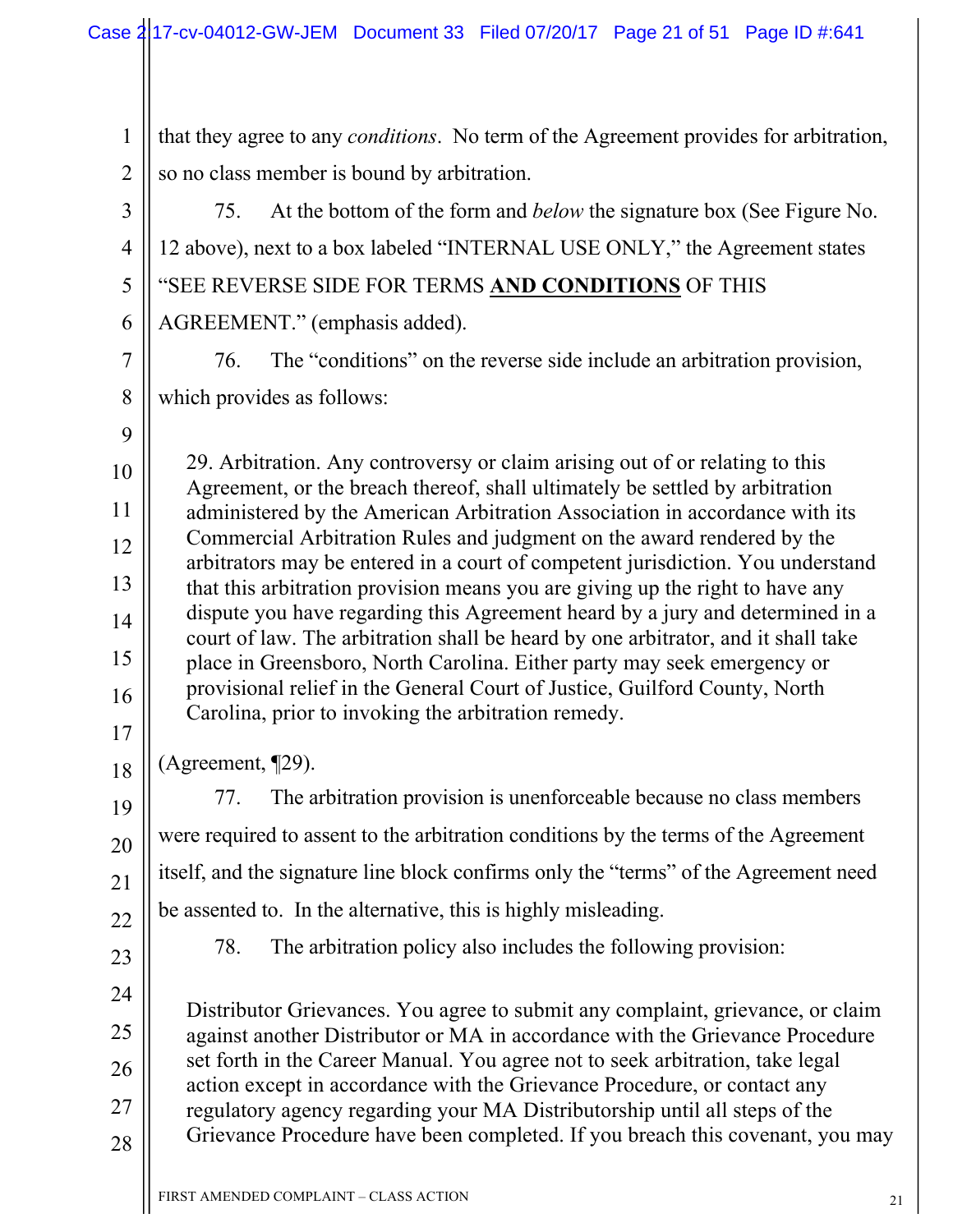be liable to MA for damages and legal costs, including reasonable attorney's fees.

(Agreement, ¶20).

1 1

2 2

3 3

4 4

5 5

6 6

7 7

79. Buried in the Career Manual, MA commands: "The Distributor agrees to submit any complaint, grievance or claim against a Distributor or the company to the Appeals Board and Dispute Resolution Board for settlement prior to contacting any regulatory agency or taking any legal action." (Career Manual pp. 42).

8 8 9 9 10 10 11 11 12 12 13 13 14 14 15 15 16 16 17 17 18 18 19 19 80. The complaint must cite "policies and procedures affected," and provide all evidence that may not be available to a distributor. (*Id*.) Any such complaint will routinely result in a denial by MA because the MA Appeals Board is comprised of officers of MA (and their cronies) who have a financial interest in denying claims. If a distributor is unsatisfied with the "written response" from the MA Appeals Board, the Dispute Resolution Board (DRB) is the "final appeal process regarding company rulings or decisions concerning policies, procedures, rules and regulations. The DRB only reviews facts and enforces company policies and procedures. The DRB does not set policy, change policy, or make exceptions to rules and regulations. It functions to interpret policies, procedures, rules and regulations where no precedent exists or where unique mitigating circumstances are encountered." Career Manual, Ch. 14, § 8(B).

20 20 21 21 22 22 23 23 24 24 25 25 26 26 27 27 28 28 81. To invoke the DRB, a distributor must complete and submit a DRB Submission form, all documents, all evidence, and a \$50.00 filing fee which is nonrefundable. If the Distributor disagrees with the decision of the DRB, the Distributor's only recourse is to request arbitration within 90 days of the date of the DRB decision letter. (Id.) (emphasis added). Distributors are further commanded not to take any action through the Career Manual: "Note: You should always consult with your upline leadership before submitting an appeal to make sure: (1) that the situation merits an appeal, and (2) that the situation cannot be resolved by MA without having to submit an appeal."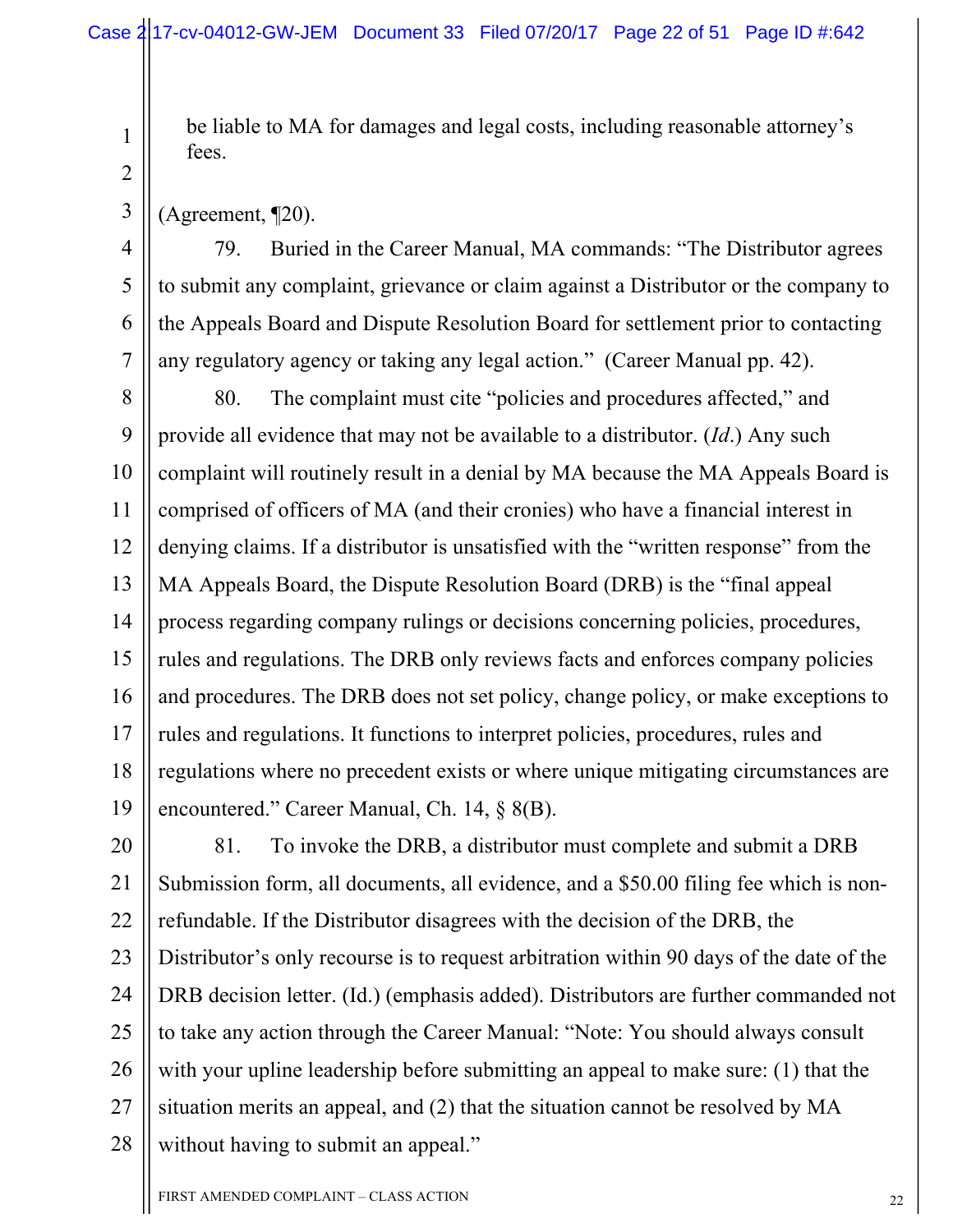1 1 2 2 3 3 4 4 5 5 6 6 82. The Career Manual also unconscionably expands on MA's right to amend the DA as follows: "[t]he Company expressly reserves the right to alter or amend Distributor's cost of products, policies, procedures, rules, regulations…Upon notification by mailing … such amendments are automatically incorporated as part of the Independent Distributor Application and Agreement between the company and the Distributor." (Career Manual, pp. 51).

7 7 8 8 83. There is an unconscionable 90-day statute of limitation to bring claims in the Career Manual. (Career Manual, pp. 51-52).

9 9 10 10 11 11 12 12 13 13 84. The internal reconciliation procedure and two-tiered Kangaroo Court administrative review proceeding are a sham, and undeniably demonstrate substantively unconscionable because the arbiters are Market America's officers and its cronies who cannot adjudicate any claims for rescission/monetary damages and thus there is no legal venue.

14 14 15 15 16 16 17 17 18 18 85. The arbitration policy is also unconscionable because it constitutes a chilling provision, that permits Market America to sue a distributor for contacting a regulatory body like the FTC, the California Attorney General, and from commencing arbitration without first going through the sham internal reconciliation process, and the sham two-tiered review process.

19 19 20 20 21 21 22 22 23 23 24 24 86. Market America has claimed in the course of this litigation that it is not bound by ¶20 of the DA and the Career Manual, which is made part of the DA by the express terms of the DA itself. Defendants' position, actions, and conduct, constitutes waiver of its right to assert arbitration whatsoever, as Defendants are taking the position in this litigation that certain terms are not enforceable. Based on the doctrine of waiver, no arbitration can be enforced.

25 25 26 26 27 27 28 28 87. In the alternative, the arbitration provision is unconscionable because *inter alia*, it permits MarketAmerica the unilateral right to modify the conditions of the arbitration policy, the rules of Commercial Arbitration for AAA do not provide for prevailing party fees and class members would have to pay the cost and fees of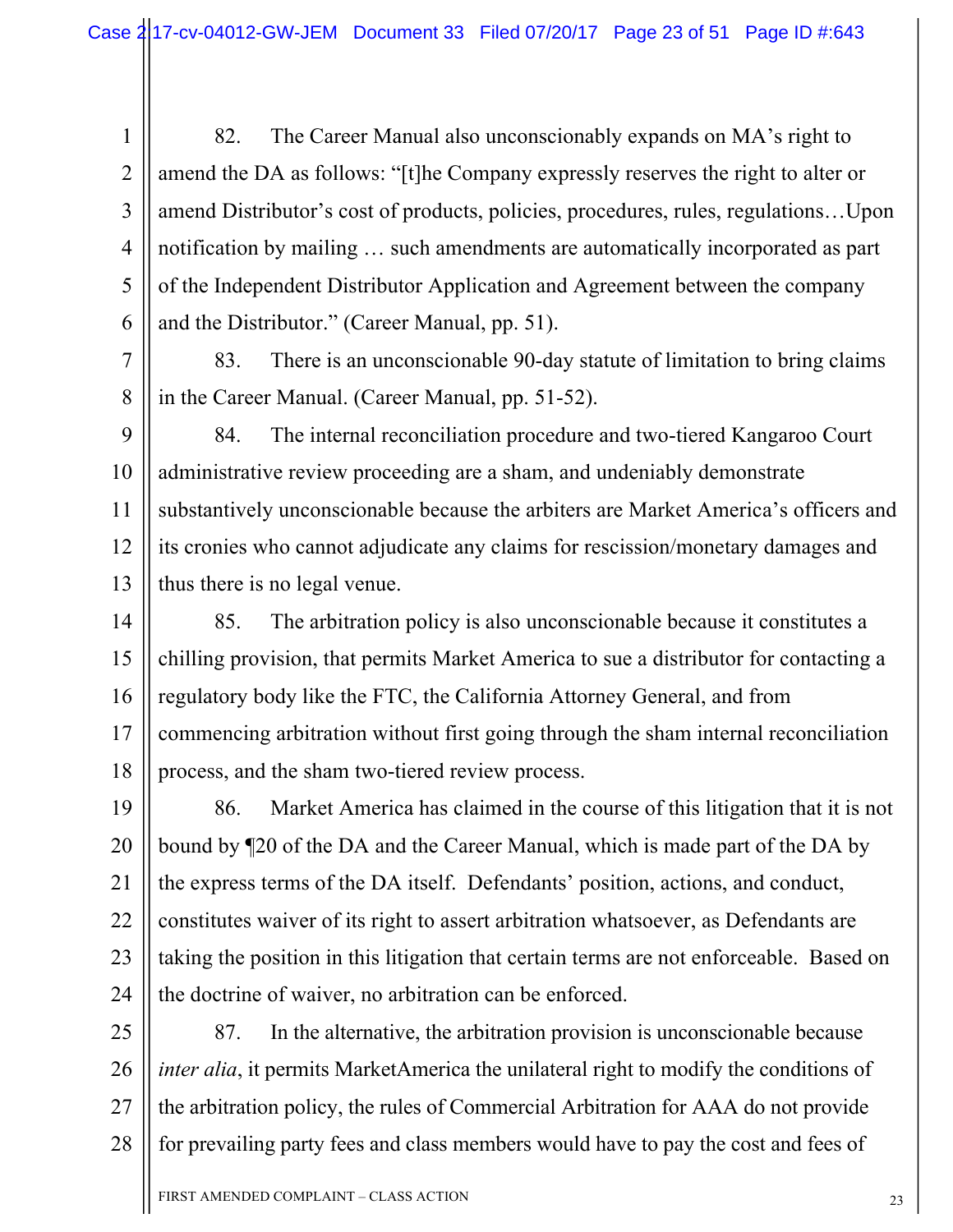1 1 2 2 3 3 4 4 arbitration despite their entitlement to costs of suit and fees should they be the prevailing party in this action, the pre-litigation requirements of MarketAmerica prior to bringing action are unconscionable, and for other reasons to be asserted to the extent motion practice is initiated.

5 5 6 6 88. In the alternative, the arbitration provision is unenforceable as a matter of law and as a matter of fact on other grounds.

7 7 8 8 9 9 89. In the alternative, the arbitration provision is unenforceable related to the injunctive relief requested in this Complaint, based on recent California Supreme Court authority.

10 10 11 11 12 12 13 13 14 14 15 15 16 16 17 17 18 18 19 19 90. To the extent "[t]he arbitration shall be heard by one arbitrator, and it shall take place in Greensboro, North Carolina" is considered a "forum selection clause", the forum selection clause should be analyzed under Federal Law, and such clause is unenforceable because independently, and in the alternative, (1) it was the product of fraud and overreaching, (2) Plaintiffs would effectively be deprived of their day in court if this clause was enforced, and (3) enforcement of this provision would contravene a strong public policy of the forum in which the suit is brought (particularly in light of the legislative history of the Endless Chain law). For each of these reasons, and incorporating ¶¶ 72-88, this provision cannot be enforced to require transfer.

20 20

## V. **CLASS ACTION ALLEGATIONS**

21 21

- 22 22 23 23
- 91. Plaintiffs bring this action as a class action under Federal Rule of Civil Procedure 23.

90. Plaintiffs seek to represent a nationwide class defined as follows:

24 24 25 25 92. Plaintiffs seek to certify a class pursuant to Fed. R. Civ. Proc. 23(a), 23(b), 23(c)(4), and 23(c)(5), if necessary.

26 26

27 27

28 28

93. Plaintiffs seek relief on behalf of themselves and the following class: persons who paid start-up fees, monthly fees, annual fees, seminar ticket fees, any other fees imposed by Market America, and/or purchased products from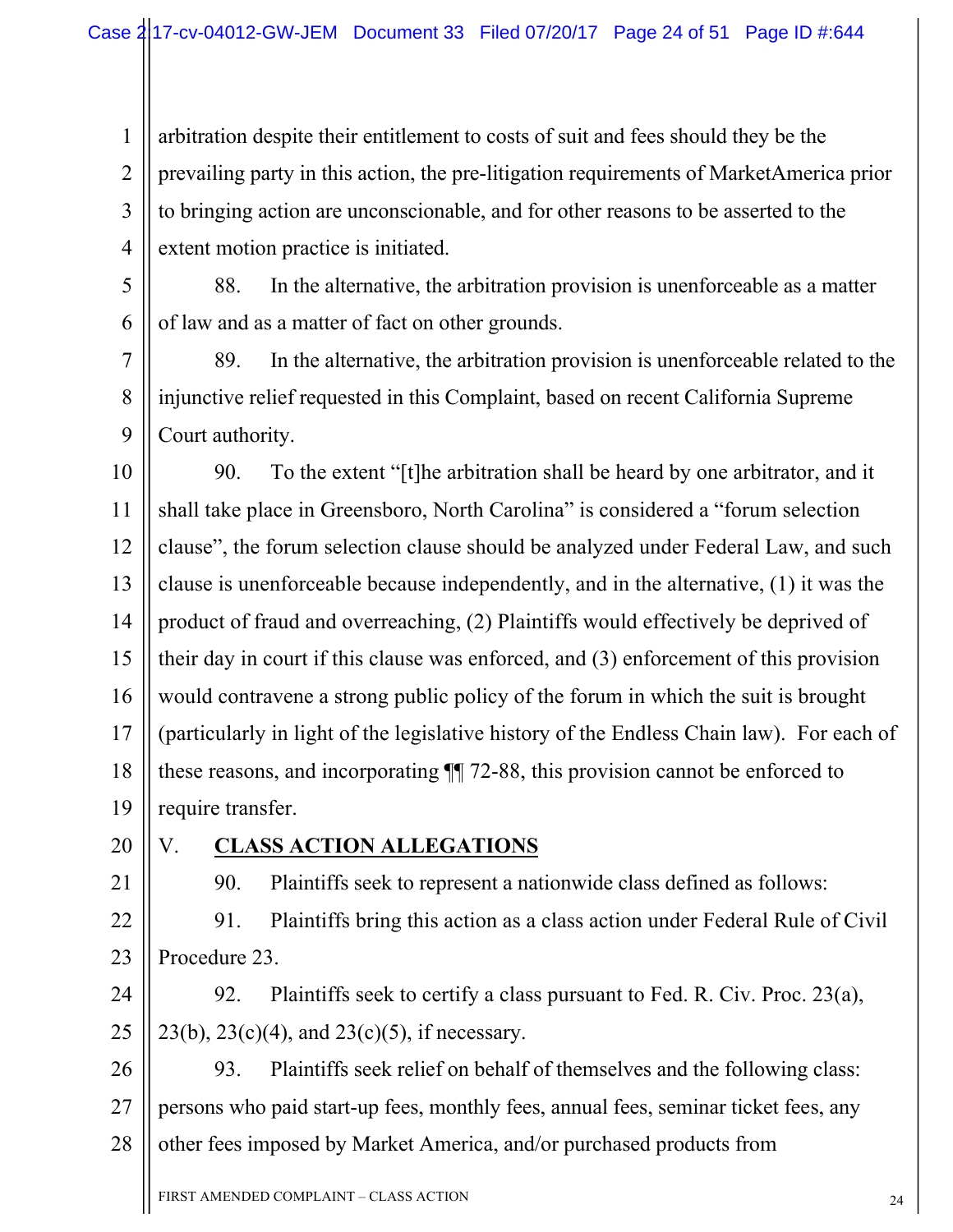MarketAmerica between March 9, 2010, to the present date, who lost money from their participation in the MarketAmerica scheme.

4 4

5 5

6 6

7 7

8 8

9 9

1 1

94. Subject to confirmation, clarification and/or modification based on discovery to be conducted in this action, Plaintiffs also seek to represent a sub-class in California, defined as follows: persons residing in California who paid start-up fees, monthly fees, annual fees, seminar ticket fees, any other fees imposed by Market America, and/or purchased products from MarketAmerica between March 9, 2010, to the present date, who lost money from their participation in the MarketAmerica scheme.

10 10 11 11 12 12 13 13 14 14 15 15 16 16 95. Subject to confirmation, clarification and/or modification based on discovery to be conducted in this action, Plaintiff also seeks to represent a sub-class of all worldwide participants of MarketAmerica, defined as follows: persons residing anywhere in the World who paid start-up fees, monthly fees, annual fees, seminar ticket fees, any other fees imposed by Market America, and/or purchased products from MarketAmerica between March 9, 2010, to the present date, who lost money from their participation in the MarketAmerica scheme.

17 17 18 18 19 19 20 20 21 21 22 22 23 23 24 24 25 25 96. Pursuant to the previous paragraph of this complaint, the damage to any person living anywhere else other than the United States involved a domestic injury to business or property because all contracts of independent business owners were negotiated, executed, and stored on a server in the United States owned by MarketAmerica, and are available on the worldwide web, involved a significant connection to domestic commerce in that the labeling, products, and other parts of the manufacturing and sales and marketing process were conducted from the United States, and for other reasons to be provided according to proof, and after the opportunity for discovery.

26 26 27 27 97. Excluded from the class are the Defendants, family members, this Court, and any "Director" of MarketAmerica.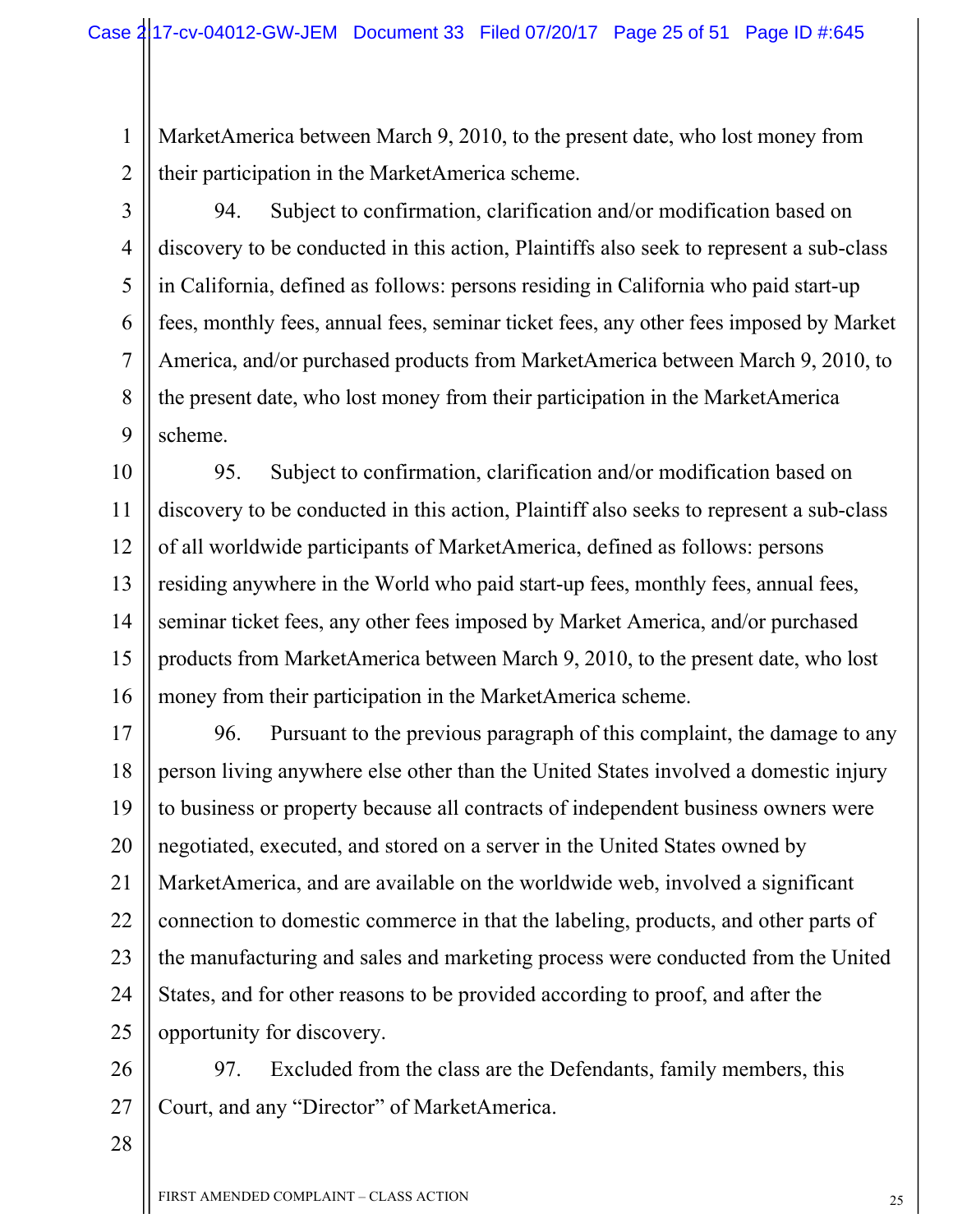1 1 2 2 3 3 98. Plaintiffs seek to pursue a private attorney general action for injunctive relief for themselves and all members of the class, and they satisfy the standing and class action requirements.

4 4 5 5 6 6 7 7 8 8 99. While the exact number of members in the Class and Subclasses are unknown to Plaintiffs at this time, and can only be determined by appropriate discovery, membership in the class and subclasses is ascertainable based upon the records maintained by Defendant. It is estimated that the members of the Class are greater than 250,000, nationwide.

9 9 10 10 100. Therefore, the Class and Subclasses are so numerous that individual joinder of all Class and Subclass members is impracticable.

11 11 12 12 13 13 14 14 15 15 16 16 17 17 18 18 19 19 20 20 21 21 22 22 23 23 24 24 25 25 26 26 27 27 101. There are questions of law and/or fact common to the class and subclasses, including but not limited to: (a) Whether the arbitration policy is enforceable; (b) Whether MarketAmerica is operating an endless chain; (c) Whether Distributors paid money to MarketAmerica for (1) the right to sell a product and (2) the right to receive, in return for recruiting others, rewards which were unrelated to the sale of the product to retail consumers; (d) Whether MarketAmerica's rules apply to Section 327 claims; (e) If the MarketAmerica rules do apply, are MarketAmerica's rules effective; (f) If the MarketAmerica rules do apply, and MarketAmerica's rules are effective, did MarketAmerica enforce those rules; (g) Whether MarketAmerica or the Individual Defendants omitted to inform the Plaintiffs and the plaintiff class that they were entering into an illegal scheme where an overwhelming number of participants lose money; (h) Whether MarketAmerica's statements of compensation during the Class Period were deceptive and misleading; (i) Whether MarketAmerica's conduct constitutes an unlawful, unfair and/or deceptive trade practice under California state law; (j) Whether MarketAmerica's conduct constitutes unfair competition under California state law; and (k) Whether MarketAmerica's conduct constitutes false advertising under California state law.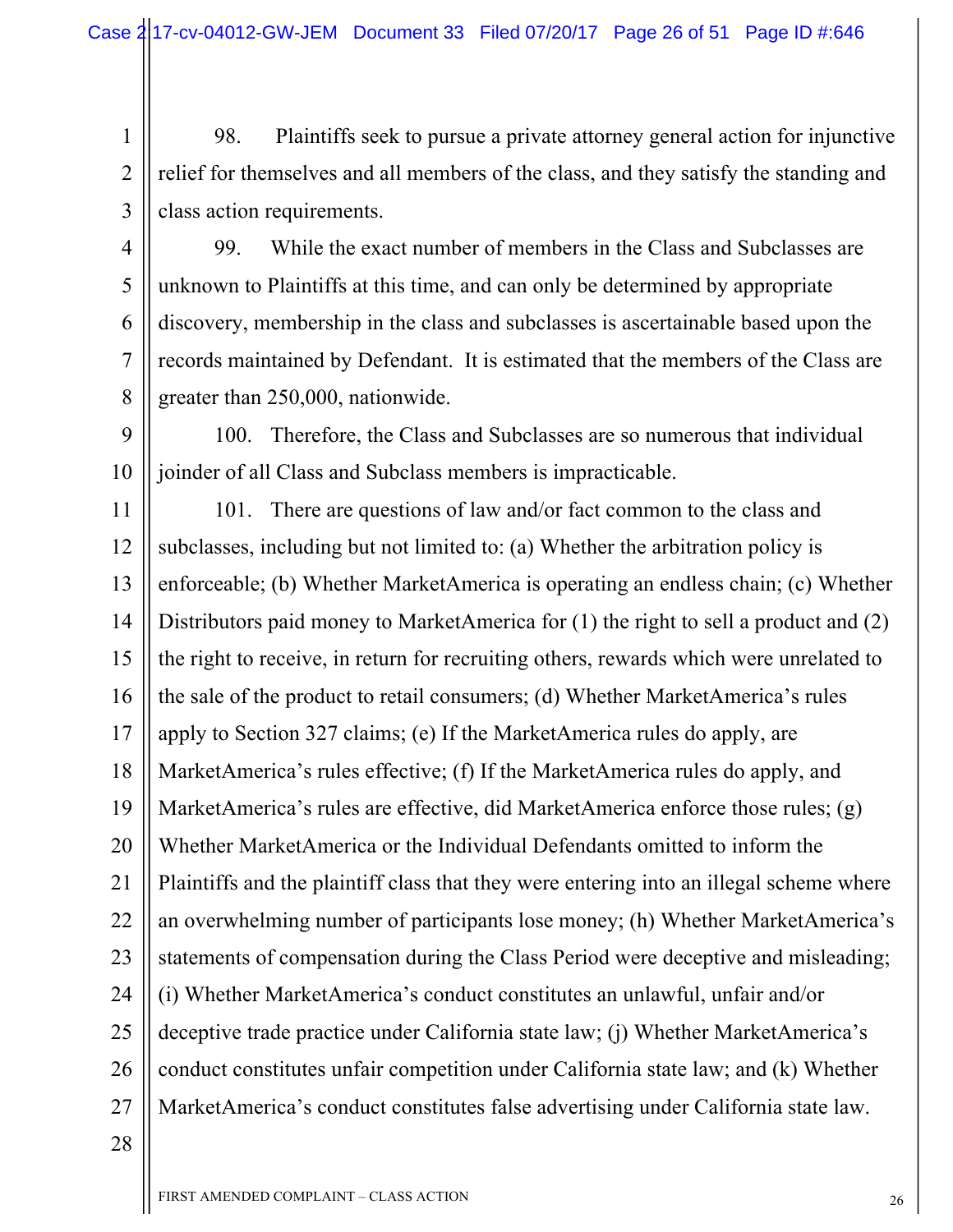1 1 2 2 3 3 102. These and other questions of law and/or fact are common to the class and subclasses and predominate over any question affecting only individual class members.

4 4 5 5 6 6 103. Plaintiffs' claims are typical of the claims of the class and subclasses in that Plaintiffs were Distributors for Defendant MarketAmerica and lost money because of the illegal scheme.

7 7 8 8 9 9 10 10 11 11 104. Plaintiffs will fairly and adequately represent the interests of the class and subclasses. Plaintiffs' claims are typical of those of the class and subclasses. Plaintiffs' interests are fully aligned with those of the class and subclasses. And Plaintiffs have retained counsel experienced and skilled in complex class action litigation.

12 12 13 13 14 14 15 15 16 16 105. Class action treatment is superior to the alternatives for the fair and efficient adjudication of the controversy alleged, because such treatment will allow many similarly-situated persons to pursue their common claims in a single forum simultaneously, efficiently and without unnecessary duplication of evidence, effort, and expense that numerous individual actions would engender.

17 17 18 18 106. Plaintiffs know of no difficulty likely to be encountered in the management that would preclude its maintenance as a class action.

VI. **CLAIMS FOR RELIEF**

19 19

20 20

21 21

22 22

23 23

24 24

25 25

## **FIRST CLAIM FOR RELIEF**

# **Judgment Declaring the Arbitration Provision Unenforceable** (Plaintiffs on Behalf of Themselves And Those Similarly Situated, Against All Defendants, including DOES 1 through 10)

107. Plaintiffs reallege all allegations as if fully set forth herein, and incorporate previous allegations by reference.

26 26 27 27 28 28 108. Because the MarketAmerica Agreement itself does not require any class member to assent, by signature, to the "conditions," the arbitration provision is unenforceable related to the claims in this action.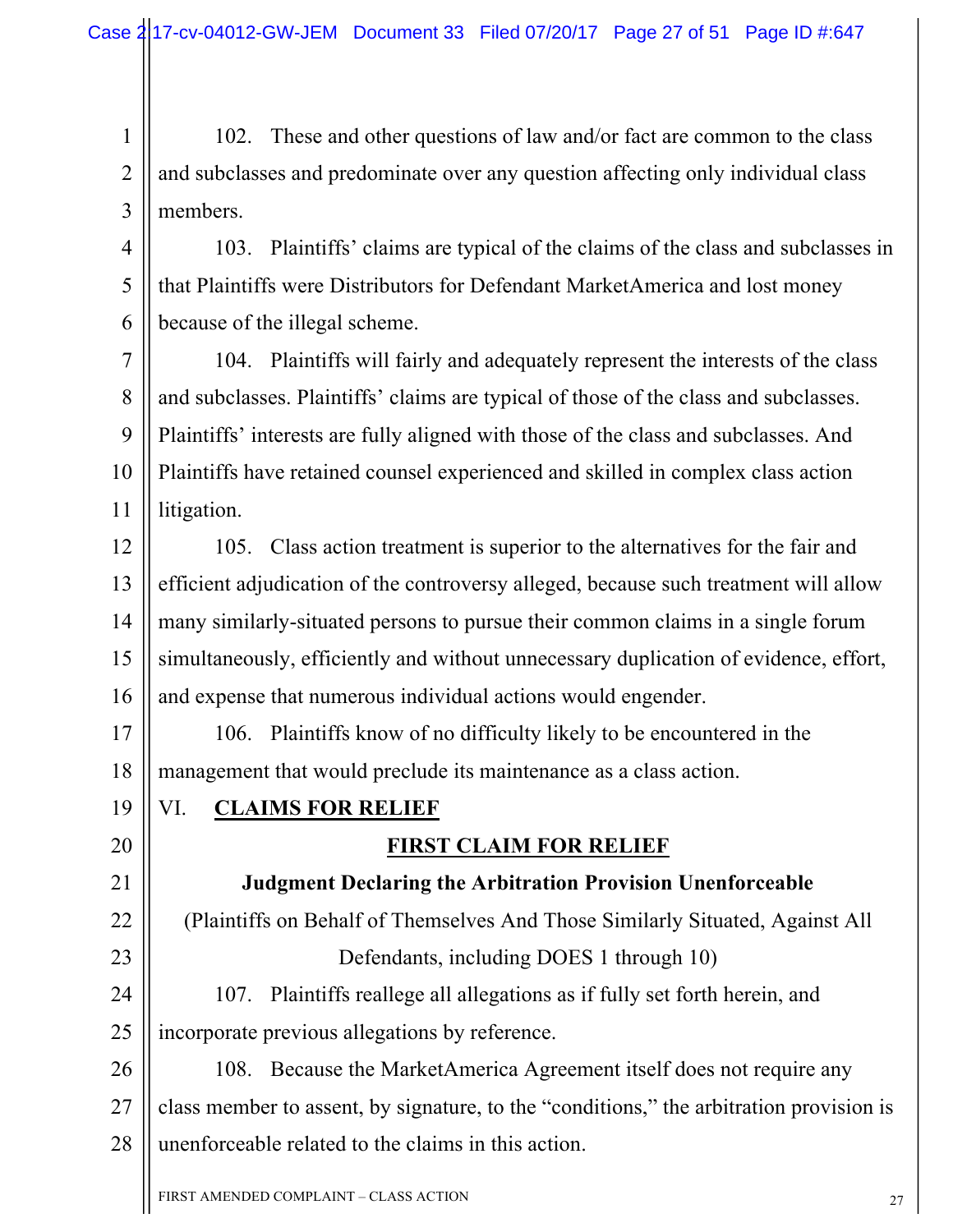1 1 2 2 3 3 4 4 5 5 6 6 109. MarketAmerica's "conditions" buried at the bottom of the form, below the signature block and next to a box "for internal use only" include an arbitration provision. The conditions grant MarketAmerica the power to unilaterally modify the terms of the Agreement, including the arbitration provision, at any time and without prior notice, thereby rendering the arbitration provision illusory, lacking consideration, and therefore unenforceable.

7 7 8 8 110. The arbitration provision is alternatively, unenforceable as a matter of fact, and law.

9 9 10 10 11 11 12 12 111. For these reasons, and those legal reasons to be stated in connection with any motion practice initiated by the Defendants, the Court should declare that the arbitration provision is illusory, lacks consideration, and unenforceable, and that the Plaintiffs' claims and the Classes' claims are properly before this Court.

# **ENDLESS CHAIN SCHEME; California Penal Code § 327 and Section 1689.2 of the California Civil Code**

**SECOND CLAIM FOR RELIEF**

(Plaintiffs on behalf of themselves and the Class, Against All Defendants including DOES 1 through 10)

18 18 19 19 97. Plaintiffs reallege all allegations as if fully set forth herein, and incorporate previous allegations by reference.

20 20 21 21 22 22 23 23 24 24 98. Section 1689.2 of the California Civil Code provides: "[a] participant in an endless chain scheme, as defined in Section 327 of the Penal Code, may rescind the contract upon which the scheme is based, and may recover all consideration paid pursuant to the scheme, less any amounts paid or consideration provided to the participant pursuant to the scheme."

25 25 26 26 27 27 99. The Defendants are operating an endless chain scheme under Section 327 of the Penal Code because they have contrived, prepared, set up, and proposed an endless chain.

28 28

13 13

14 14

15 15

16 16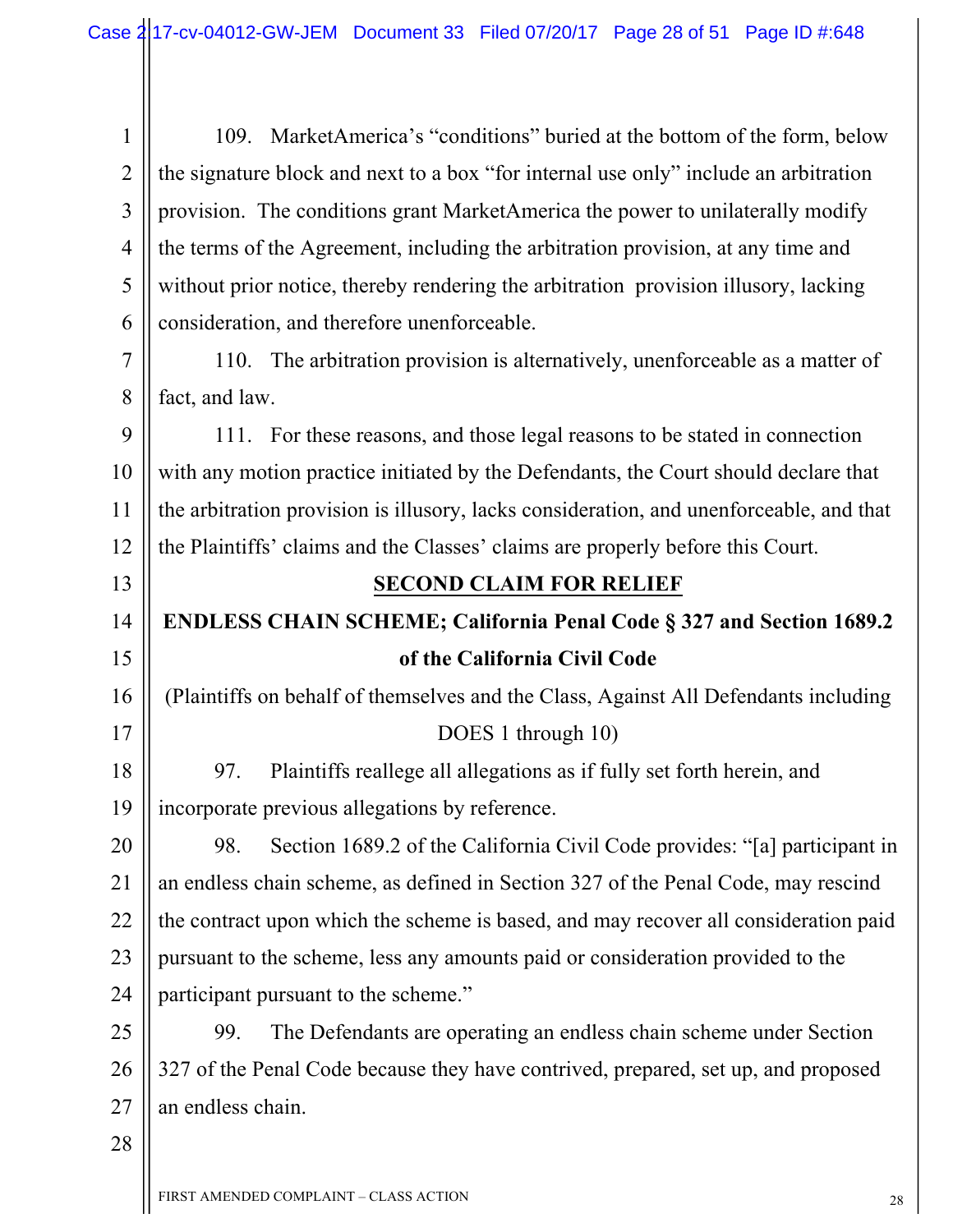1 1

2 2

3 3

4 4

5 5

6 6

7 7

8 8

9 9

28 28

100. The MarketAmerica operations constitute a scheme for the disposal or distribution of property whereby class members pay a valuable consideration for the chance to receive compensation for introducing one or more additional persons into participation in the scheme or for the chance to receive compensation when a person introduced by the participant introduces a new participant.

101. Independently, the MarketAmerica operations constitute an endless chain because members pay an initial fee and then sign up for indefinite monthly automatic deductions to maintain their memberships, only to have a membership terminated if he fails to pay.

10 10 11 11 12 12 13 13 102. Independently, the MarketAmerica operations constitute an endless chain because defendants tell victims they earn commissions by recruiting other people to buy memberships and the members, were in turn, instructed to recruit more members.

14 14 15 15 16 16 17 17 18 18 103. Independently, the MarketAmerica operations constitute an endless chain because Defendants' commissions, income, lottery gifts like vehicles, and free products were based on a current member's sales of memberships to new members whether any of these members actually used their MarketAmerica membership to sell any products.

19 19 20 20 21 21 104. Plaintiffs and the class have suffered an injury in fact and have lost money or property because of MarketAmerica and the Individual Defendants'operation of an endless chain, business acts, omissions, and practices.

22 22 23 23 24 24 25 25 26 26 27 27 105. Plaintiffs and the class are entitled to: (a) rescind the contracts/agreements upon which the scheme is based and recover all consideration paid under the scheme, less any amounts paid or consideration provided to the participant under the scheme; (b) restitution, compensatory and consequential damages (where not inconsistent with their request for rescission or restitution); and (c) attorneys' fees, costs, pre and post-judgment interest.

### **THIRD CLAIM FOR RELIEF**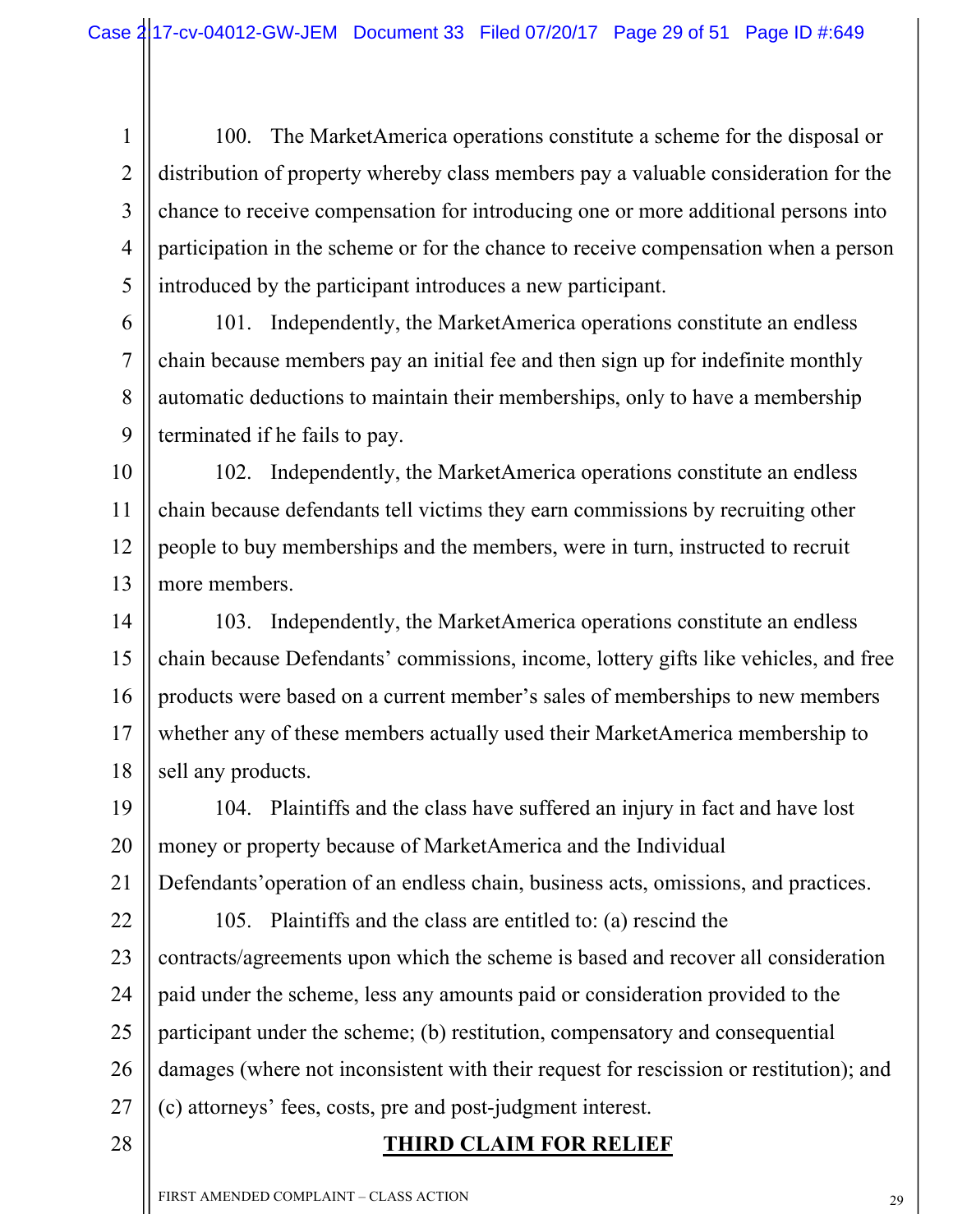| $\mathbf{1}$   | Unfair and Deceptive Practices Claims Under Cal. Bus, & Prof. Code § 17200,          |
|----------------|--------------------------------------------------------------------------------------|
| $\overline{2}$ | et seq.                                                                              |
| 3              | (Plaintiffs on behalf of themselves and the Class Against All Defendants including   |
| $\overline{4}$ | DOES 1 through 10)                                                                   |
| 5              | 106. Plaintiffs reallege all allegations as if fully set forth herein, and           |
| 6              | incorporate previous allegations by reference.                                       |
| 7              | 107. All claims brought under this Third Cause of action that refer or relate        |
| 8              | to the unlawful, fraudulent or unfair "endless chain" of the Defendants are brought  |
| 9              | on behalf of Plaintiffs and the Class.                                               |
| 10             | 108. All claims brought under this Third Cause of Action that refer or relate        |
| 11             | to the unlawful, fraudulent or unfair the statements, the touted MarketAmerica       |
| 12             | "business opportunity" are brought on behalf of Plaintiffs and the Class.            |
| 13             | MarketAmerica has engaged in constant and continuous unlawful,<br>109.               |
| 14             | fraudulent and unfair business acts or practices, and unfair, deceptive, false and   |
| 15             | misleading advertising within the meaning of the California Business and             |
| 16             | Professions Code § 17200, et seq. The acts or practices alleged constitute a pattern |
| 17             | of behavior, pursued as a wrongful business practice that has victimized and         |
| 18             | continues to victimize thousands of consumers for which Plaintiffs' seek to enjoin   |
| 19             | from further operation. The MarketAmerica Sales and Marketing Plan Is Unlawful.      |
| 20             | Under California Business and Professions Code § 17200, an<br>110.                   |
| 21             | "unlawful" business practice is one that violates California law.                    |
| 22             | MarketAmerica's business practices are unlawful under § 17200<br>111.                |
| 23             | because they constitute an illegal "endless chain" as defined under, and prohibited  |
| 24             | by, California Penal Code § 327.                                                     |
| 25             | 112. MarketAmerica utilizes its illegal "endless chain" with the intent,             |
| 26             | directly or indirectly, to dispose of property in MarketAmerica's products and to    |
| 27             | convince Distributors to recruit others to do the same.                              |
|                |                                                                                      |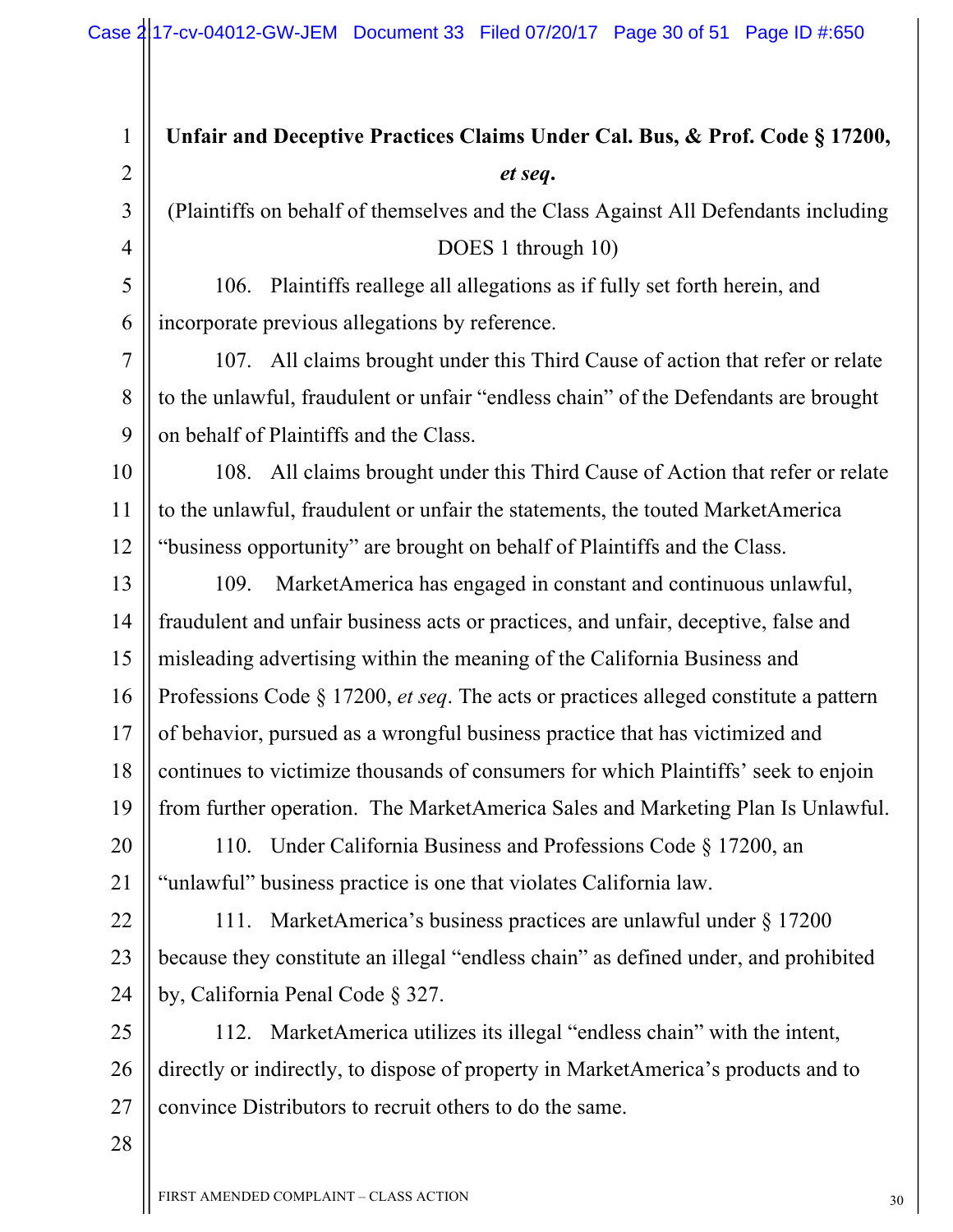4 4

5 5

6 6

7 7

8 8

9 9

1 1

113. MarketAmerica's business practices are unlawful pursuant to §17200 because they violate §17500 *et seq.*, as alleged in the Third Cause of Action.

114. Under California Business and Professions Code § 17200, a "fraudulent" business practice is one that is likely to deceive the public.

115. MarketAmerica's business practices are fraudulent in two separately actionable ways: (1) MarketAmerica's business constitutes an illegal and deceptive "endless chain;" (2) the touted, yet non-existent, MarketAmerica "business opportunity" is for everyone, including but not limited to MarketAmerica's massive advertising campaign and the misleading statements of compensation.

10 10 11 11 12 12 13 13 116. First, as detailed herein, Defendants promoted participation in the MarketAmerica endless chain, which has a compensation program based on payments to participants for the purchase of product by participants, not the retail sale of products or services.

14 14 15 15 16 16 117. MarketAmerica has made numerous misleading representations about the business opportunity of MarketAmerica and the income that a recruit or a distributor can realize by becoming a distributor and participating in the scheme.

17 17 18 18 118. MarketAmerica knew, or should have known, that the representations about the business opportunity of MarketAmerica were misleading in nature.

19 19 20 20 21 21 22 22 119. As a direct result of MarketAmerica' fraudulent representations and omissions regarding the MarketAmerica endless chain described herein, MarketAmerica wrongly acquired money from Plaintiff and the members of the classes.

23 23 24 24 25 25 26 26 120. Second, MarketAmerica touted, in numerous different ways as part of a massive advertising campaign, a "business opportunity," which MarketAmerica also repeatedly and in many ways represented, among other things, as being "for everyone" and allowing "full time" or "part time" opportunities.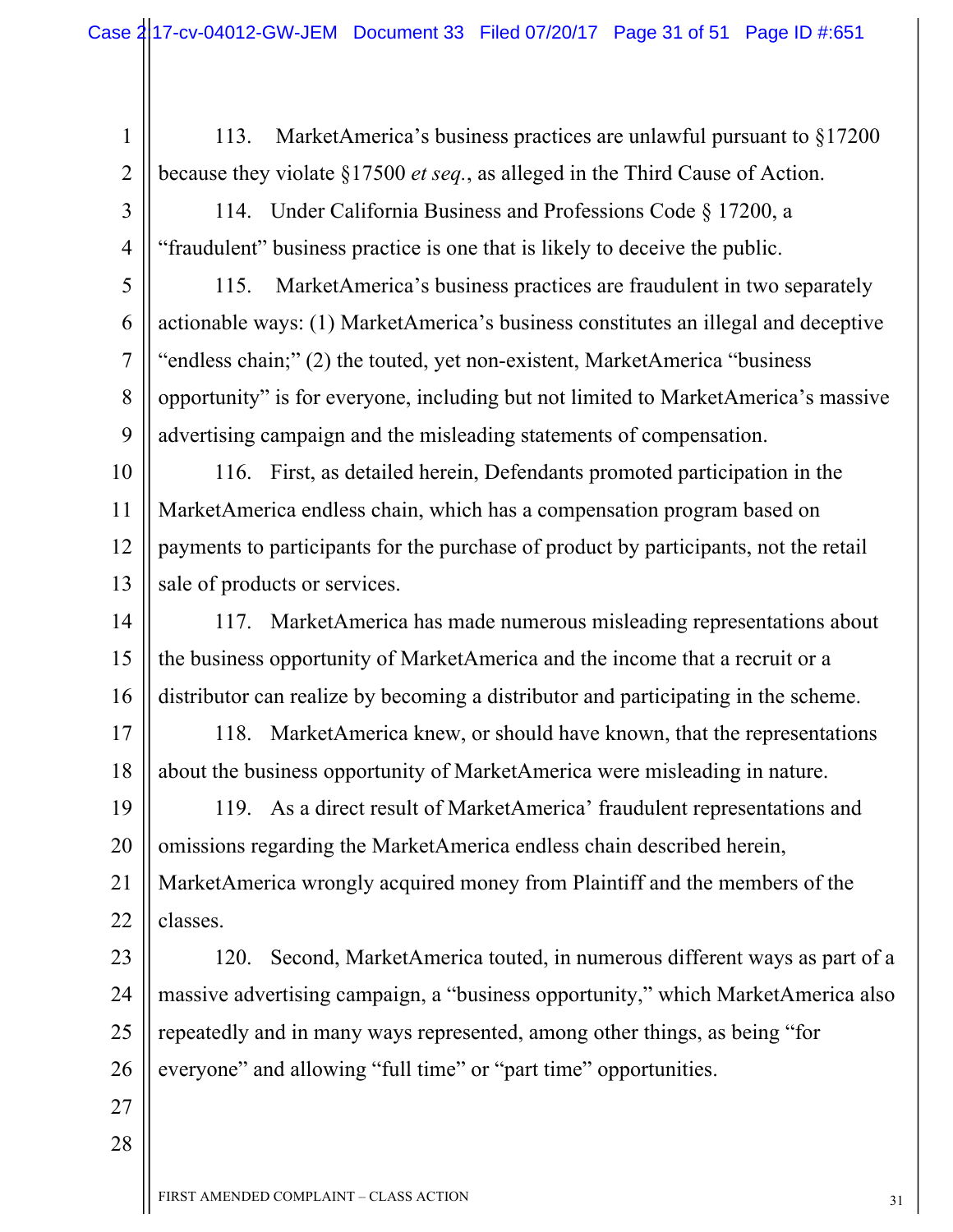1 1 2 2 3 3 121. The massive advertising campaign included among other things, the website, emails, websites, presentations by MarketAmerica, training, word of mouth among Distributors, and events.

4 4 5 5 6 6 7 7 8 8 9 9 10 10 11 11 12 12 13 13 14 14 122. As part of this campaign and a further inducement to potential Distributors, MarketAmerica made and disseminated statements of compensation that further misled the public, among other things: (1) by using cryptic and technical terms known to MarketAmerica but not to the general public or to those exploring the claimed "business opportunity," (2) by highlighting the successful persons, i.e., those that received compensation from MarketAmerica, and the average gross compensation paid by MarketAmerica to those winners, (3) by failing to disclose the actual number of successful persons as compared to the number of Distributors who received no compensation from MarketAmerica (i.e., the "losers"), and (4) by downplaying and omitting the risks and costs involved in starting an MarketAmerica Distributorship and succeeding in such a Distributorship.

15 15 16 16 17 17 18 18 123. In reality, the touted "business opportunity" was only for a select few, and those that were recruited specially. And these numbers did not include expenses incurred by distributors in the operation or promotion of their businesses, meaning there were likely more net losers who made no profit at all.

19 19 20 20 21 21 22 22 23 23 24 24 25 25 124. MarketAmerica knew, or should have known, that the selective information presented to distributors in the compensation and its massive adverting campaign during that time frame touting its purported "business opportunity" was likely to mislead the public and did in fact mislead the public into believing that there was a legitimate "business opportunity" in which Distributors, or a large portion of them, could make money in either a full or part time capacity. In fact, however, there was no such "business opportunity," except for a very select few.

26 26 27 27 28 28 125. As a direct result of MarketAmerica' fraudulent representations and omissions regarding the Statement and the massive adverting campaign during that time frame and thereafter touting MarketAmerica's purported "business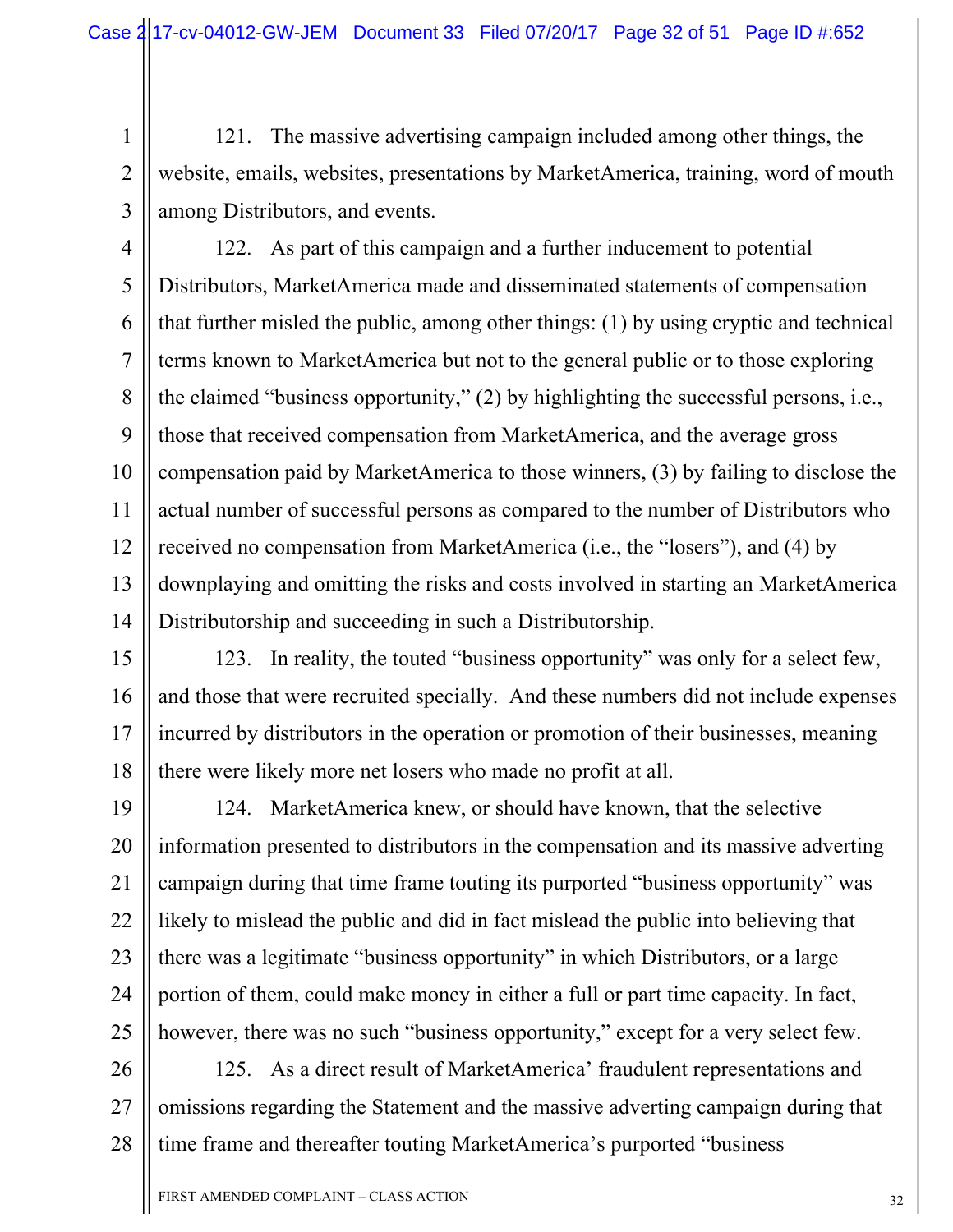opportunity" described herein, MarketAmerica wrongly acquired money from Plaintiffs and the members of the classes.

1 1

2 2

3 3

4 4

5 5

126. The named Plaintiffs have standing to bring these § 17200 claims under the fraudulent prong, and can demonstrate actual reliance on the alleged fraudulent conduct.

6 6 7 7 8 8 9 9 10 10 127. For instance, Plaintiffs have been in receipt of misleading and false financial statements and marketing materials/seminar papers, which promoted the MarketAmerica' scheme and claimed "business opportunity" and contained material false representations regarding the success Distributors could achieve through MarketAmerica by purchasing products and recruiting others to do the same.

11 11 12 12 13 13 14 14 15 15 16 16 17 17 18 18 19 19 20 20 21 21 22 22 23 23 24 24 25 25 26 26 27 27 28 28 128. There were other representations made to Distributors as part of the massive advertising campaign regarding the claimed "business opportunity," on which Plaintiff or some of the Class Members, reasonably believed the representations they could succeed in the "business opportunity," did not return the refund, purchased MarketAmerica products and did not immediately return them, signed up as MarketAmerica Distributors, and attempted to and recruited others to do the same. These other representations include, but are not limited to the following: (a) emails from MarketAmerica that promoted MarketAmerica and contained material false representations regarding the success that a distributor could achieve through MarketAmerica by purchasing products and recruiting others to do the same; (b) websites, such as www.shop.com and marketamerica.com, which promoted the fraudulent scheme through videos of Individual Defendants containing material false representations regarding the "business opportunity" available to Distributors and the wealth that a distributor could get by agreeing to become an MarketAmerica distributor; (c) Presentations by MarketAmerica Distributors which contained material false representations regarding the "business opportunity" and the success that a distributor could get through MarketAmerica by purchasing products and recruiting others to do the same; (d) Presentations by MarketAmerica,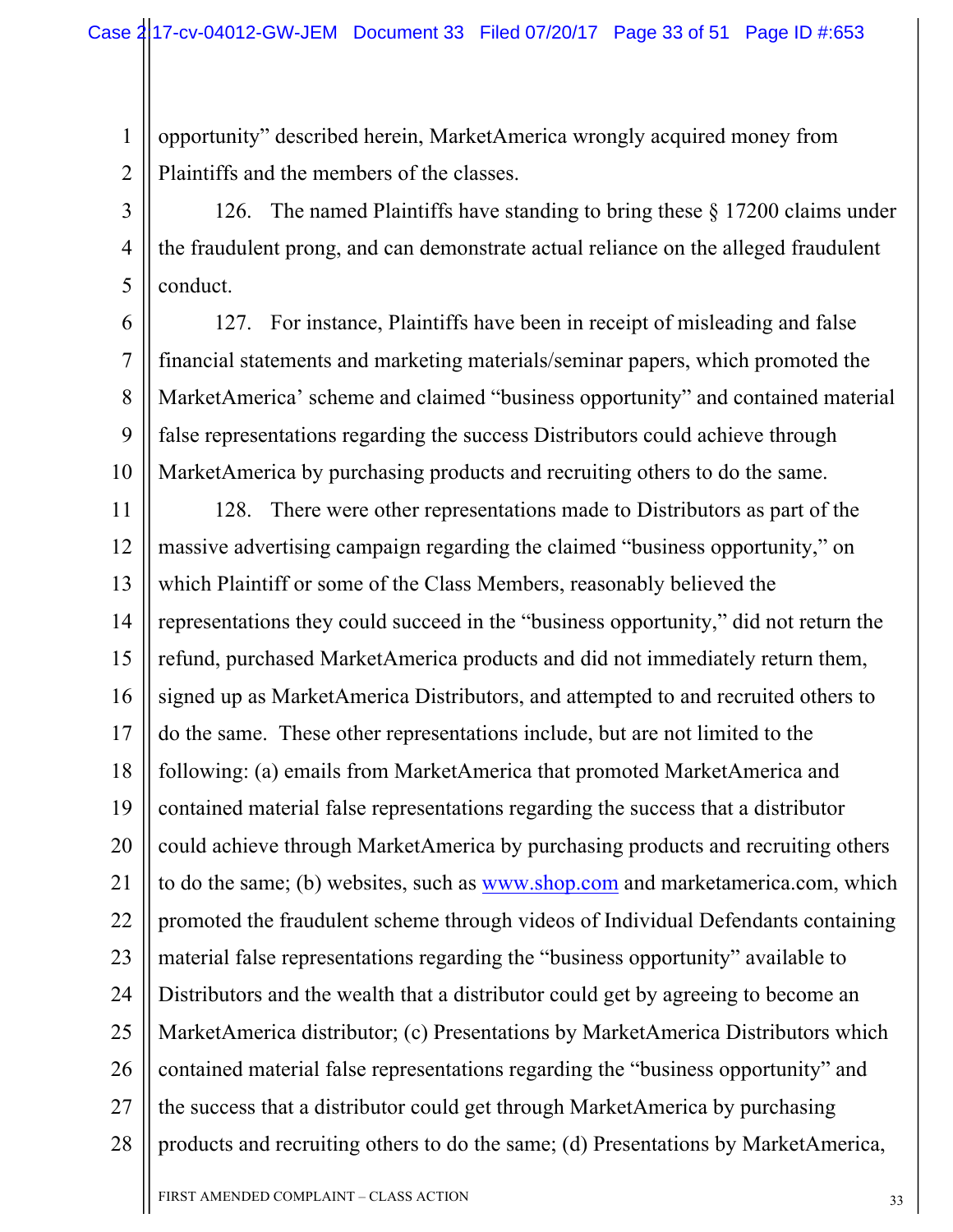1 1 2 2 3 3 4 4 5 5 6 6 7 7 including the presentations described in this complaint, which contained material false representations regarding the "business opportunity" and the success that a distributor could get through MarketAmerica by purchasing products and recruiting others to do the same; (e) Training and events where MarketAmerica Distributors made material false representations regarding the "business opportunity" and the success that a distributor could get through MarketAmerica by purchasing products and recruiting others to do the same.

8 8 9 9 10 10 11 11 12 12 129. To the extent proof of reliance is required of Plaintiffs, MarketAmerica and the Individual Defendants knew that Plaintiffs and the class would reasonably rely on their representations and omissions, which would cause the Plaintiffs and the class joining the fraudulent endless chain scheme and purchasing the products, and Plaintiffs did in fact reasonably rely upon such representations and omissions.

13 13 14 14 15 15 16 16 130. Indeed, had Plaintiffs and the class known that MarketAmerica and its Individual Defendants were promoting an endless chain, they would not have become MarketAmerica Distributors in the first place and, if learned after becoming a distributor, they would not have purchased MarketAmerica products thereafter.

17 17 18 18 19 19 20 20 21 21 131. Had Plaintiffs and the class known that MarketAmerica was promoting a "business opportunity" that did not exist except for a select few, they would not have become MarketAmerica Distributors in the first place and, if learned after becoming a distributor, they would not have purchased MarketAmerica products thereafter.

22 22 23 23 24 24 132. Finally, the fraudulent acts, representations and omissions described herein were material not only to Plaintiffs and the class (as described in this complaint), but also to reasonable persons.

25 25 26 26 27 27 28 28 133. Under California Business and Professions Code § 17200, a business practice is "unfair" if it violates established public policy or if it is immoral, unethical, oppressive or unscrupulous and causes injury which outweighs its benefits.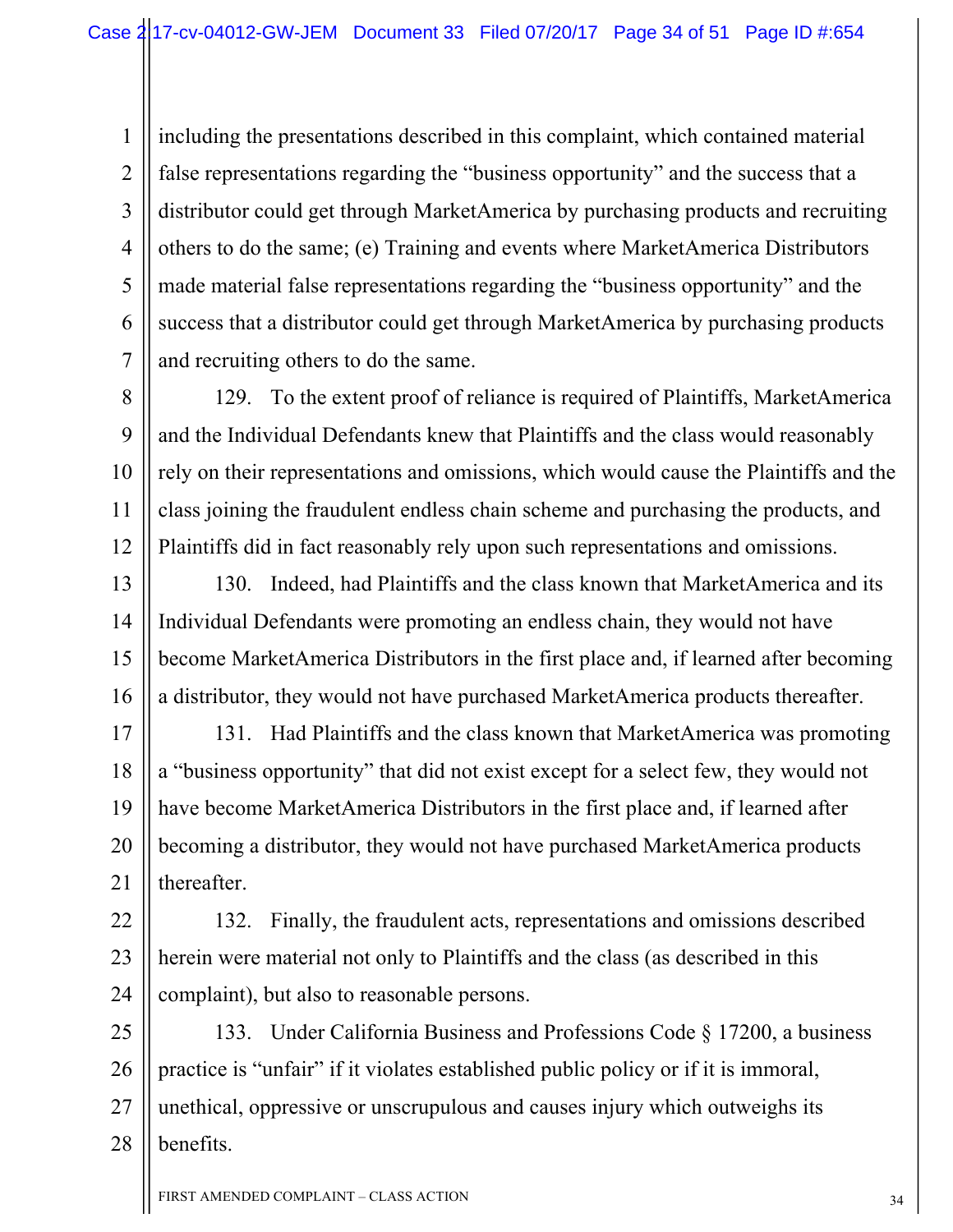1 1 2 2 3 3 4 4 5 5 6 6 134. For the reasons set forth herein and above, MarketAmerica's promotion and operation of an unlawful and fraudulent endless chain, and its fraudulent representations and omissions regarding its purported "business opportunity," are also unethical, oppressive, and unscrupulous in that MarketAmerica is and has been duping Plaintiff and the class out of billions, or at least hundreds of millions, of dollars.

7 7 8 8 9 9 135. MarketAmerica's actions have few, if any, benefits. Thus, the injury caused to Plaintiff and the class easily and dramatically outweigh the benefits, if any.

10 10 11 11 136. Defendants should be made to disgorge all ill-gotten gains and return to Plaintiff and the class all wrongfully taken amounts.

12 12 13 13 14 14 15 15 16 16 17 17 18 18 137. Finally, Defendants' unlawful, fraudulent and unfair acts and omissions will not be completely and finally stopped without orders of an injunctive nature. Under California Business and Professions Code section 17203, Plaintiffs and the class seek a judicial order of an equitable nature against all Defendants, including, but not limited to, an order declaring such practices as complained of to be unlawful, fraudulent and unfair, and enjoining them from further undertaking any of the unlawful, fraudulent and unfair acts or omissions described herein.

21 21

22 22

## **FOURTH CLAIM FOR RELIEF**

**False Advertising - California Business and Professions Code § 17500, et seq.** (Plaintiffs on behalf of themselves and the Class Against All Defendants including DOES 1 through 10)

23 23 24 24 138. Plaintiffs reallege all allegations as if fully set forth herein, and incorporate previous allegations by reference.

25 25 26 26 27 27 139. All claims brought under this Fourth Claim for Relief that refer or relate to the false, untrue, fraudulent or misleading endless chain of Defendants are brought on behalf of Plaintiffs and the Class.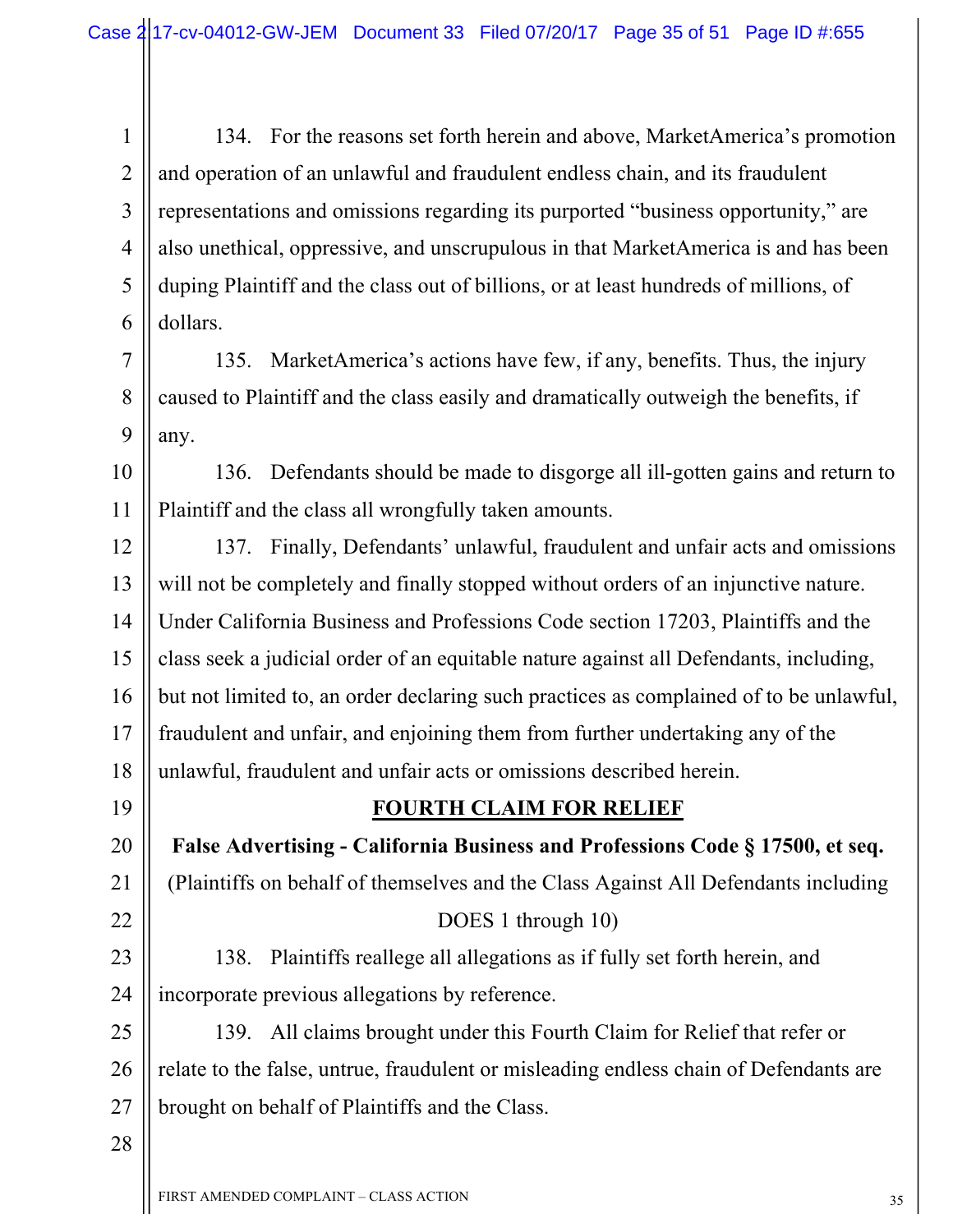1 1

2 2

3 3

4 4

5 5

6 6

140. All claims brought under this Fourth Cause of Action that refer or relate to the false, untrue, fraudulent or misleading statements of income are brought on behalf of Plaintiffs.

141. All claims brought under this Fourth Claim for Relief that refer or relate to the false, untrue, fraudulent or misleading statements of income are brought on behalf of Plaintiffs and the Class.

7 7 8 8 9 9 142. Defendants' business acts, false advertisements and materially misleading omissions constitute false advertising, in violation of the California Business and Professions Code § 17500, *et seq*.

10 10 11 11 12 12 13 13 14 14 15 15 143. Defendants engaged in false, unfair and misleading business practices, consisting of false advertising and materially misleading omissions regarding the purported "business opportunity," likely to deceive the public and include, but are not limited to, the items set forth above. MarketAmerica knew, or should have known, that the representations about the business opportunity of MarketAmerica were misleading in nature.

16 16 17 17 18 18 19 19 20 20 21 21 144. Because of Defendants' untrue and/or misleading representations, Defendants wrongfully acquired money from Plaintiff and the class members to which they were not entitled. The Court should order Defendants to disgorge, for the benefit of Plaintiff and all other MarketAmerica Distributors in the class who signed an agreement with MarketAmerica governed by California law their profits and compensation and/or make restitution to Plaintiff and the Class.

22 22 23 23 24 24 25 25 145. Under California Business and Professions Code Section 17535, Plaintiffs and the class seek a judicial order directing Defendants to cease and desist all false advertising related to the Defendants' illegal endless chain scheme, and such other injunctive relief as the Court finds just and appropriate.

26 26 27 27 28 28 146. Because of Defendants' untrue and/or misleading representations, Defendants wrongfully acquired money from Plaintiff and the class members to which they were not entitled. The Court should order Defendants to disgorge, for the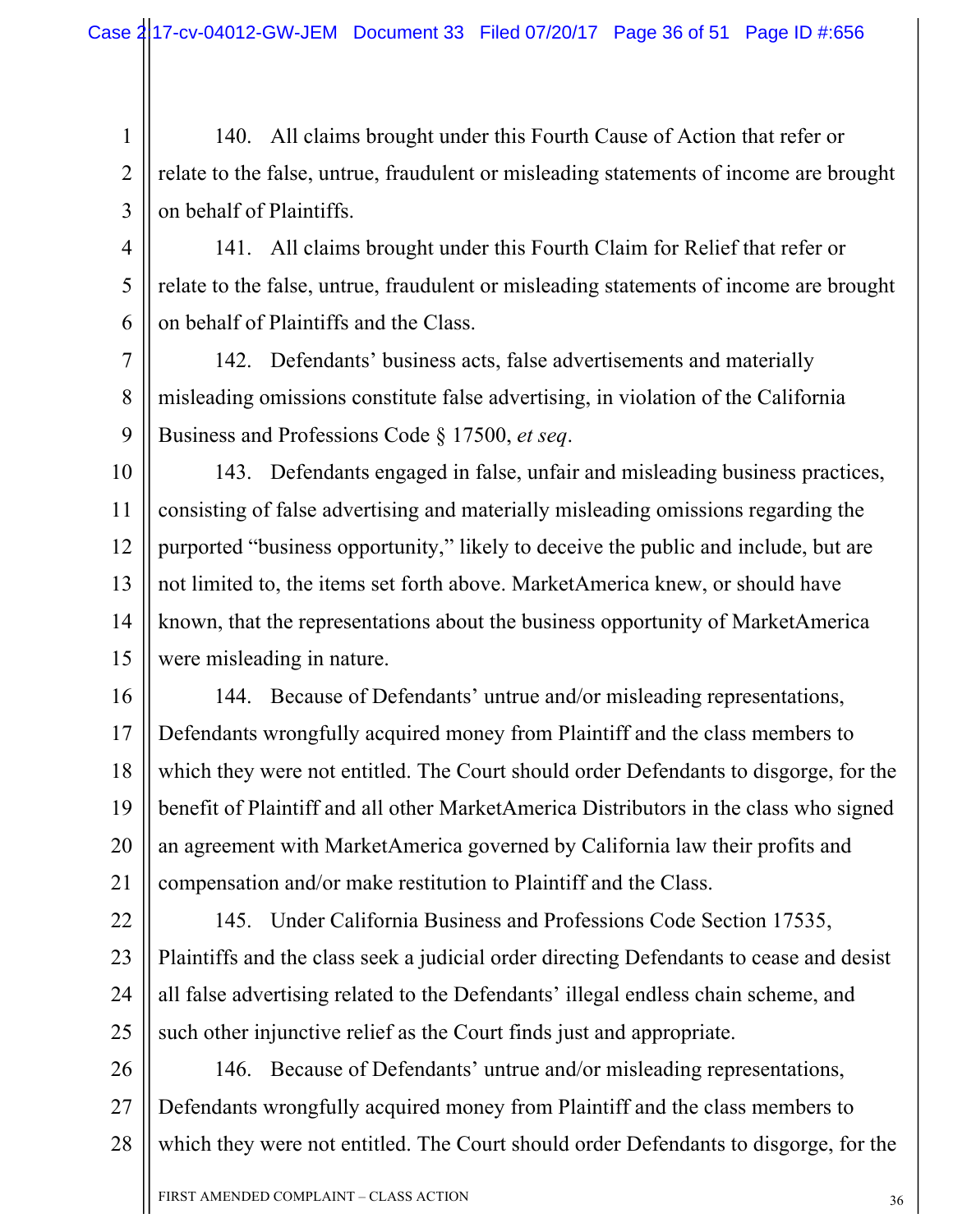1 1 2 2 3 3 4 4 5 5 6 6 7 7 8 8 9 9 10 10 11 11 12 12 13 13 14 14 15 15 16 16 17 17 18 18 19 19 20 20 21 21 22 22 23 23 24 24 25 25 26 26 27 27 benefit of Plaintiff and all other MarketAmerica Distributors in the class who signed a Distributor Agreement with MarketAmerica their profits and compensation and/or make restitution to Plaintiff and the class. 147. Under California Business and Professions Code Section 17535, Plaintiff and the class seek a judicial order directing Defendants to cease and desist from all false advertising related to the Defendants' illegal scheme, and such other injunctive relief as the Court finds just and appropriate. /// /// **FIFTH CLAIM FOR RELIEF** (**RICO 18 U.S.C. § 1962(a)**) (Plaintiffs on behalf of themselves and the Class Against All Defendants including DOES 1 through 10) 148. Plaintiff realleges all allegations as if fully set forth herein, and incorporate previous allegations by reference. 149. MarketAmerica, the Individual Defendants, and those in conspiracy, willfully and intentionally violated and continue to violate RICO and California law with the goal of obtaining money, directly and indirectly, through a pattern of racketeering activities in violation of the mail and wire fraud statutes, 18 U.S.C. §§ 1341 and 1343, 18 U.S.C. § 1962(a), and California Penal Code § 327. 149. Each of the Defendants are engaged in activities of federal interstate and foreign commerce and are entities capable of holding a legal or beneficial interest in property. All Defendants are "persons," as that term is defined by 18 U.S.C. § 1961(3). 150. The Defendants (with the individual defendants) together make up the "MarketAmerica Enterprise" as an association of entities and individuals associated in fact to operate an illegal pyramid scheme. The MarketAmerica Enterprise is not a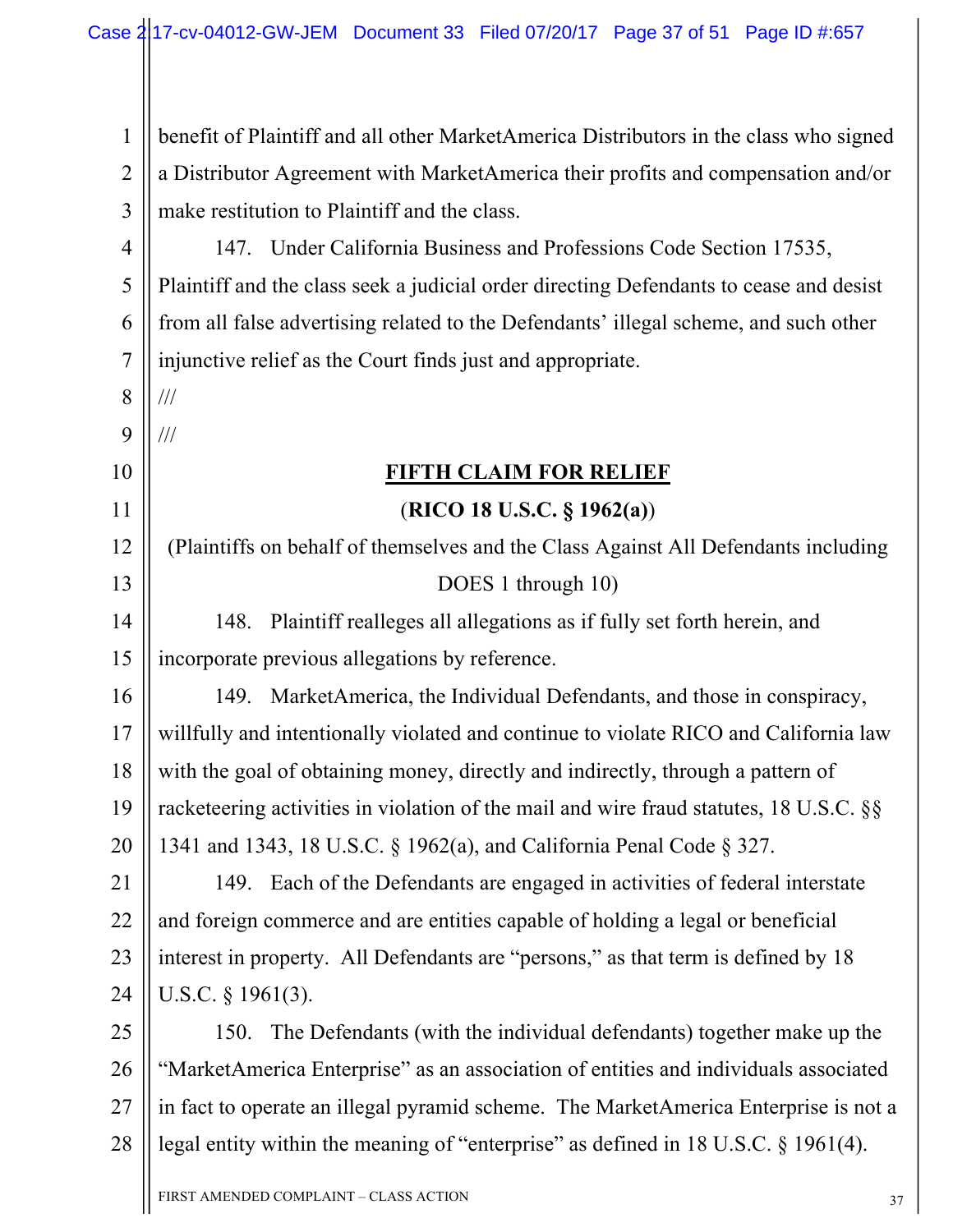1 1 2 2 3 3 4 4 The Defendants have been members of the MarketAmerica Enterprise from at least 1992, and continuing until the present. MarketAmerica and the Individual Defendants are separate entities from the MarketAmerica Enterprise and play separate and distinct roles in the operation of the MarketAmerica Enterprise.

- a. MarketAmerica is creator, architect, and beneficiary of the MarketAmerica Pyramid. Through interstate wire and mails, it coordinates the MarketAmerica Enterprise, a worldwide scheme. It also pays and awards the commissions, bonuses, and other incentives to the Defendants and others through online.
- b. All members of the pyramid scheme (whether located in the U.S. or abroad) were signed up electronically in the United States.
- c. MarketAmerica employs the Defendants to coordinate operations of the MarketAmerica Pyramid in the countries in which MarketAmerica operates, including determining and coordinating points, bonuses, and other incentives.
- d. MarketAmerica employs the other defendants as its operational arm of the MarketAmerica Enterprise to conduct racketeering activities in the U.S.
- 19 19 20 20 21 21 22 22 23 23 24 24 25 25 e. MarketAmerica employs the remainder of the Defendants to induce new recruits into the MarketAmerica' Pyramid, to induce Distributors to purchase MarketAmerica' product, and to induce Distributors to recruit additional Distributors into the MarketAmerica Pyramid. The Remaining Defendants also have an agreement with MarketAmerica mandating that MarketAmerica will not reform its fraudulent marketing plan without their consent.
- 26 26 27 27 28 28 151. From at least April 2009 and continuing until the present, within the County of Los Angeles, and elsewhere, MarketAmerica in association with the other defendants, did knowingly, willfully and unlawfully conduct and participate,

5 5

6 6

7 7

8 8

9 9

10 10

11 11

12 12

13 13

14 14

15 15

16 16

17 17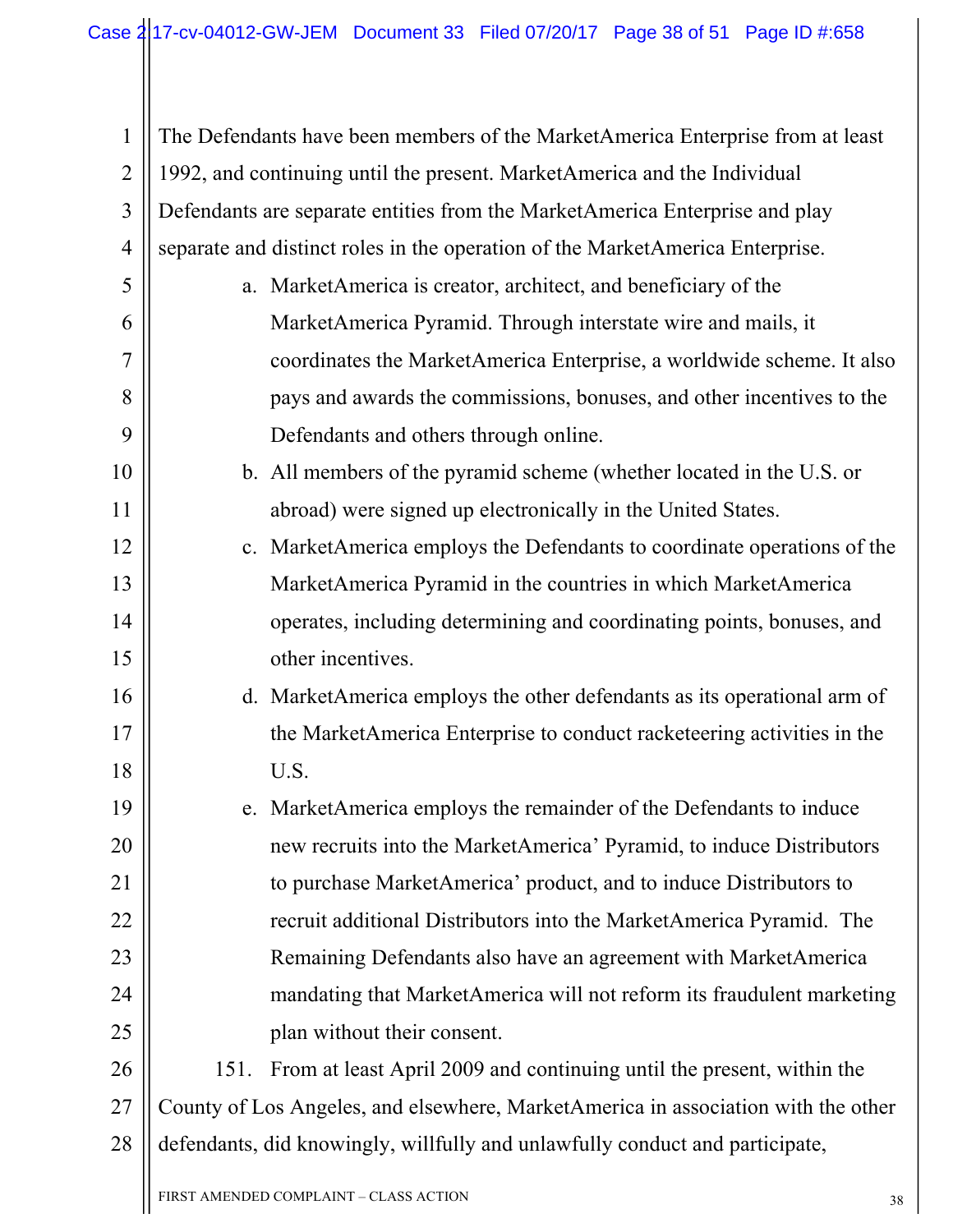1 1 2 2 directly and indirectly, in the conduct of the affairs of the MarketAmerica Enterprise through a pattern of racketeering activity.

3 3

4 4

5 5

6 6

7 7

8 8

9 9

10 10

11 11

152. From at least April 2009 and continuing until the present, MarketAmerica with each other and the remaining defendants, executed a *per se* scheme to defraud through a pattern of racketeering made up of distinct acts of mail and wire fraud under 18 U.S.C. §§ 1341 and 1343. The MarketAmerica Enterprise engaged in and affected interstate and foreign trade. The MarketAmerica Enterprise transacts business through the instrumentalities of interstate commerce such as telephones, facsimile machines, the internet, email, and the United States mail and interstate commercial carrier to communicate in furtherance of the activities of the MarketAmerica Enterprise.

12 12

13 13

14 14

15 15

153. The MarketAmerica Enterprise advertises, markets, and sells products and services throughout the United States. The operation of the enterprise continued over several years, including activities in every state, and has affected and damaged, and continues to afect and damage, commercial activity.

16 16 17 17 18 18 19 19 20 20 21 21 22 22 23 23 154. To further the goals of the MarketAmerica Enterprise, which were to (1) earn money through fraudulent means, (2) entice individuals to become MarketAmerica Distributors, (3) entice individuals to purchase products from MarketAmerica, (4) entice individuals to recruit others to become MarketAmerica Distributors and profit off those recruits' purchases of MarketAmerica' products, (5) reap large profits for themselves based on false representations, MarketAmerica and the remaining defendants engaged in various forms of illegal activity, including (a) mail fraud, (b) wire fraud, and (c) conspiracy.

24 24 25 25 26 26 27 27 28 28 155. The pattern of racketeering activity alleged is distinct from the MarketAmerica Enterprise. Each act of racketeering activity is distinct from the MarketAmerica Enterprise in that each is a separate offense committed by an entity or individual while the MarketAmerica Enterprise is an association of entities and individuals. The MarketAmerica Enterprise has an ongoing structure and/or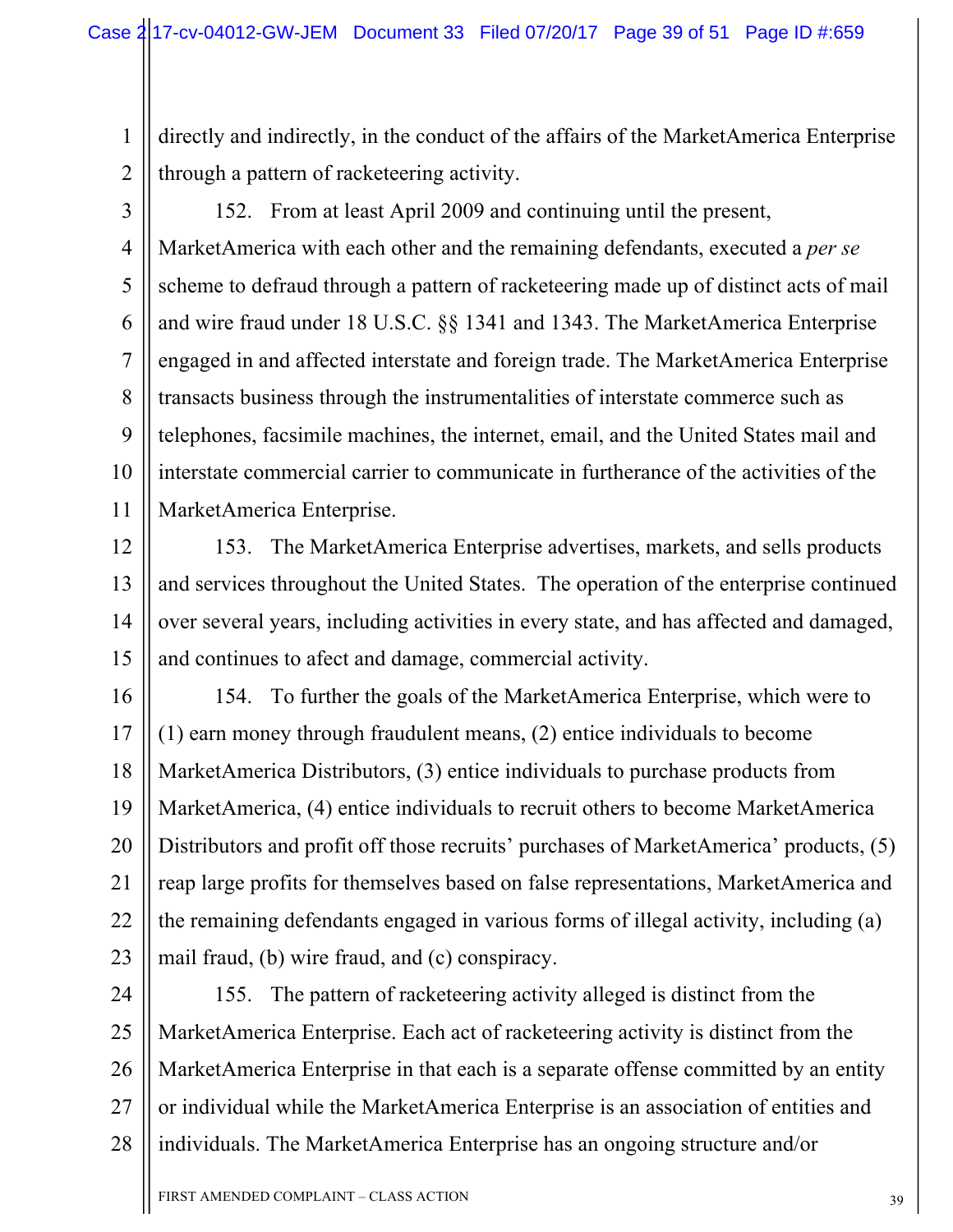1 1

2 2

organization supported by personnel and/or associates with continuing functions or duties.

3 3 4 4 5 5 6 6 7 7 8 8 9 9 10 10 11 11 156. The racketeering acts set out above and below, and others, all had the same pattern and similar purpose of defrauding Plaintiff and the class for the benefit of the MarketAmerica Enterprise and its members. Each racketeering act was related, had a similar purpose, involved the same or similar participants and methods of commission and had similar results affecting Plaintiff and the class. The racketeering acts of mail and wire fraud were also related to each other in that they were part of the MarketAmerica Enterprises' goal to fraudulently induce Plaintiff and the Class to join the illegal scheme, purchase products, and recruit others to join the scheme.

12 12 13 13 14 14 15 15 16 16 157. MarketAmerica and other Defendants' wrongful conduct has been and remains part of MarketAmerica Enterprises' ongoing way of doing business and constitutes a continuing threat to the property of Plaintiff and the class. Without the repeated acts of mail and wire fraud, the MarketAmerica Enterprise's fraudulent scheme would not have succeeded.

17 17 18 18 19 19 20 20 21 21 22 22 23 23 24 24 158. Revenue gained from the pattern of racketeering activity, which constitutes a significant portion of the total income of MarketAmerica and the Individual Defendants, was reinvested in the operations of the MarketAmerica Enterprise for the following purposes: (a) to expand the operations of the MarketAmerica Enterprise through additional false and misleading advertising and promotional materials aimed at recruiting new Distributors; (b) to facilitate the execution of the illegal scheme; and (c) to convince current Distributors to recruit new Distributors, and purchase MarketAmerica's products.

25 25 26 26 27 27 28 28 159. Plaintiffs and the class were injured by the reinvestment of the racketeering income into the MarketAmerica Enterprise because they invested billions of dollars of their own money through their purchasing of products, promotional materials, and MarketAmerica products, all of which were packaged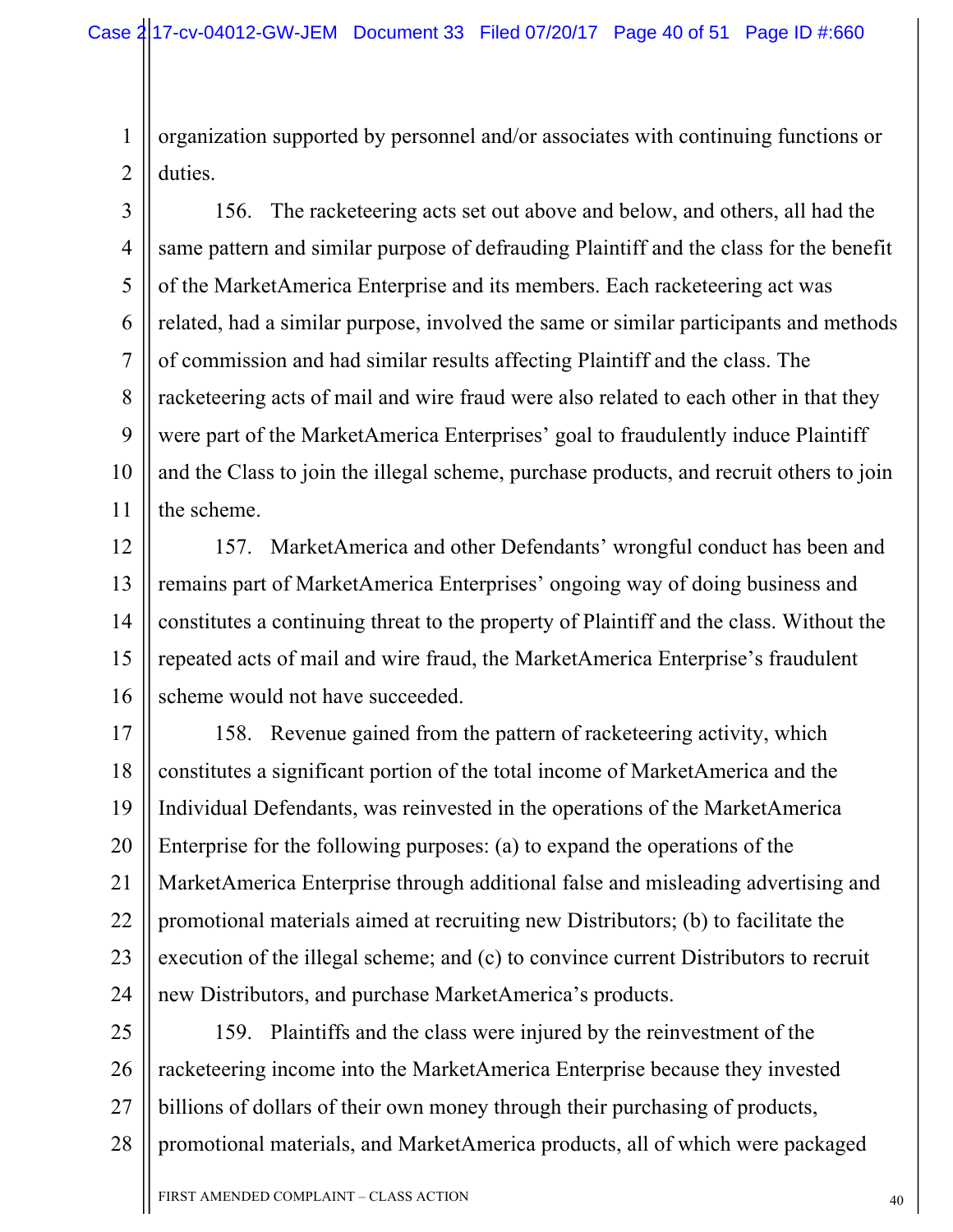1 1 and shipped at inflated charges.

2 2 3 3 4 4 5 5 6 6 7 7 8 8 9 9 10 10 11 11 160. In connection with promoting and executing their illegal scheme, members of the MarketAmerica's Enterprise knowingly and recklessly placed and caused to be placed in the United States mail or by interstate commercial carrier, or took or received therefrom, matters or things to be sent to or delivered by the United States mail or by interstate commercial carrier comprising, among other things product, invoices, letters, promotional materials, brochures, products and checks to Plaintiff and the class and received communications between and among themselves through the United States mail, in all fifty states and the District of Columbia. It was reasonably foreseeable that these mailings or receipts would take place in furtherance of the fraudulent scheme.

12 12

13 13 14 14 15 15 16 16 17 17 18 18 19 19 20 20 161. In connection with promoting and executing their illegal scheme, members of the MarketAmerica's Enterprise engaged in wire fraud, in violation of 18 U.S.C. § 1343, by, among other things, knowingly and recklessly transmitting or causing to be transmitted with wire communications, in interstate and foreign trade, materials promoting the illegal MarketAmerica Pyramid on internet web sites, radio, satellite radio, television, email, facsimile, telephone, and text messages, including promotional materials, registration information, product information, and invoices. MarketAmerica and Individual Defendants maintain websites on the internet where the enterprise was perpetrated.

21 21 22 22 23 23 24 24 25 25 26 26 27 27 162. MarketAmerica's Distributors can and do buy products and are given inducements to continue working as Distributors within the MarketAmerica Pyramid. MarketAmerica maintains various websites that host promotional videos featuring the Individual Defendants promoting the unlawful scheme and other marketing materials featuring the Individual Defendants promoting the illegal scheme. MarketAmerica sent and received these interstate wire communications to and from all fifty states and the District of Columbia.

28 28

163. Each Defendant has promoted the MarketAmerica Pyramid and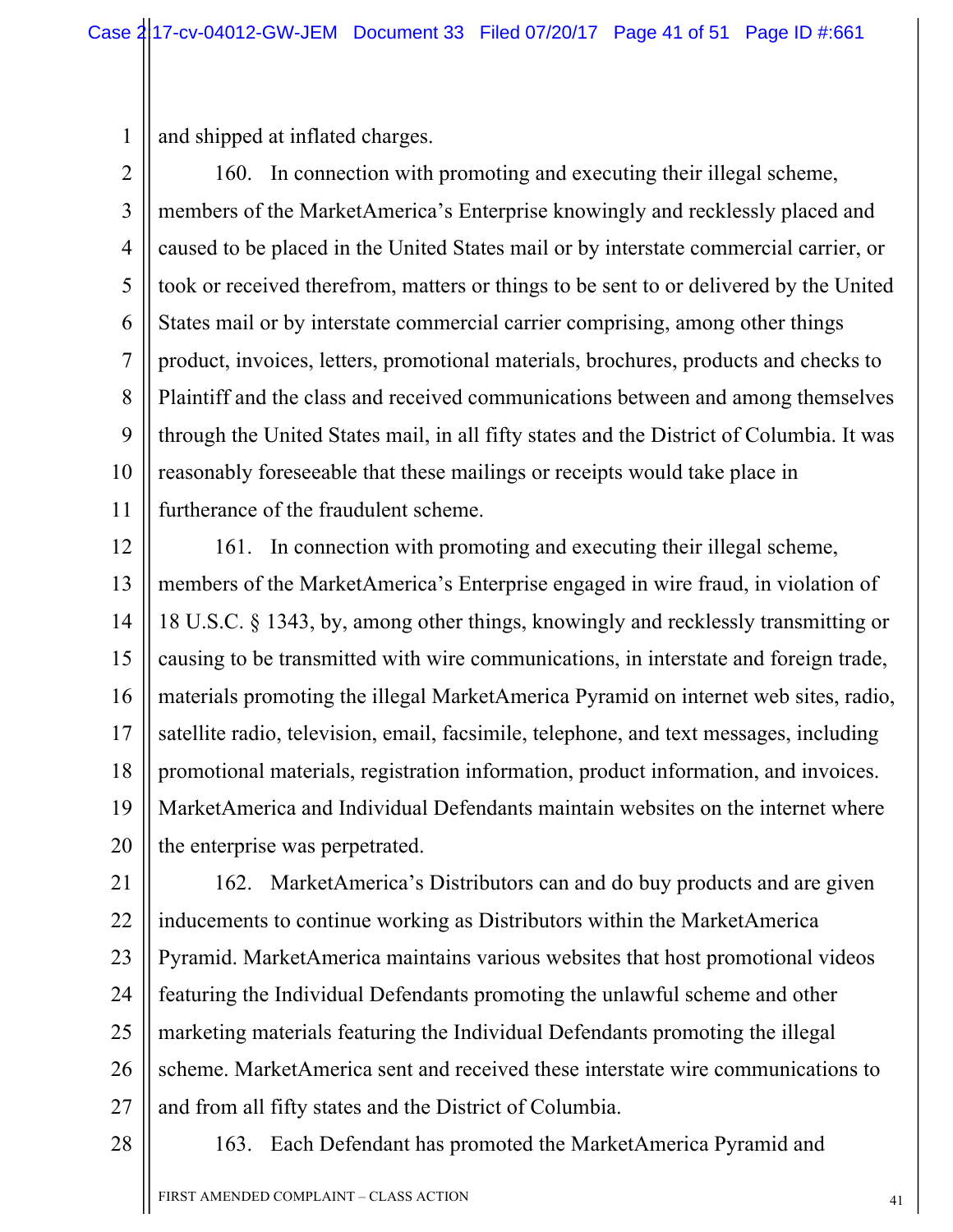1 1 2 2 3 3 MarketAmerica Enterprise. Each use of the mail or wire by Defendants and the Individual Defendants done in furtherance of the MarketAmerica pyramid is an act of racketeering.

4 4 5 5 6 6 164. The pattern of racketeering activity through which the affairs of the MarketAmerica Enterprise were conducted and in which MarketAmerica and the Individual Defendants participated consisted of the following:

7 7

#### **Racketeering Act Number One**

8 8 9 9 10 10 11 11 12 12 165. Plaintiffs received, through private commercial interstate carrier and the internet portal maintained by MarketAmerica, certain application materials, which promoted the MarketAmerica Enterprise and contained material false representations regarding the success Distributors could achieve through MarketAmerica by purchasing products and recruiting others to do the same.

13 13 14 14 15 15 16 16 17 17 166. Because of her receipt of these materials, Plaintiffs signed up with MarketAmerica purchased MarketAmerica products, and recruited others to do the same. The materials and package items were sent to Plaintiffs with the purpose and intent of promoting the MarketAmerica Enterprise's illegal scheme, all in violation of 18 U.S.C. § 1341.

18 18

#### **Racketeering Act Number Two**

19 19 20 20 21 21 22 22 23 23 24 24 167. Plaintiffs received, through private commercial interstate carrier, and the internet portal maintained by the Defendants, income disclosures, which promoted the MarketAmerica Enterprise and the MarketAmerica pyramid through the sales and marketing plan, and which contained material false representations regarding the success that Distributors could achieve through MarketAmerica by purchasing product packages and recruiting others to do the same.

25 25 26 26 27 27 28 28 168. Because of their receipt of the representations, Plaintiffs signed up with MarketAmerica, purchased MarketAmerica product packages, and recruited others to do the same. The income disclosure statements with the purpose and intent of promoting the MarketAmerica Enterprise's illegal scheme, all in violation of 18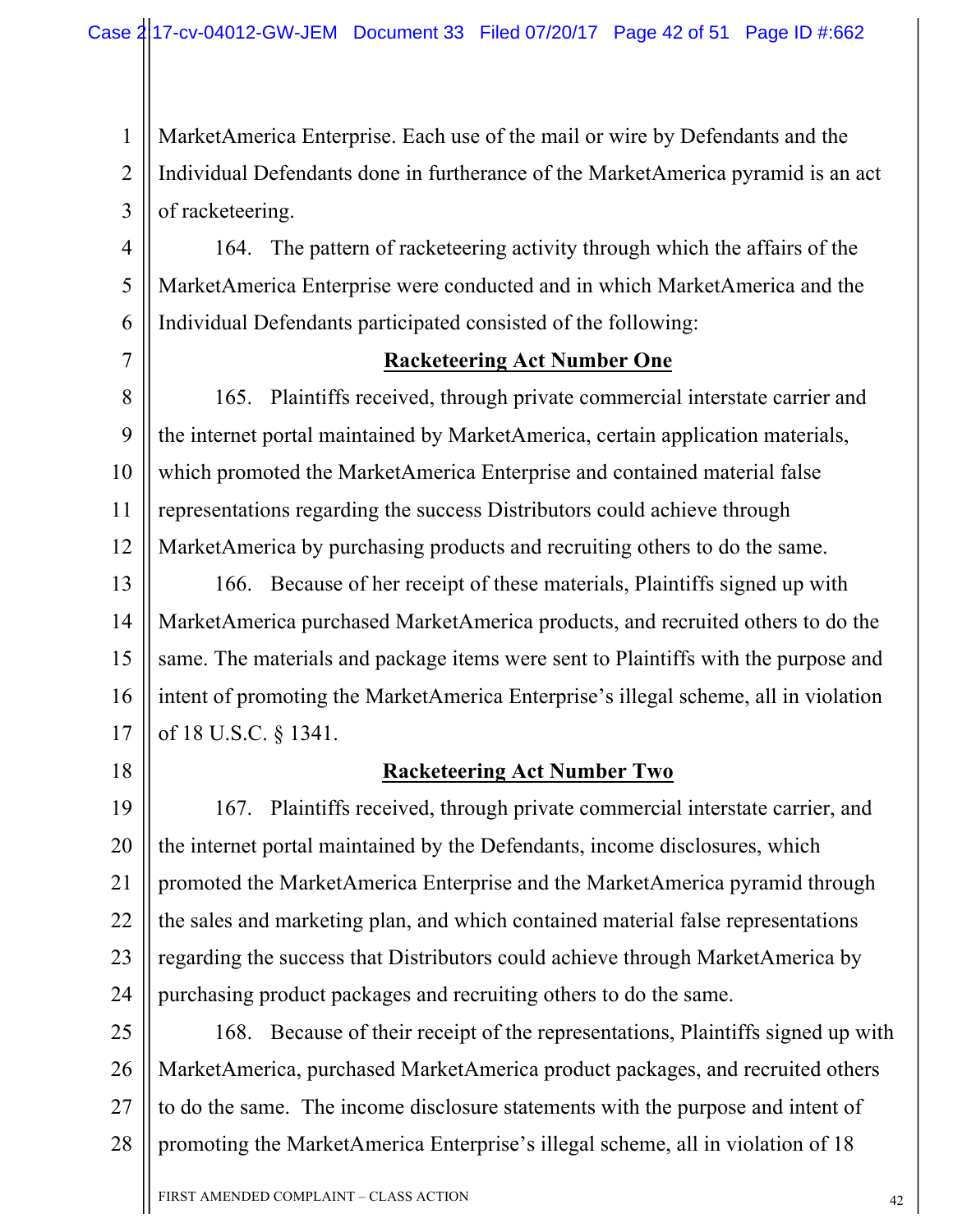U.S.C. § 1341.

1 1

2 2

### **Racketeering Act Number Three**

3 3 4 4 5 5 6 6 7 7 8 8 9 9 10 10 11 11 12 12 13 13 14 14 15 15 169. Plaintiffs ordered, through interstate wire transmissions over the internet product packages, which were promoted by the MarketAmerica Enterprise as the means by which Distributors such as Yang could pay for their position and get greater retail profits. MarketAmerica hosted these websites. Yang paid MarketAmerica for these products using an electronic transfer of funds. MarketAmerica shipped Yang these products through private commercial interstate carrier. MarketAmerica coordinated through interstate wires on at least a monthly basis following the order the collection and accruing of the rewards associated with those purchases. Because of the promised rewards, points, commissions, and opportunity to advance up the MarketAmerica Pyramid, Plaintiff Yang purchased MarketAmerica Products, paid for those MarketAmerica product packages, and received those products, using instrumentalities of interstate commerce. Defendants' actions violated 18 U.S.C. §§ 1341 and 1343.

#### **Racketeering Act Number Four**

17 17 18 18 19 19 20 20 21 21 22 22 23 23 24 24 25 25 26 26 170. Throughout April of 2009 and continuing through today, MarketAmerica distributed information by interstate wire transmissions over the internet, such as www.MarketAmerica.com and Shop.com. The MarketAmerica websites promoted the fraudulent scheme through videos of Individual Defendants containing material false representations regarding the business opportunity available to Distributors, and the wealth that a distributor could get by agreeing to become an MarketAmerica distributor. Plaintiffs became MarketAmerica distributors and maintained their position as MarketAmerica distributors and continued to order MarketAmerica products and recruit others to do the same. This conduct violated 18 U.S.C. § 1343.

#### 27 27

16 16

28 28

171. Throughout 2016, the members distributed information by interstate

**Racketeering Act Number Five**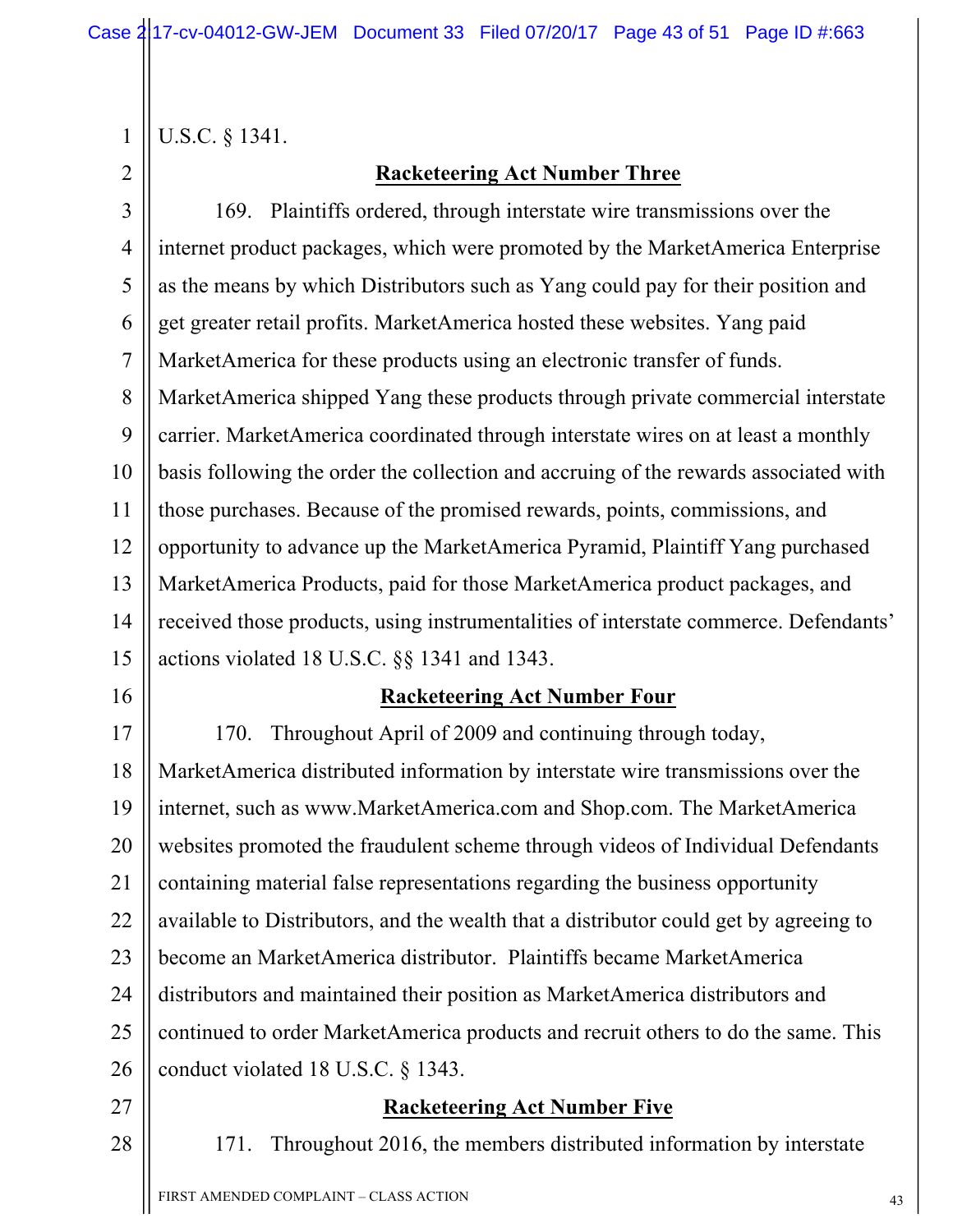wire transmissions over the internet promoting MarketAmerica as described in this Complaint. These videos promoted the fraudulent pyramid scheme and contained material false representations regarding the wealth that a recruit or MarketAmerica distributor could achieve if that recruit became an MarketAmerica distributor and if a distributor purchased MarketAmerica products. This violated 18 U.S.C. § 1343.

172. MarketAmerica and the Individual Defendants' representations and omissions were the proximate cause of Plaintiffs, and the class, joining the fraudulent scheme and purchasing the products.

9 9 10 10 11 11 12 12 13 13 173. To the extent proof of reliance is legally required, in engaging in the aforementioned wire and mail fraud, MarketAmerica and the Individual Defendants knew that Plaintiffs and the class would reasonably rely on their representations and omissions, which would cause the Plaintiffs and the class joining the fraudulent pyramid scheme and purchasing the products.

14 14 15 15 16 16 17 17 174. Defendants and the Individual Defendants knew that the misrepresentations and omissions described above in promoting and executing the fraudulent scheme were material because they caused Plaintiffs and the class to join and participate in the illegal scheme.

18 18 19 19 20 20 175. Had Plaintiffs and the class known that MarketAmerica and the Individual Defendants were promoting an illegal scheme, they would not have joined the MarketAmerica' pyramid scheme.

21 21 22 22 23 23 24 24 25 25 176. MarketAmerica's and the Individual Defendants' acts of mail and wire fraud were a proximate cause of the injuries that Yang and the class suffered. Because of MarketAmerica and the Individual Defendants' pattern of unlawful conduct, Plaintiffs and the class lost hundreds of millions of dollars, if not billions of dollars.

26 26 27 27 177. Under 18 U.S.C. § 1964, Plaintiffs and the class are entitled to treble their damages, plus interest, costs and attorney's fees.

28 28

1 1

2 2

3 3

4 4

5 5

6 6

7 7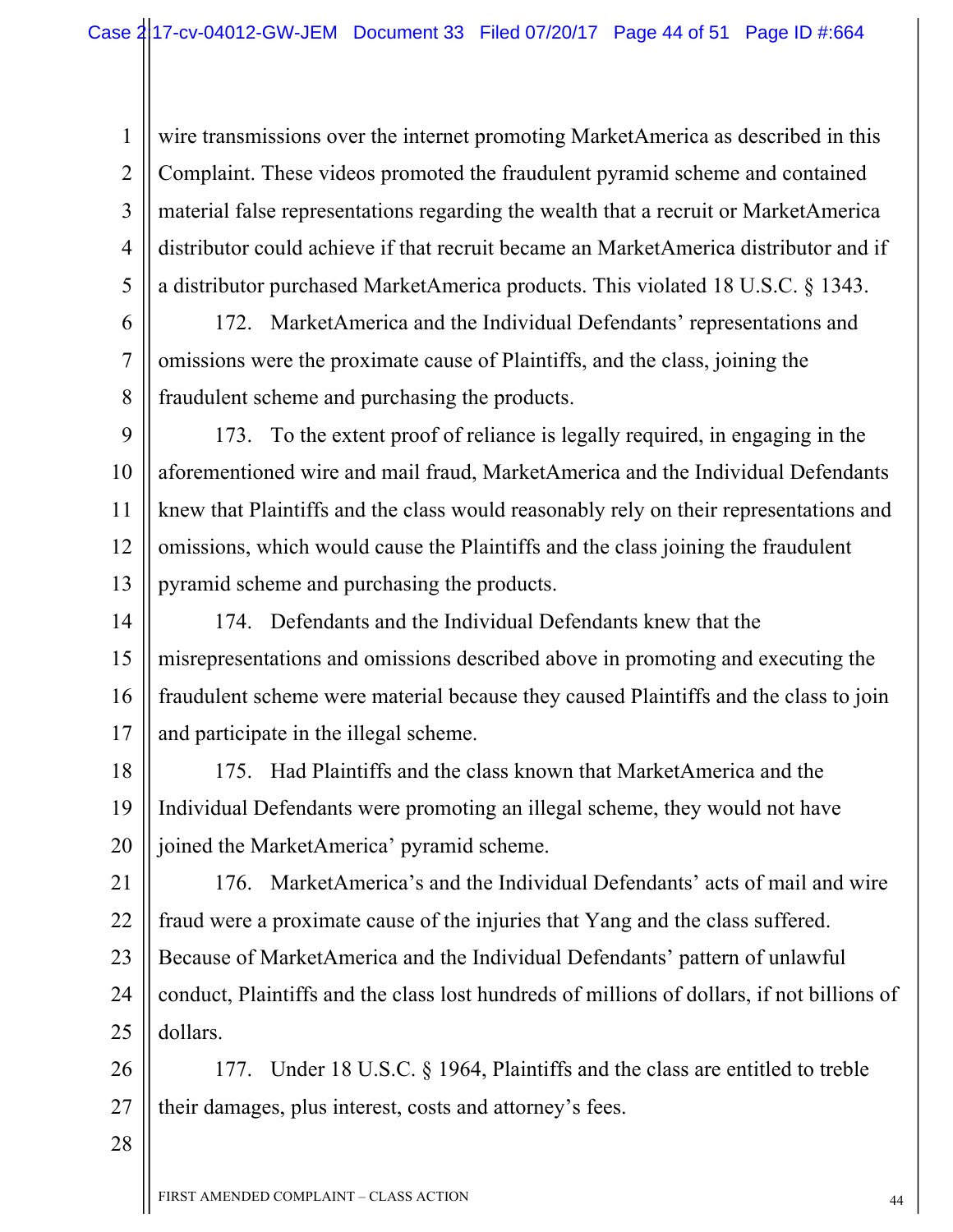1 1

2 2

3 3

4 4

5 5

6 6

7 7

8 8

9 9

10 10

11 11

12 12

23 23

24 24

**SIXTH CLAIM FOR RELIEF RICO 18 U.S.C. § 1962(c)** (Plaintiffs on behalf of themselves and the Class Against All Defendants, including DOES 1 through 10) 178. Plaintiffs reallege all allegations as if fully set forth herein, and incorporate previous allegations by reference. 179. MarketAmerica and the Individual Defendants are associated with the MarketAmerica Enterprise. In violation of 18 U.S.C. § 1962(c), MarketAmerica and the Individual Defendants conducted and/or participated in the conduct of the affairs of the MarketAmerica Enterprise, including participation in activities in furtherance of the MarketAmerica Defendants' fraudulent scheme, through the pattern of racketeering activity earlier alleged.

13 13 14 14 15 15 16 16 17 17 18 18 19 19 20 20 180. As a direct and proximate result of MarketAmerica and the Individual Defendants' violation of 18 U.S.C. § 1962(c), Plaintiffs and the class were induced to, and did, become Distributors in the MarketAmerica Pyramid scheme and purchased hundreds of millions of dollars, if not billions of dollars of the MarketAmerica products and recruited others to do the same. Plaintiffs and the class were injured by MarketAmerica's and the Individual Defendants' unlawful conduct. The funds used to buy MarketAmerica products constitute property of Plaintiffs and the class within the meaning of 18 U.S.C. § 1964(c).

21 21 22 22 181. Under 18 U.S.C. § 1964(c), Yang and the class are entitled to treble their damages, plus interest, costs and attorney's fees.

# **SEVENTH CLAIM FOR RELIEF**

#### (**RICO 18 U.S.C. § 1962(d)**)

25 25 26 26 (Plaintiffs on behalf of themselves and the Class Against All Defendants including DOES 1 through 10)

27 27 28 28 182. Plaintiffs reallege all allegations as if fully set forth herein, and incorporate previous allegations by reference.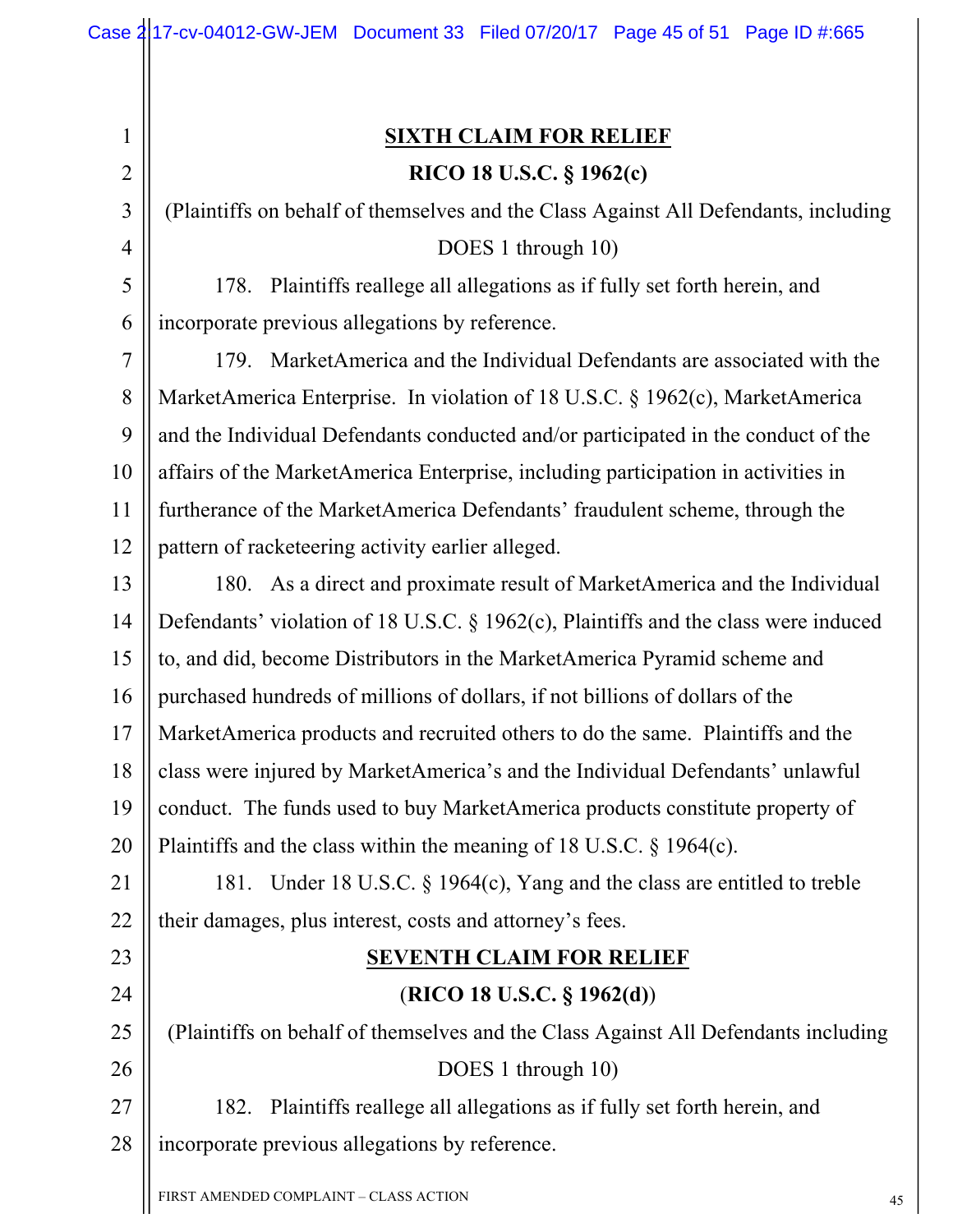1 1 2 2 3 3 4 4 5 5 183. MarketAmerica and the Individual Defendants agreed to work together in a symbiotic relationship to carry on the illegal scheme. Under that agreement, MarketAmerica, all named defendants, and those named as DOE defendants, and others conspired to violate 18 U.S.C. § 1962(a) and (c), in violation of 18 U.S.C. §  $1962(d)$ .

6 6 7 7 8 8 9 9 10 10 184. As a direct and proximate result of MarketAmerica's and the Individual Defendants' violation of 18 U.S.C. § 1962(d), Plaintiffs and the class were injured by MarketAmerica's and the Individual Defendants' unlawful conduct. The funds used to buy MarketAmerica products constitute property of Yang and the class under 18 U.S.C. § 1964(c).

11 11 12 12 185. Under 18 U.S.C. § 1964(c), Plaintiffs and the class are entitled to treble their damages, plus interest, costs and attorney's fees.

### **EIGHTH CLAIM FOR RELIEF**

#### (**Federal Securities Fraud**)

(Plaintiffs on behalf of themselves and the Class Against All Defendants including DOES 1 through 10)

17 17 18 18 186. Plaintiffs reallege all allegations as if fully set forth herein, and incorporate previous allegations by reference.

19 19 20 20 21 21 187. In the alternative to Counts Five, Six, and Seven, and without prejudice to their position that Counts Five, Six and Seven are not preempted by the PSLRA, Plaintiffs in Count Eight alleges violations of the securities laws.

22 22 23 23 24 24 25 25 26 26 27 27 28 28 188. Only to the extent Defendants contend that Plaintiffs' purchases of starter kits, payment of monthly and annual fees, and purchases of MarketAmerica products constitute investments in unregistered securities (the sale of which would be a past and continuing violation of federal securities laws), and only if Defendants are successful in obtaining a dismissal for judgment against Plaintiffs' RICO claims on the grounds that the PSLRA preempts their RICO claims, Plaintiffs contend that their purchases of starter kits, payment of monthly fee, and purchases of

13 13

14 14

15 15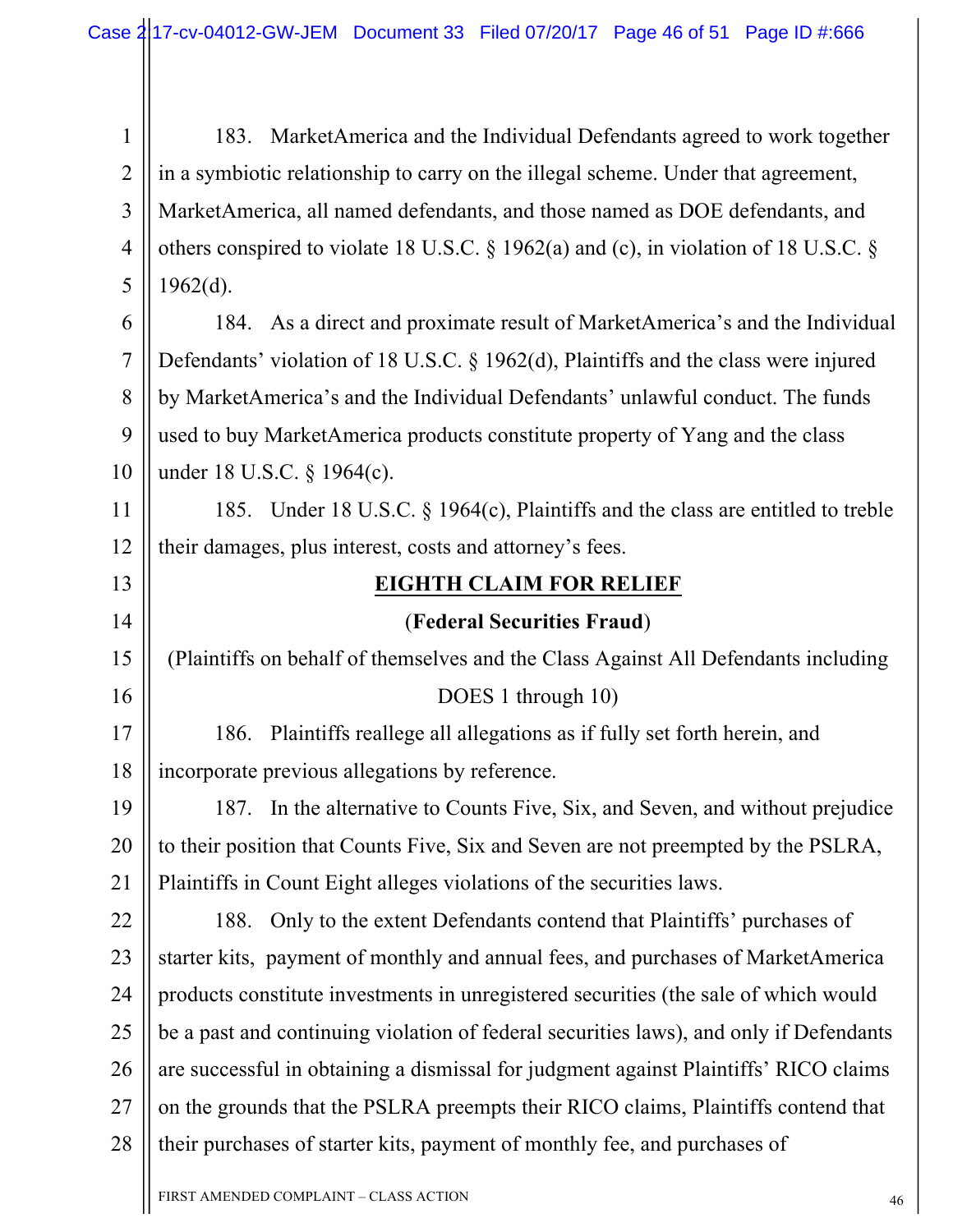MarketAmerica products constitute investments in securities.

2 2 3 3 4 4 189. MarketAmerica made numerous material omissions in its Policies regarding retail sales. MarketAmerica represented that retail sales were a significant part of Defendants' revenues.

5 5 6 6 7 7 8 8 9 9 190. These statements are misleading because they fail to inform Distributors that "retail sales," particularly as defined in the Policies, are not a true viable way of earning income because Distributors are extremely unlikely to make significant "retail sales" and because the only realistic way to make money in the MarketAmerica scheme is through recruiting.

10 10 11 11 12 12 13 13 191. MarketAmerica made material omissions in its Policies regarding Distributors' ability to earn money. In the Policies, MarketAmerica informed its Distributors that they do not even need to be good at sales, and they can still earn money.

14 14 15 15 16 16 17 17 192. This statement is misleading because it fails to inform Distributors that very few Distributors are likely to earn any profit from participating in MarketAmerica, regardless of how much work they put in and regardless of what part of the country they live in.

18 18 19 19 20 20 193. By making affirmative statements regarding retail sales and the ability of Distributors to earn income, MarketAmerica undertook an affirmative obligation to make the disclosures necessary to make such statements not misleading.

21 21 22 22 23 23 24 24 25 25 26 26 27 27 194. MarketAmerica made the then-current version of the Policies available to Plaintiffs and the Class Members through MarketAmerica's website at all times. MarketAmerica contractually requested Plaintiffs and the Class Members to acknowledge that they had read and reviewed the current version of the Policies at the time they joined MarketAmerica, to abide by the terms of the current version of the Policies, and to read, understand, and adhere to the current version of the Policies.

28 28

1 1

195. MarketAmerica made these omissions knowing that doing so was false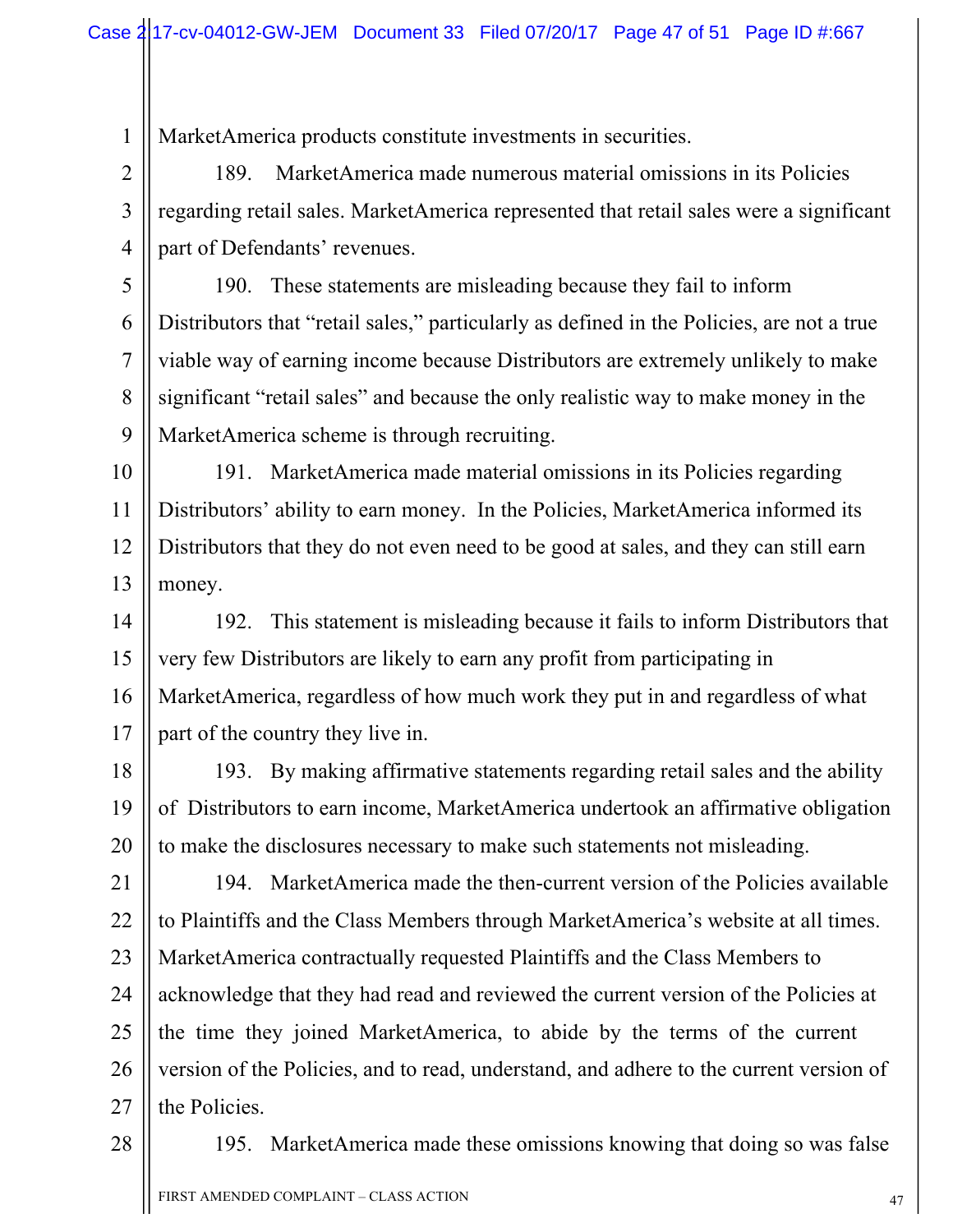1 1 2 2 3 3 and misleading. MarketAmerica benefitted in a concrete and substantial way from the operation of the pyramid scheme, the recruitment of new Distributors, and new Distributors' reliance on MarketAmerica's omissions.

4 4 5 5 196. MarketAmerica made these omissions with the specific intent that Distributors rely on them.

6 6 7 7 197. Plaintiffs' and the Class Members' reliance on the omissions may be presumed.

### **PRAYER FOR RELIEF**

9 9 10 10 The named Plaintiffs and the Plaintiffs' class and subclasses request the following relief:

11 11

12 12

8 8

a. Certification of the class and subclasses;

b. A jury trial and judgment against Defendants;

13 13 14 14 15 15 16 16 c. Rescission of the agreements, accounts stated, invoices, receipts, ticket stubs, bills, and any other writings upon which the scheme is based, and recovery of all consideration paid pursuant to the scheme, less any amounts paid or consideration provided to the participant pursuant to the scheme;

17 17 18 18 19 19 d. Damages for the financial losses incurred by Plaintiff and by the class and subclasses because of the MarketAmerica and the Individual Defendants' conduct and for injury to their business and property;

20 20

e. Restitution and disgorgement of monies;

21 21 22 22 23 23 f. Temporary and permanent injunctive relief enjoining MarketAmerica from paying its Distributors recruiting rewards that are unrelated to retail sales to ultimate users and from further unfair, unlawful, fraudulent and/or deceptive acts;

24 24 25 25 g. The cost of suit including reasonable attorneys' fees under California Code of Civil Procedure § 1021.5, Civil Code §1689.2, and otherwise by law;

26 26 27 27 28 28 h. For damages in an amount yet to be ascertained as allowed by law; and i. For such other damages, relief and pre- and post-judgment interest as the Court may deem just and proper.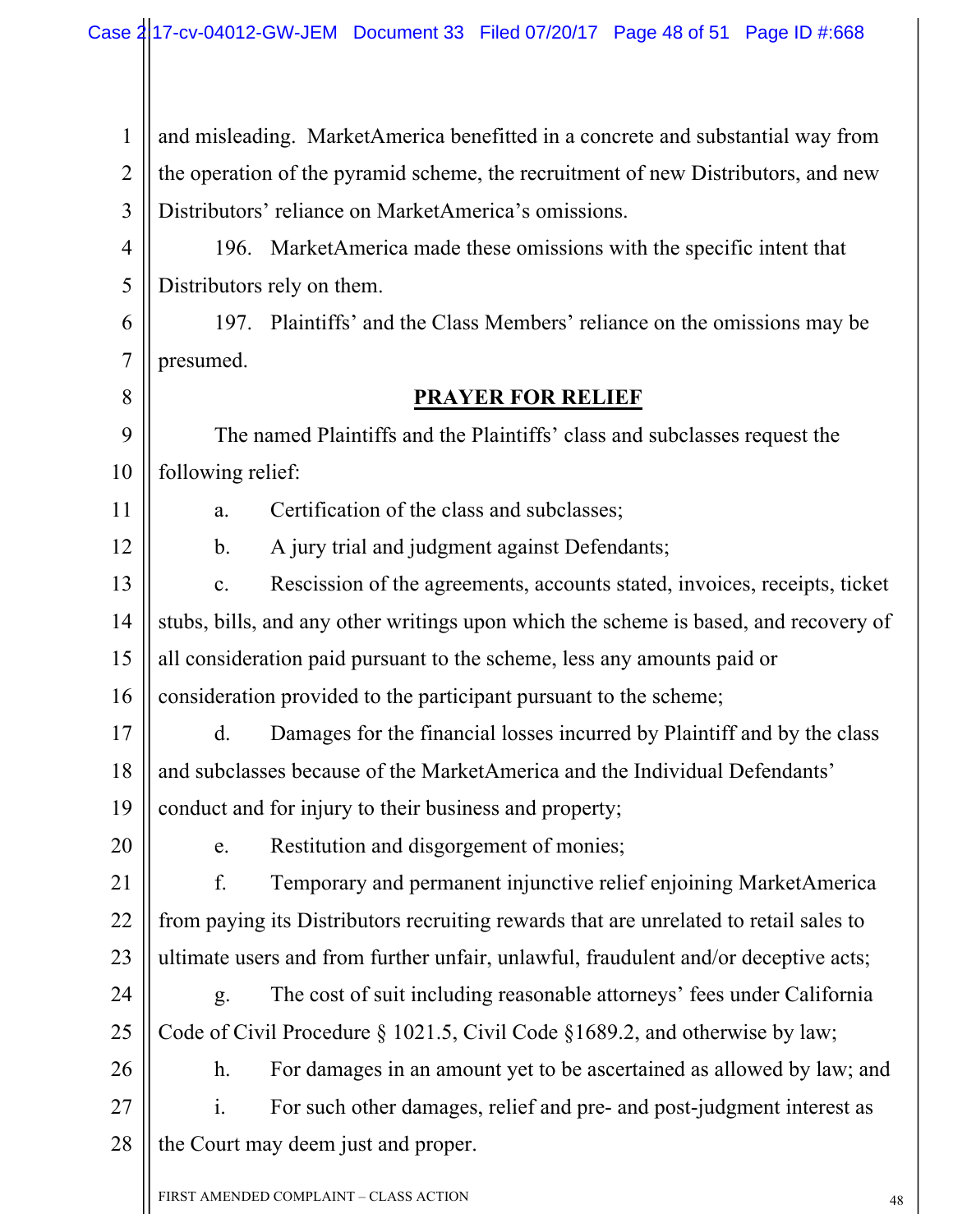|                                                                                                                         | Case 2 17-cv-04012-GW-JEM Document 33 Filed 07/20/17 Page 49 of 51 Page ID #:669                                                                                                                                                                                                                                                                                                                                                                                                                                                                              |
|-------------------------------------------------------------------------------------------------------------------------|---------------------------------------------------------------------------------------------------------------------------------------------------------------------------------------------------------------------------------------------------------------------------------------------------------------------------------------------------------------------------------------------------------------------------------------------------------------------------------------------------------------------------------------------------------------|
| $\mathbf{1}$<br>$\overline{2}$<br>3<br>4<br>5<br>6<br>7<br>8<br>9<br>10<br>11<br>12<br>13<br>14<br>15<br>16<br>17<br>18 | Dated: July 20, 2017<br>By:<br>LINDEMANN LAW FIRM, APC<br>BLAKE J. LINDEMANN, SBN 255747<br>433 N. Camden Drive, 4 <sup>th</sup> Floor<br>Beverly Hills, CA 90210<br>Telephone: (310)-279-5269<br>Facsimile: (310)-300-0267<br>E-mail: blake@lawbl.com<br>-and-<br>DAREN M. SCHLECTER, SBN 259537<br>LAW OFFICES OF DAREN M. SCHLECTER,<br><b>APC</b><br>1925 Century Park East, Suite 830<br>Los Angeles, CA 90067<br>Telephone: (310)-553-5747<br><b>Attorneys For Plaintiffs</b><br>CHUANJIE YANG, OLLIE LAN, LIU LIU, AND<br>ALL THOSE SIMILARLY SITUATED |
| 19                                                                                                                      |                                                                                                                                                                                                                                                                                                                                                                                                                                                                                                                                                               |
| 20                                                                                                                      |                                                                                                                                                                                                                                                                                                                                                                                                                                                                                                                                                               |
| 21                                                                                                                      |                                                                                                                                                                                                                                                                                                                                                                                                                                                                                                                                                               |
| 22                                                                                                                      |                                                                                                                                                                                                                                                                                                                                                                                                                                                                                                                                                               |
| 23                                                                                                                      |                                                                                                                                                                                                                                                                                                                                                                                                                                                                                                                                                               |
| 24<br>25                                                                                                                |                                                                                                                                                                                                                                                                                                                                                                                                                                                                                                                                                               |
| 26                                                                                                                      |                                                                                                                                                                                                                                                                                                                                                                                                                                                                                                                                                               |
| 27                                                                                                                      |                                                                                                                                                                                                                                                                                                                                                                                                                                                                                                                                                               |
| 28                                                                                                                      |                                                                                                                                                                                                                                                                                                                                                                                                                                                                                                                                                               |
|                                                                                                                         | FIRST AMENDED COMPLAINT - CLASS ACTION<br>49                                                                                                                                                                                                                                                                                                                                                                                                                                                                                                                  |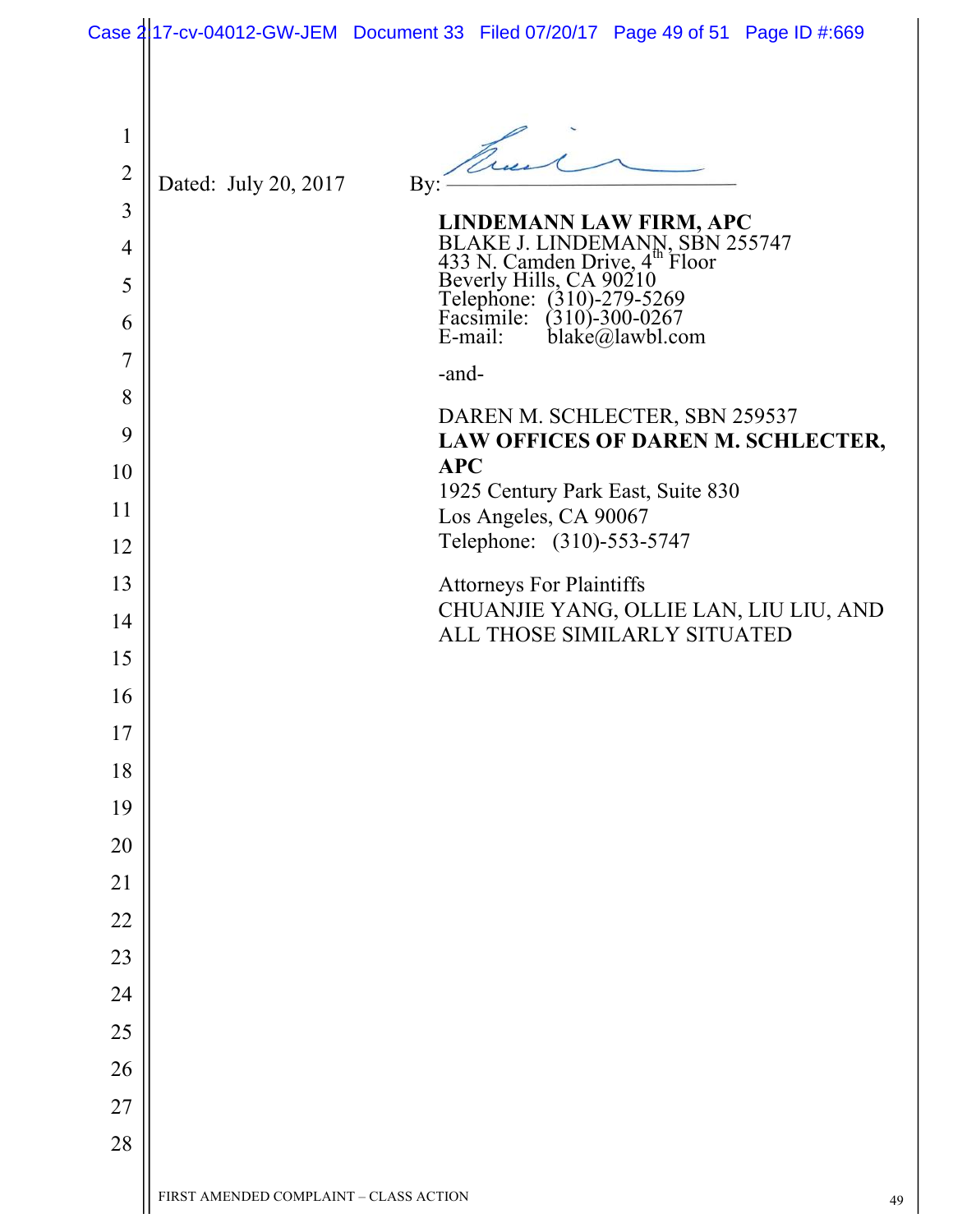|                | Case 2 17-cv-04012-GW-JEM Document 33 Filed 07/20/17 Page 50 of 51 Page ID #:670                                                                                                             |
|----------------|----------------------------------------------------------------------------------------------------------------------------------------------------------------------------------------------|
|                |                                                                                                                                                                                              |
| $\mathbf{1}$   | <b>DEMAND FOR JURY TRIAL</b>                                                                                                                                                                 |
| $\overline{2}$ | Plaintiffs Chuanjie Yang, Ollie Lan, and Liu Liu on behalf of themselves, and                                                                                                                |
| 3              | those similarly situated, hereby request a jury trial on all matters so triable.                                                                                                             |
| $\overline{4}$ |                                                                                                                                                                                              |
| 5              | True                                                                                                                                                                                         |
| 6              | Dated: July 20, 2107<br>By:                                                                                                                                                                  |
| $\overline{7}$ | <b>LINDEMANN LAW FIRM, APC</b>                                                                                                                                                               |
| 8              |                                                                                                                                                                                              |
| 9              | BLAKE J. LINDEMANN, SBN 255747<br>433 N. Camden Drive, 4 <sup>th</sup> Floor<br>Beverly Hills, CA 90210<br>Telephone: (310)-279-5269<br>Facsimile: (310)-300-0267<br>E-mail: blake@lawbl.com |
| 10             |                                                                                                                                                                                              |
| 11             | -and-                                                                                                                                                                                        |
| 12             | DAREN M. SCHLECTER, SBN 259537<br>LAW OFFICES OF DAREN M. SCHLECTER,                                                                                                                         |
| 13             | <b>APC</b>                                                                                                                                                                                   |
| 14             | 1925 Century Park East, Suite 830<br>Los Angeles, CA 90067                                                                                                                                   |
| 15             | Telephone: (310)-553-5747                                                                                                                                                                    |
| 16             | <b>Attorneys For Plaintiffs</b>                                                                                                                                                              |
| 17             | CHUANJIE YANG, OLLIE LAN, LIU LIU, AND                                                                                                                                                       |
| 18             | ALL THOSE SIMILARLY SITUATED                                                                                                                                                                 |
| 19             |                                                                                                                                                                                              |
| 20             |                                                                                                                                                                                              |
| 21             |                                                                                                                                                                                              |
| 22             |                                                                                                                                                                                              |
| 23             |                                                                                                                                                                                              |
| 24             |                                                                                                                                                                                              |
| 25             |                                                                                                                                                                                              |
| 26             |                                                                                                                                                                                              |
| 27             |                                                                                                                                                                                              |
| 28             |                                                                                                                                                                                              |
|                | FIRST AMENDED COMPLAINT - CLASS ACTION<br>50                                                                                                                                                 |